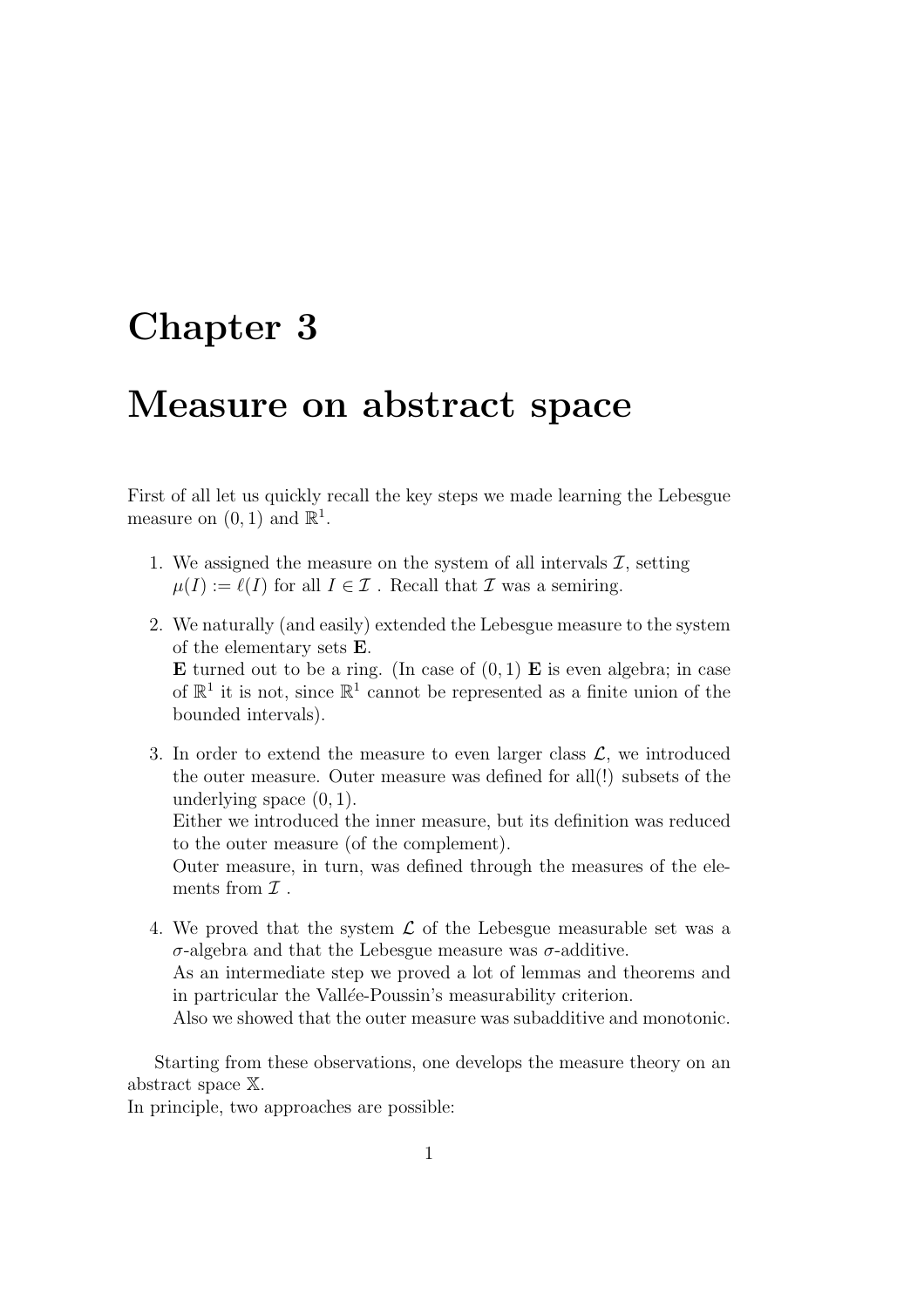1. (axiomatic approach): It is assumed that we already have a  $\sigma$ -algebra  $\mathcal{A}, \mathcal{A} \subset \mathcal{P}(\mathbb{X}).$ 

A pair  $(X, \mathcal{A})$  is called the *measurable space*.

Further it is assumed that we have a measure<sup>1</sup>  $\mu$ , defined on A A triple  $(X, \mathcal{A}, \mu)$  is called the *measure space*.

Such approach is common for financial modeling; the measure  $space<sup>2</sup>$ is called probability space or (sometimes) the Kolmogorov triple and usually denoted as  $(\Omega, \mathcal{F}, \mathbb{P})$ .

The essence of the axiomatic approach is that the  $\sigma$ -algebra and the measure are assumed to be already given.

2. (constructive approach): We are given an [abstract] underlying space X, a system S of subsets of X and either an additive function  $v$  on S or an outer measure  $\lambda^*$  on  $\mathcal{P}(\mathbb{X})$ .

 $\mathcal S$  is usually a semiring but also can be a ring or an algebra. The objective is to extend the function  $v$  to a measure  $\mu$  on the  $\sigma$ -algebra A s.t.  $S \subset \mathcal{A} \subset \mathcal{P}(\mathbb{X})$  and  $\mu|_{\mathcal{S}} = v$ 

Though in financial modeling we will mostly use axiomatic approach, the constructive one is worth learning too, since it helps to disclose the inherent properties of a measure. I believe that pedagogically it is the best way to let these two appoaches walk hand in hand. So let's rock!

From now on  $X$  denotes the [abstract] space in question.

**Definition 3.0.1.** Let S be a semiring, a ring or an algebra. Let  $A \in \mathcal{S}$  and let  $A_1, A_2, ..., A_n \in S$  be an arbitrary(!) finite decomposition of A, i.e.  $A=\bigsqcup_{k=1}^n A_k.$ 

A function  $v : \mathcal{S} \to [0, \infty]$  is called a *volume* if it holds that  $(v1)v(\emptyset) = 0$ (v2)

$$
\upsilon(A) = \sum_{k=1}^{n} \upsilon(A_k)
$$

for all  $A \in \mathcal{S}$  and all their finite decompositions.

Remark 3.0.2. If  $v(\cdot)$  is bounded, than (v1) is redundant since from the decomposion  $\emptyset = \emptyset \cup \emptyset$  it follows that  $v(\emptyset) = 2v(\emptyset)$ , i.e.  $v(\emptyset) = 0$ . Otherwise it may happen that  $v(\cdot) \equiv +\infty$  (though such case is not of practical interest).

<sup>&</sup>lt;sup>1</sup>Soon I give a formal definition of an [abstract] measure.

<sup>&</sup>lt;sup>2</sup>Additionally, it is endowed with a *filtration*  $(F)_t$ , i.e. an increasing sequence of  $\sigma$ algebras. We postpone discussion of filtrations to the chapter on stochastic processes.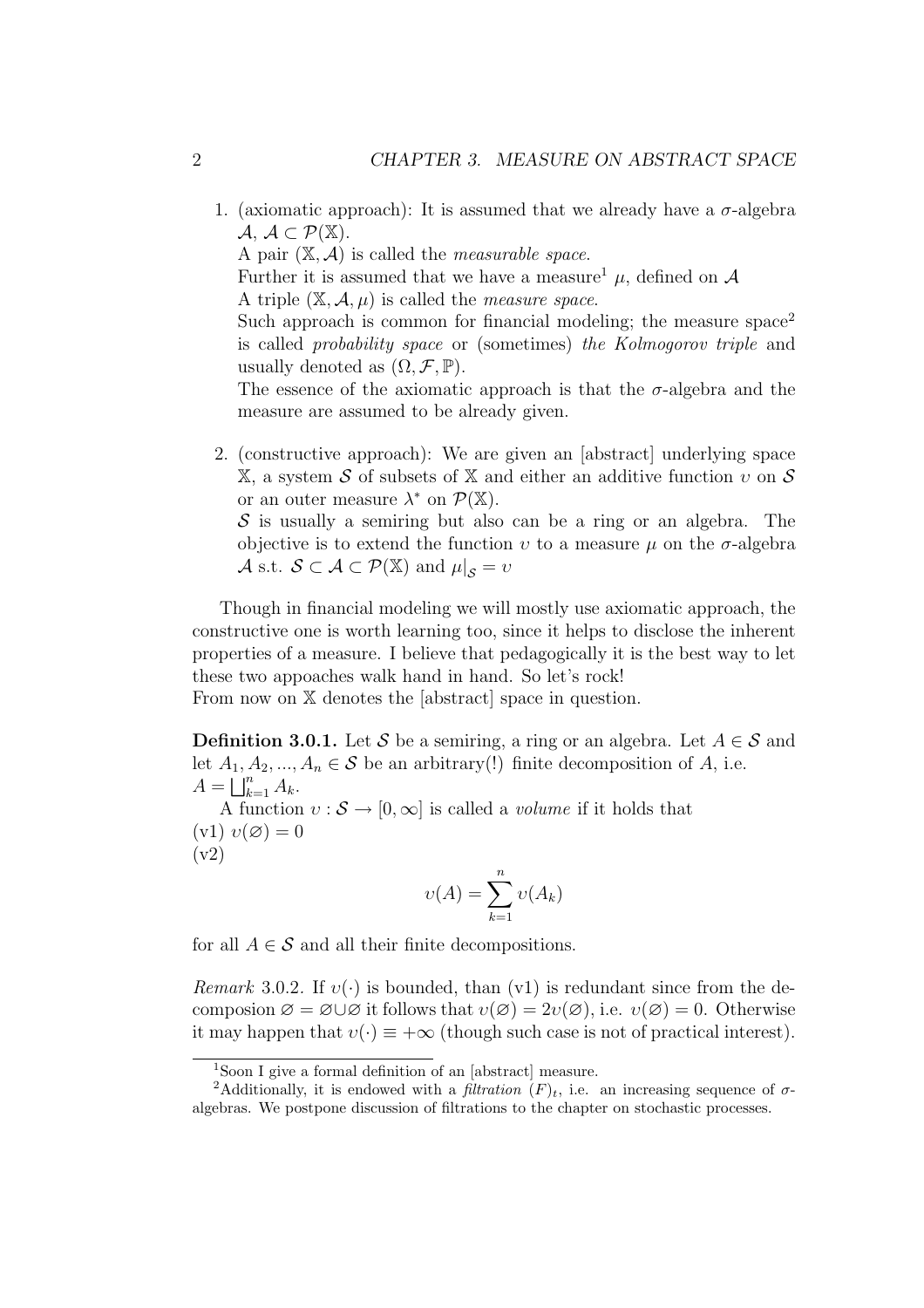**Exercise 3.0.3.** In words the we mean in the Definition 3.0.1 that  $A$  (an arbitrary element of  $\mathcal{S}$ ) can be represented as a finite(!), disjoint(!) union of some other elements of  $S$ . There can be many such decompositions but we require the volume of A to be equal for all of them.

1. Compare it to the Lemma 2.2.3.2

2. Prove that there exists at least one such decomposition. (Hint:  $A = A \cup \emptyset$ will also do).

**Definition 3.0.4.** Let A be a  $\sigma$ -algebra on X. A function  $\mu : \mathcal{A} \to [0, \infty]$  is called a measure if  $(\mu 1)$   $\mu(\emptyset) = 0$ 

 $(\mu 2)$  If  $A_1, A_2, \ldots \in \mathcal{A}$  are pairwise disjoint then

$$
\mu\left(\bigcup_{k=1}^{\infty} A_k\right) = \sum_{k=1}^{\infty} \mu(A_k)
$$

Remark 3.0.5. The elements of an [arbitrary]  $\sigma$ -algebra are sometimes called measurable sets; in the sence that we can measure them if assign a measure according to the Definition 3.0.4

Example 3.0.6. (Some measure spaces)

- 1.  $((0,1),\mathcal{L},\mu), \mathcal{L}$  is the  $\sigma$ -algebra of Lebesgue-measurable set,  $\mu$  is the Lebesgue measure. This example is well-known to us from Chapter 2.
- 2.  $((0,1), \mathcal{B}, \mu|_{\mathcal{B}})$ ,  $\mathcal{B}$  is the Borel  $\sigma$ -algebra (which, as so far was stated without proof, is smaller than  $\mathcal{L}$  and  $\mu|_{\mathcal{B}}$  is the projection of the Lebesgue measure on  $\beta$ . Note that this measure space is incomplete, i.e. if  $A \in \mathcal{B}$ ,  $\mu|_{\mathcal{B}}(A) = 0$  and  $B \subset A$ , it does not imply that  $B \in \mathcal{B}$ .
- 3.  $(\mathbb{X}, \mathcal{P}(\mathbb{X}), \delta_{x_0})$  where X is an abitrary space,  $\mathcal{P}(\mathbb{X})$  is the system of all subsets of  $X, x_0 \in X$  is a point from X and the *Dirac measure*

$$
\delta_{x_0}(A) := \begin{cases} 1, x_0 \in A \\ 0, else \end{cases}
$$

The proof that  $(\mathbb{X}, \mathcal{P}(\mathbb{X}), \delta_{x_0})$  is indeed a measure space is left as an easy exercise. Can we take an arbitrary  $\sigma$ -algebra on X instead of  $\mathcal{P}(\mathbb{X})$ ?

4.  $(\mathbb{N}, \mathcal{P}(\mathbb{N}), \#)$ , where the *counting* measure

$$
\#(A) := \{0, 1, 2, ..., +\infty\}
$$

is equal to the number of elements in A.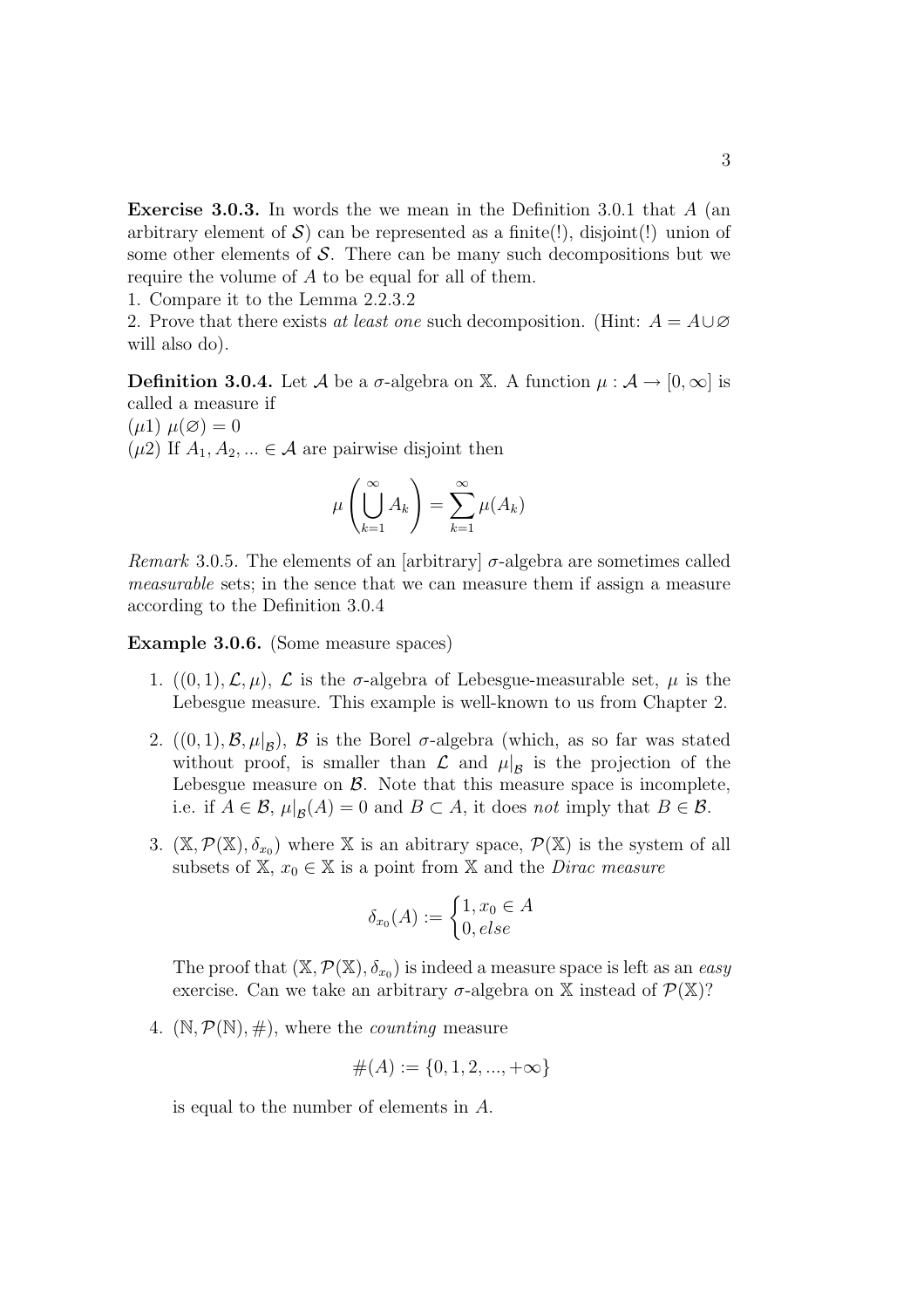5.  $(\mathbb{X}, \mathcal{L}, \mu)$ ,  $\mathbb{X}$  uncountable,  $\mathcal{A} := \{ A \subset \mathbb{X} \mid A \text{ or } A^c \text{ countable } \}$  and

$$
\mu(A) := \begin{cases} 0, & \text{if } A \text{ is countable} \\ 1, & \text{else} \end{cases}
$$

Will the quantity also

$$
\widehat{\mu}(A) := \begin{cases} 0, & \text{if } a \text{ is countable} \\ +\infty, & \text{else} \end{cases}
$$

be a measure on  $A$ ?

Our nearest objective to consider the following problem: If we have a volume  $v(\cdot): \mathcal{S} \to [0,\infty]$ , where S is a semiring, how can we extend  $v(\cdot)$ to the ring  $\mathcal{R}(\mathcal{S})$ , i.e. the ring generated by  $\mathcal{S}$ ? This is nothing else but an abstract analog of the case, where we extended  $\mu$  (equal to  $\ell$ ) from  $\mathcal I$  to **E**. Further we will discuss, to which requirements should  $v$  satisfy in order to be extended to some  $\sigma$ -algebra A. Note that A is generally not a sigma-algebra, generated by S. Again an analogy with Chapter 2: the Borel  $\sigma$ -algebra was generated by the semiring  $\mathcal I$  but the Lebesgue  $\sigma$ -algebra of the measurable sets turned out to be larger.

**Lemma 3.0.7.** Let S be a semiring,  $A, A_1, A_2, \ldots, A_n \in S$ ,  $A_1, A_2, \ldots, A_n \subset$ A and  $A_i \cap A_j = \emptyset$  for  $i \neq j$ . Then there exist  $A_{n+1}, A_{n+2}, \ldots, A_s$   $(s \geq n)$ such that

$$
A = \bigsqcup_{k=1}^{s} A_k
$$

To see the main idea (by the example of our favourite semiring  $\mathcal I$ ) look at the picture:



There are  $I, I_1, I_2, I_3 \in \mathcal{I}, I_1, I_2, I_3 \subset I$  and  $I_1, I_2, I_3$  are pairwise disjoint. The message is that we can find the pairwise disjoint  $I_4$ ,  $I_5$ ,  $I_6$  so that  $I =$  $\bigsqcup_{k=1}^6 I_k$ .

*Proof* (by induction). For  $n = 1$  the statement follows from (smR3) (Definition 2.2.2.6). Assume that it holds for  $n = m$  and consider the disjoint sets  $A_1, \cdots, A_m, A_{m+1} \in \mathcal{S}$ . By assumption it follows

$$
A = A_1 \sqcup A_2 \sqcup \ldots \sqcup A_m \sqcup B_1 \sqcup B_2 \sqcup \ldots \sqcup B_p,
$$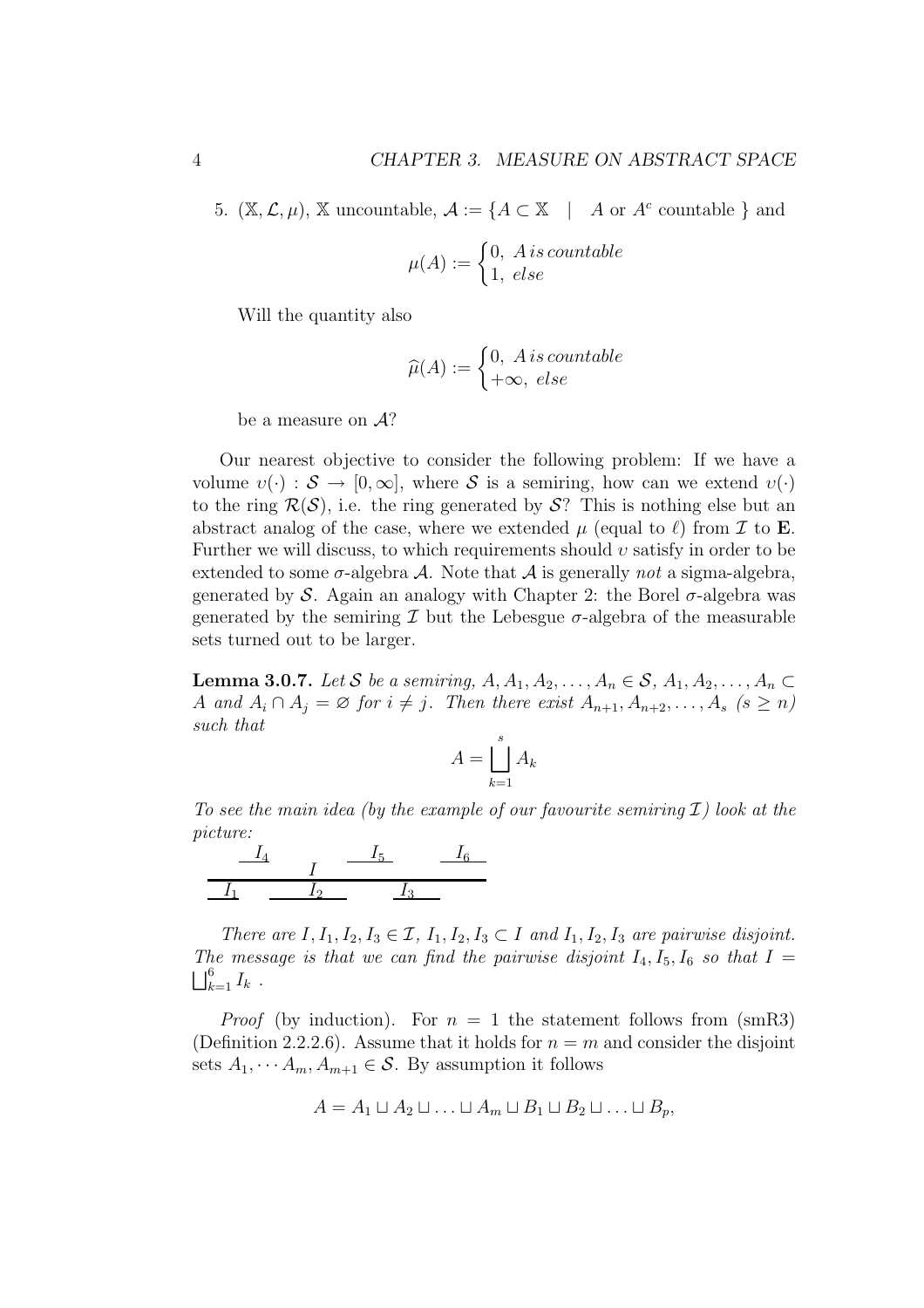$$
B_{q1} := A_{m+1} \cap B_q \stackrel{(smR2)}{\Rightarrow} B_{q1} \in \mathcal{S}
$$

(Note: q1 is the double index and not  $q_1$ ). Of course  $B_q \supset B_{q1}$  and thus for every  $B_q(q = 1, 2, \ldots, p)$  by (smR3) there exists a disjoint decomposition

$$
B_q = B_{q1} \sqcup B_{q2} \sqcup \ldots \sqcup B_{qrq}
$$

where  $r_q$  depends on q and where  $B_{q1}, B_{q2}, \ldots B_{qr_q} \in \mathcal{S}$ . So we have

$$
B_q = (A_{m+1} \cap B_q) \underbrace{\sqcup}_{(\dagger)} B_{q2} \sqcup \ldots \sqcup B_{qr_q} = A_{m+1} \underbrace{\sqcup}_{(\star)} \left( \coprod_{j=2}^{r_q} B_{qj} \right)
$$

Note that in  $(\star)$  we are really allowed to write  $\sqcup$  (and not just  $\bigcup$ ) because if a point  $x \in (A_{m+1} \cap B_q)$  then it is obviously in  $A_{m+1}$ . On the other hand x cannot be in  $B_{q_2} \sqcup \ldots \sqcup B_{q_r}$  since it would violate a disjoint condition in (†)

Hence

$$
A = A_1 \sqcup \ldots \sqcup A_m \sqcup A_{m+1} \sqcup \left( \bigsqcup_{q=1}^p \left( \bigsqcup_{j=2}^{r_q} B_{qj} \right) \right)
$$

So we proved the Lemma for  $n = m + 1$  and hence for all n

**Theorem 3.0.8.** If S is a semiring then  $\mathcal{R}(S)$  (the ring generated by S) coincides with the system of sets U, whose elements A can be represented as a finite disjoint union

$$
A = \bigsqcup_{k=1}^{n} A_k \quad A_k \in \mathcal{S}
$$

Compare: every element from E can be represented as a finite disjoint union of intervals from  $\mathcal{I}$ .

*Proof.* First we show that  $\mathfrak U$  is a ring. Indeed, if  $A, B \in \mathfrak U$  then there exist decompositions

$$
A = \bigsqcup_{i=1}^{n} A_i, \ B = \bigsqcup_{j=1}^{m} B_j, \quad A_i \in \mathcal{S}, \ B_j \in \mathcal{S}
$$

Since  $S$  is a semiring, it holds that

$$
C_{ij} := A_i \cap B_j
$$

 $\blacksquare$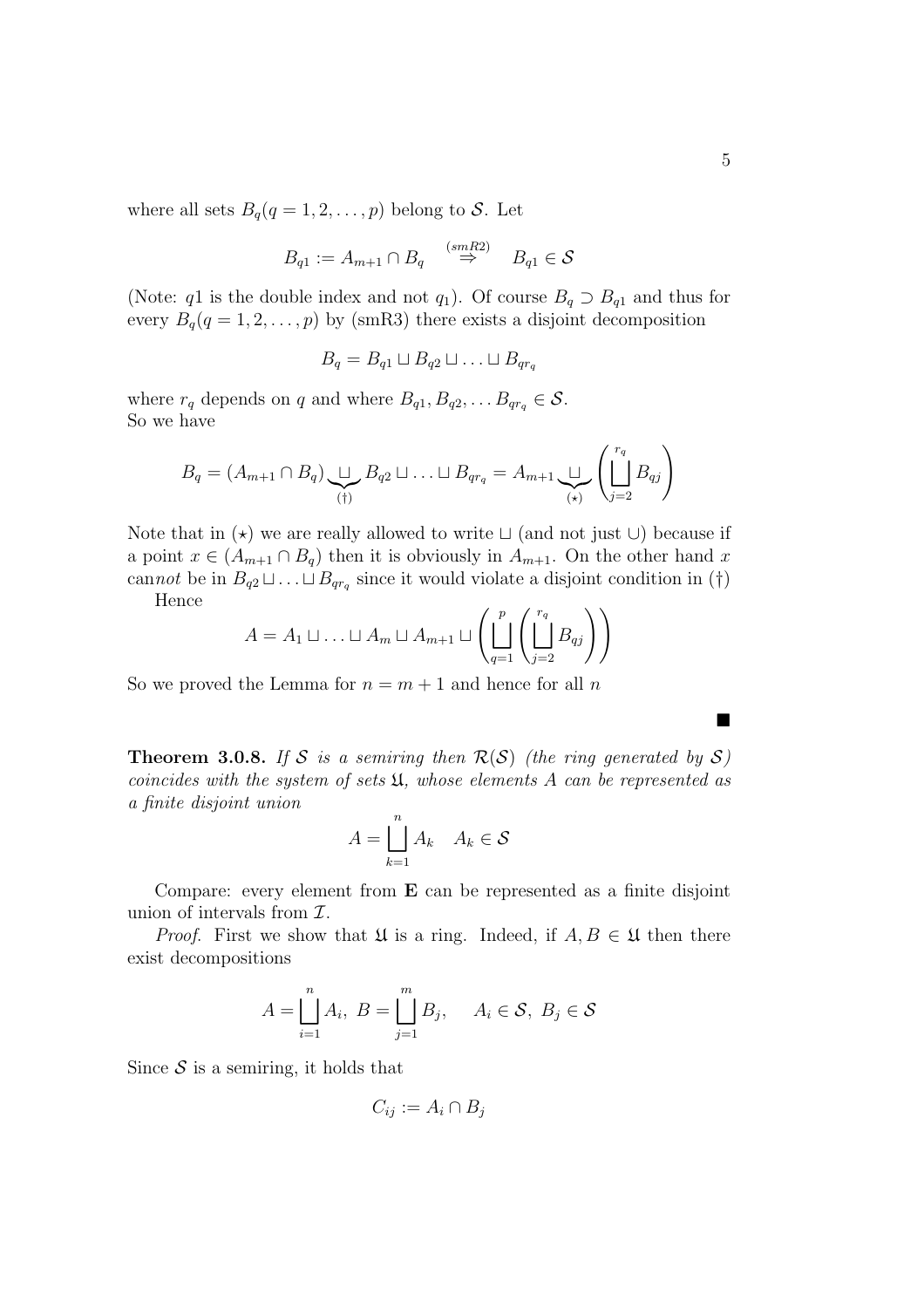belongs to S. Of course  $\{C_{ij}\}_{i=(1..n),j=(1..m)}$  are disjoint,  $A_i \supset C_{ij}$  (*i* is arbitrary but fixed, j runs from 1 to m) and  $B_j \supset C_{ij}$  (j is arbitrary but fixed, i runs from 1 to  $n$ ) By Lemma 3.0.7 there exist decompositions

$$
A_i = \bigsqcup_j C_{ij} \sqcup \bigsqcup_{k=1}^{r_i} D_{ik} \qquad B_j = \bigsqcup_i C_{ij} \sqcup \bigsqcup_{l=1}^{s_j} E_{jl}
$$

where  $D_{ik}, E_{jl} \in \mathcal{S}$ . It follows that the following decompositions exist

$$
A \cap B = \bigsqcup_{i,j} C_{ij} \qquad A \Delta B = (A \cup B) \setminus (A \cap B) = \bigsqcup_{i,k} D_{ik} \underbrace{\sqcup}_{(*)} \bigsqcup_{j,l} E_{jl}
$$

hence  $(A \cap B) \in \mathfrak{U}$  and  $(A \Delta B) \in \mathfrak{U}$ . In  $(\star)$  we write " $\sqcup$ " instead of " $\cup$ " because  $A \cap B = \bigsqcup_{i,j} C_{ij}$  and thus the rests of A and B are disjoint. Finally it holds

$$
A \cup B = (A \Delta B) \Delta (A \cap B) \qquad A \setminus B = A \Delta (A \cap B)
$$

thus  $\mathfrak U$  is a ring.

Second, we readily see that  $\mathfrak{U} = \mathcal{R}(\mathcal{S})$ , i.e.  $\mathfrak{U}$  is the minimal ring containing S. Indeed, assume there exists a ring  $\mathfrak{M}$  s.t.  $S \subset \mathfrak{M} \subset \mathfrak{U}$  and there is a set  $A \in \mathfrak{U}, A \notin \mathfrak{M}$ . By definition of  $\mathfrak{U}$  there is a decomposition  $A =$  $\bigsqcup_{k=1}^n A_k$ ,  $A_k \in \mathcal{S}$ . But  $\mathcal{S} \subset \mathfrak{M}$  hence every  $A_k \in \mathfrak{M}$ , and since  $\mathfrak{M}$  is a ring it follows that  $A \in \mathfrak{M}$ , a contradiction!

**Theorem 3.0.9.** For every volume v on a semiring S there exist a unique extention m to the ring generated by S, i.e.  $v : S \rightarrow [0, +\infty]$  can be uniquely extended to  $m : \mathcal{R}(\mathcal{S}) \to [0, +\infty]$ .

 $\blacksquare$ 

*Proof.* We have just shown that for every  $A \in \mathcal{R}(\mathcal{S})$  there exists a disjoint decomposition  $\overline{n}$ 

$$
A = \bigsqcup_{k=1}^{n} B_k, \quad B_k \in \mathcal{S} \quad (\star)
$$

Define

$$
m(A) := \sum_{k=1}^{n} \upsilon(B_k) \quad (\star \star)
$$

One readily sees that m in  $(\star \star)$  does not depend on the choice of a decomposition in  $(\star)$ . Indeed, consider two decompositions

$$
A = \bigsqcup_{k=1}^{n} B_k = \bigsqcup_{j=1}^{r} C_j, \quad B_i, C_j \in \mathcal{S}
$$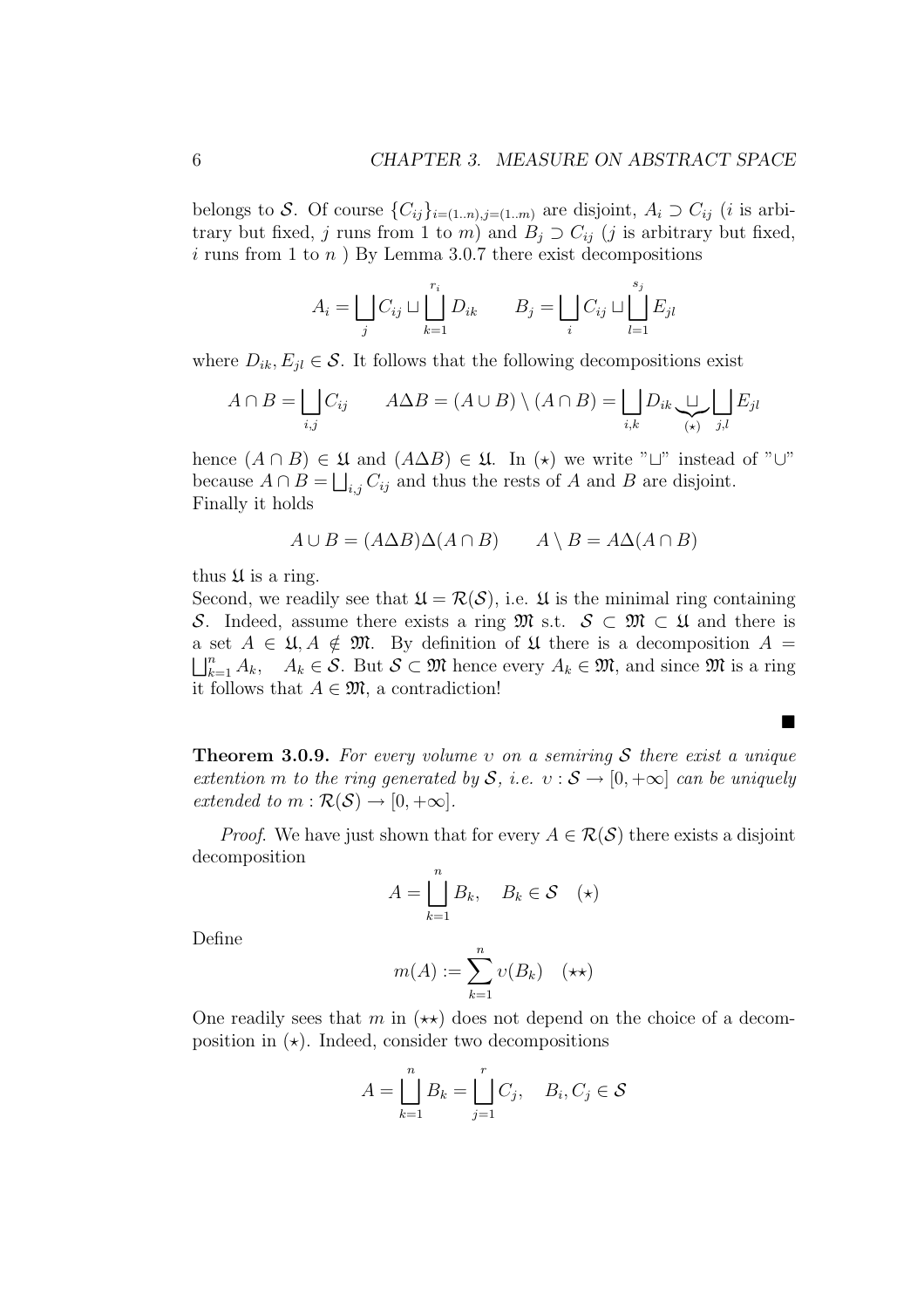Since for any  $i, j \ (B_i \cap C_j) \in \mathcal{S}$  and v is additive, it follows that

$$
\sum_{i=1}^{n} \nu(B_i) = \sum_{i=1}^{n} \sum_{j=1}^{r} \nu(B_i \cap C_j) = \sum_{j=1}^{r} \nu(C_j)
$$

We prove now that m is additive. Consider  $A =$  $\binom{n}{k}$  $k=1$  $B_k$  and  $C =$  $\overline{p}$  $_{l=1}$  $D_l$  $B_k, D_l \in \mathcal{S}$  and  $A \cap C = \emptyset$ . Then

$$
A \cup C = A \sqcup C = \left(\bigsqcup_{k=1}^{n} B_{k}\right) \sqcup \left(\bigsqcup_{l=1}^{p} D_{l}\right)
$$

and the additivity of  $m$  follows from the additivity of  $v$ .

To show the unicity of m we first of all note an obvious fact that  $m(B)$  =  $v(B)$  for all  $B \in \mathcal{S}$ . If  $\overline{m}$  is another extention of v we still have  $v(B)$  =  $m(B)$  for all  $B \in \mathcal{S}$ . If m is another extention  $m(B) = \overline{m}(B)$ . Consider a decompostion  $A = \begin{bmatrix} \mu \\ \nu \end{bmatrix}$  $_{k=1}^n B_k$ ,  $A \in \mathcal{R}(\mathcal{S})$ . It holds

$$
\bar{m}(A) = \sum_{k=1}^{n} \bar{m}(B_k) = \sum_{k=1}^{n} m(B_k) = m(A)
$$

i.e.  $\bar{m}(A) \equiv m(A)$  for all  $A \in \mathcal{R}(\mathcal{S})$ 

Actually, we developed an abstract analog of the extention of  $\ell$  from  $\mathcal I$  to **E**. Unicity of  $m$  relates to Lemma 2.2.3.2 and the additivity is a direct analog of Lemma 2.2.3.3.

There are a couple of nearly obvious but important properties, which follow from the positivity and the additivity of  $m$ .

**Theorem 3.0.10.** Let m be a volume on a ring  $\mathcal{R}_m$ , i.e.  $m : \mathcal{R}_m \to [0, \infty]$ . Let  $A, A_1, \ldots, A_n \in \mathcal{R}_m$ .

1. If  $\bigsqcup_{k=1}^{n} A_k \subset A$  (disjoint union, i.e.  $A_i \cap A_j = \emptyset$  for  $i \neq j$ ) then

$$
\sum_{k=1}^{n} m(A_k) \le m(A)
$$

2. If  $\bigcup_{k=1}^{n} A_k \supset A$  then

$$
\sum_{k=1}^{n} m(A_k) \ge m(A)
$$

In particular, if  $A \subset A'$  and  $A, A' \in \mathcal{R}_m$  then  $m(A) \leq m(A')$ 

¥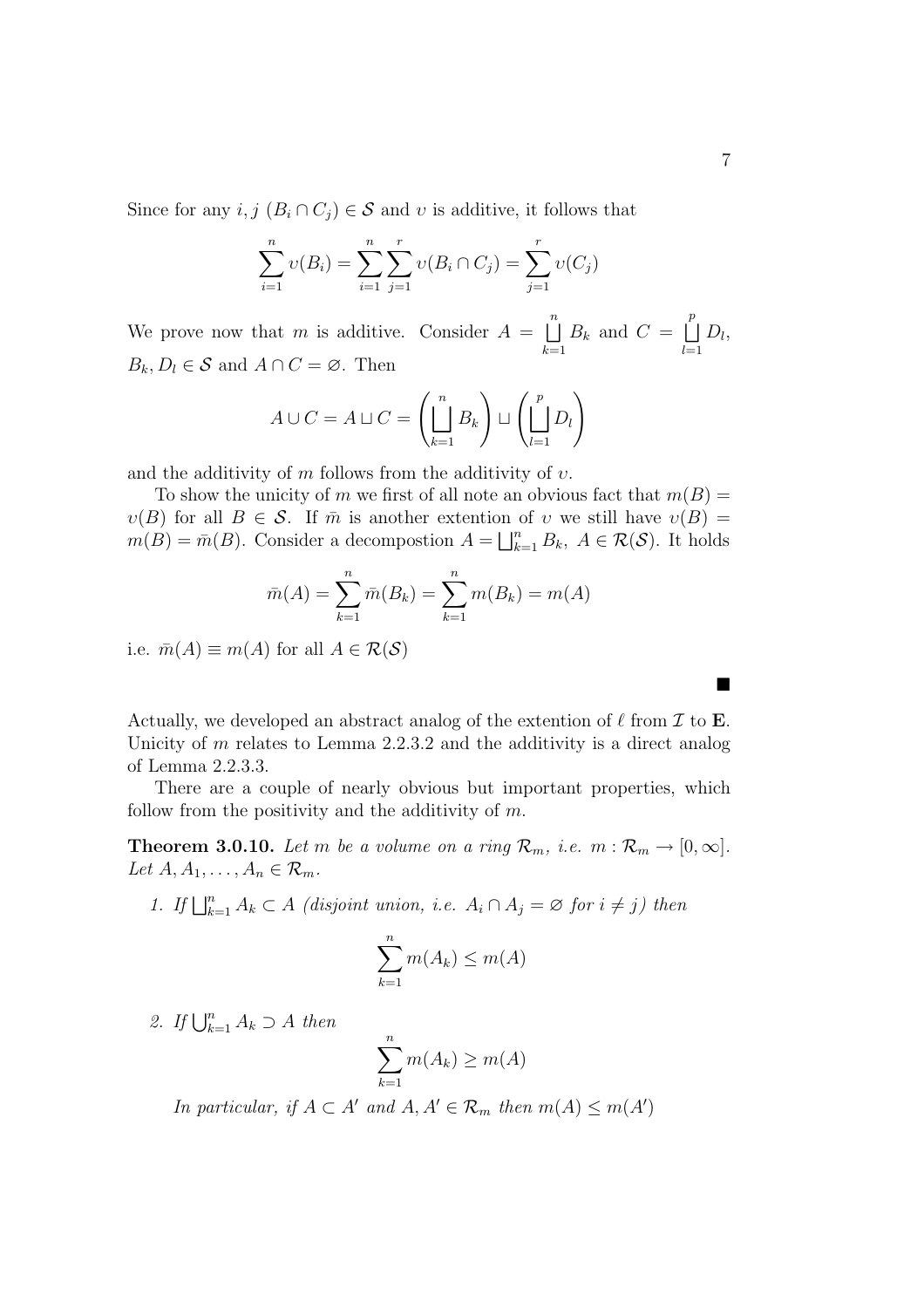*Proof.* 1. Since  $A, A_1, \ldots, A_n$  are pairwise-disjoint it follows from the additivity of m that

$$
m(A) = \sum_{k=1}^{n} m(A_k) + m\left(A \setminus \bigsqcup_{k=1}^{n} A_k\right)
$$

In turn  $m$  ( $\vert \ \vert_k^n$  $k=1 \choose k=1}$   $A_k$ )  $\geq 0$  due to the positivity of m, hence the first statement holds true.

2. Further for any  $A_1, A_2 \in \mathcal{R}_m$  we have

$$
m(A_1 \cup A_2) = m(A_1) + m(A_2) - m(A_1 \cap A_2) \le m(A_1) + m(A_2)
$$

By induction

$$
m\left(\bigcup_{k=1}^{n} A_k\right) \le \sum_{k=1}^{n} m(A_k)
$$

And again from the additivity of  $m$  we obtain

$$
m(A) = m\left(\bigcup_{k=1}^{n} A_k\right) - m\left(\bigcup_{k=1}^{n} A_k \setminus A\right) \le m\left(\bigcup_{k=1}^{n} A_k\right) \le \sum_{k=1}^{n} m(A_k)
$$

¥

Note that although we proved the theorem for the case of a ring it holds for the semirings too (why?)

If a volume v on a semiring S is just additive then, generally speaking, we cannot extend it beyond the ring  $\mathcal{R}(\mathcal{S})$ . But if v is also  $\sigma$ -additive then (as we will see soon) we can proceed to the  $\sigma$ -algebra of measurable sets (which is, as was already mentioned, is even larger than  $\mathcal{A}(\mathcal{S})$ .

From now on we will say a "premeasure" instead of a "sigma-additive volume".

**Definition 3.0.11.** Let S be a semiring, a ring or an algebra. Let  $A \in S$ and let  $A_1, A_2, \ldots$  be an arbitrary countable(!) decomposition of A, i.e.  $A =$  $\bigsqcup_{k=1}^{\infty} A_k$  (disjoint union,  $A_i \cap A_j = \emptyset$  for  $i \neq j$ ). A function  $m : \mathcal{S} \to [0, \infty]$  is called a *premeasure* if  $(m1)$   $m(\emptyset) = 0$ (m2)

$$
m(A) = \sum_{k=1}^{\infty} m(A_k)
$$

for all  $A \in \mathcal{S}$  and all their countable decompositions.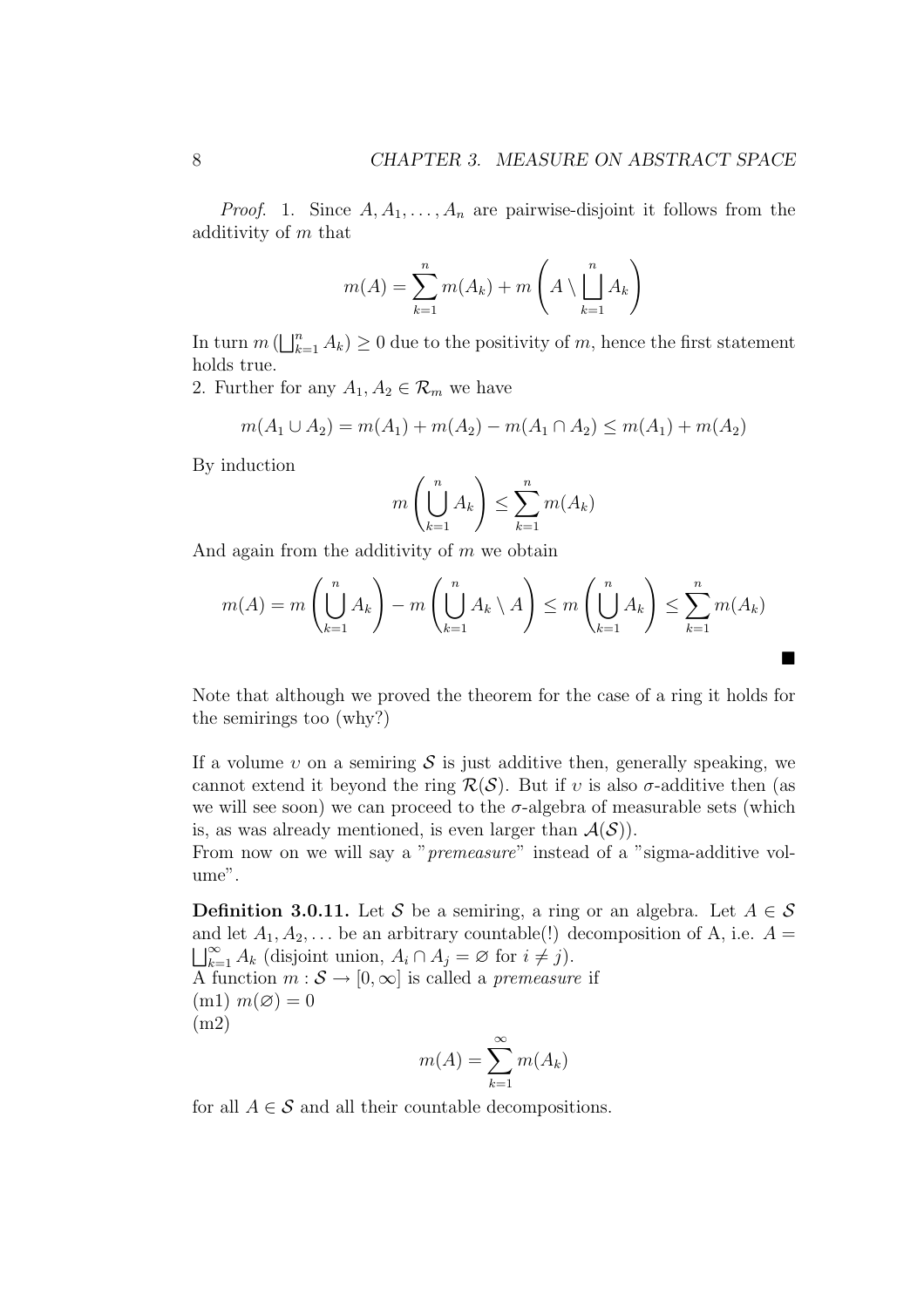Compare to the Definition  $3.0.1(v2)$  and you will see that we just switched from finite sums and unions to the countably infinite analogs.

Obviously every measure is a premeasure since a measure is defined on a σ-algebra (Definition 3.0.4) and every σ-algebra conforms to the properties of a semiring, a ring or an algebra. And our nearest objective is, in a certain sense, to show the converse: i.e. that every premeasure can be extended to the measure.

Remark 3.0.12. Just to avoid confusion: as we remember, a ring and an algebra are not closed under a countably-infinite union. Moreover, a semiring is not at all closed under the union. It means that if  $A_1, A_2, \ldots$  are in  $S$ ,<br>the set  $A \cup \mathbb{R}^{\infty}$  d is not necessarily in  $S$ . But it may be  $S_0$  if it is and the set  $A = \bigcup_{k=1}^{\infty} A_k$  is not necessarily in S. But it may be! So if it is and, moreover,  $\{A_k\}_{k\in\mathbb{N}}$  are pairwise-disjoint then we require (m2) to hold. Again, a semiring  $\mathcal I$  gives us a good example: say,  $(0, \frac{1}{3})$  $\frac{1}{3}$ ]  $\Box$   $\left(\frac{1}{2}\right)$  $(\frac{1}{2},1) \notin \mathcal{I}$  but

$$
\left(0, \frac{1}{2}\right) \bigsqcup \left(\frac{1}{2}, \frac{2}{3}\right) \bigsqcup \left(\frac{2}{3}, \frac{3}{4}\right) \bigsqcup \dots \bigsqcup \left(\frac{n}{n+1}, \frac{n+1}{n+2}\right) \bigsqcup \dots = (0, 1) \in \mathcal{I}
$$

Example 3.0.13. ( $\sigma$ -additive [pre]measures)

- 1. The Lebesgue premeasure  $\ell$  on  $\mathcal I$  and the Lebesgue measure  $\mu$  on  $\mathcal L$  are  $\sigma$ -additive.
- 2. Let  $\mathbb{X} := \{x_1, x_2, \ldots\}$  be an arbitrary countable set. To every  $x_n \in \mathbb{X}$ Let  $\mathbb{X} := \{x_1, x_2, \dots\}$  be an arbitrary countable set. To every  $x_n \in \mathbb{X}$ <br>we assign a *probability*  $p_n > 0$  such that  $\sum_{n=1}^{\infty} p_n = 1$ . You easily check that the measure

$$
\mathbb{P}(A) := \sum_{x_n \in A} p_n \qquad A \in \mathcal{P}(\mathbb{X})
$$

is a  $\sigma$ -additive measure and  $\mathbb{P}(\mathbb{X}) = 1$ . This example is important for discrete financial mathematics.

Example 3.0.14. (Longtime promised additive but not  $\sigma$ -additive case) Let  $\mathbb{X} := (0, 1) \cap \mathbb{Q}$ , i.e.  $\mathbb{X}$  is a set of all rational points on  $(0, 1)$ . Define  $\mathcal{S} := \mathbb{X} \cap \mathcal{I}$ , i.e. S consists of the intersections of X with arbitrary intervals  $(a, b), (a, b], [a, b)$  and  $[a, b],$  where  $0 < a \leq b < 1$ . One easily sees that S is a semiring. Indeed, for  $A := \mathbb{X} \cap I_1, B := \mathbb{X} \cap I_2$  from S we have

$$
A \cap B = [\mathbb{X} \cap I_1] \cap [\mathbb{X} \cap I_2] = \mathbb{X} \cap \underbrace{(I_1 \cap I_2)}_{\in \mathcal{I}}
$$

For  $A \subset B$  it holds

$$
B \setminus A = [\mathbb{X} \cap I_1] \setminus [\mathbb{X} \cap I_2] = \mathbb{X} \cap [I_2 \setminus I_2]
$$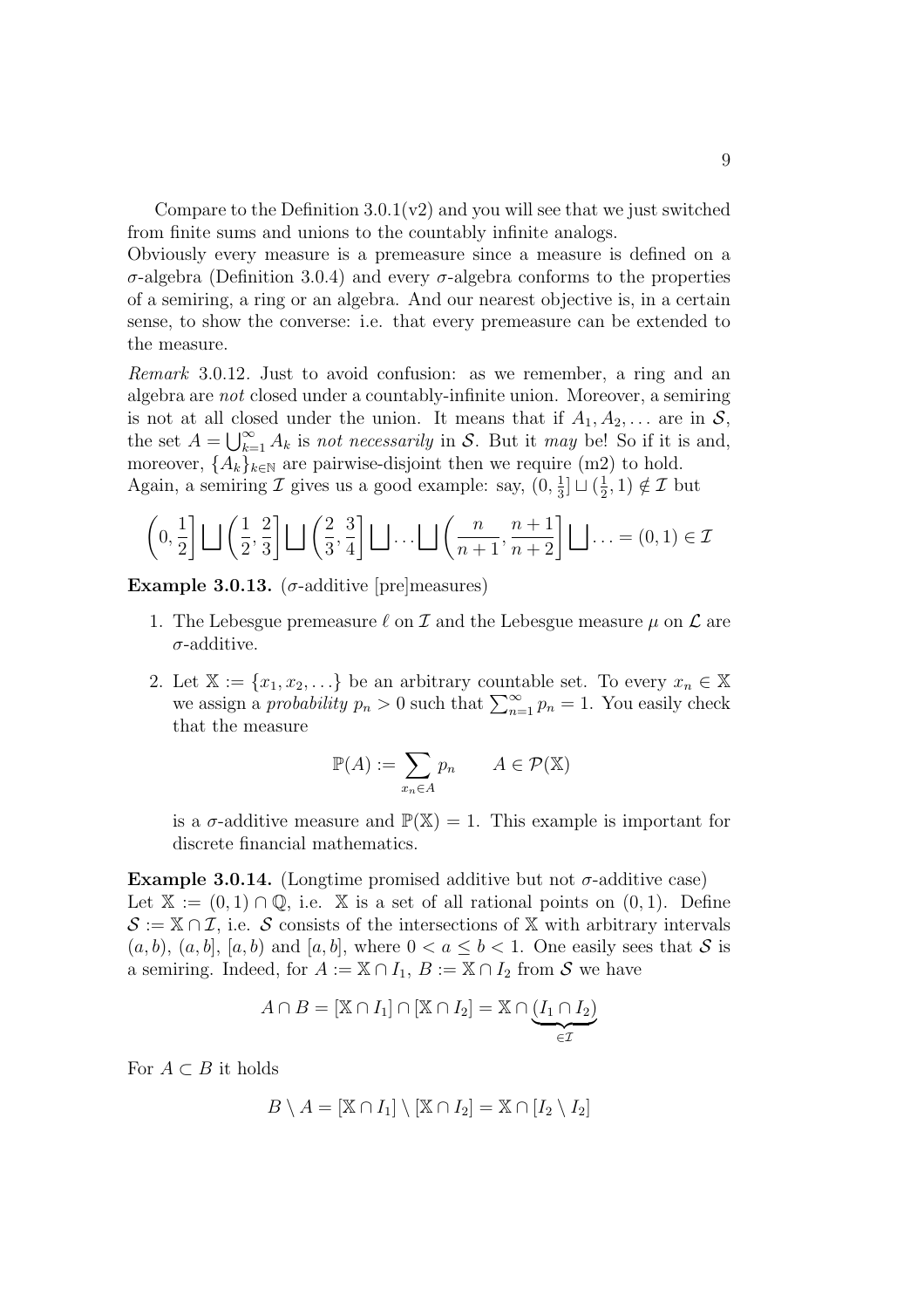But  $I_2 \setminus I_1$  can be represented as a disjoint union of intervals from  $\mathcal I$ 

For every set  $A_I := \mathbb{X} \cap I$  in S we assign a volume

$$
\upsilon(A_I) = \ell(I)
$$

v is additive but not  $\sigma$ -additive since  $v(\mathbb{X}) = 1$  but at the same time X is a countable(!) union of rational points, each having zero volume.

**Theorem 3.0.15.** A premeasure m on a semiring  $\mathfrak{S}$  can be uniquely extended to the ring  $\mathcal{R}(\mathfrak{S})$ 

Proof. Let

$$
A \in \mathcal{R}(\mathfrak{S}), \qquad B_n \in \mathcal{R}(\mathfrak{S}), \quad n = 1, 2, \dots
$$

and

$$
A = \bigcup_{n=1}^{\infty} B_n \qquad B_s \cap B_r = \varnothing \text{ for } r \neq s
$$

Then there exist (Theorem 3.0.8) the sets  $A_j$  and  $B_{ni}$  from  $\mathfrak{S}$  such that

$$
A = \bigsqcup_j A_j, \qquad B_n = \bigsqcup_i B_{ni}, \quad n = 1, 2, \dots \qquad i, j \text{ finite}
$$

Define  $C_{nij} := B_{ni} \cap A_j$ . The sets  $C_{nij}$  are in  $\mathfrak{S}$  and pairwise disjoint. It holds  $\overline{G}$  $\overline{G}$ 

$$
\bigcup_{j} C_{nij} = B_{ni} \cap \bigcup_{j} A_j = B_{ni} \cap A = B_{ni}
$$

$$
\bigcup_{n=1}^{\infty} \bigcup_{i} C_{nij} = \bigcup_{n,i} B_{ni} \cap A_j = A \cap A_j = A_j
$$

Due to the  $\sigma$ -additivity of m on  $\mathfrak S$  we obtain

$$
m(A_j) = \sum_{n=1}^{\infty} \sum_{i} m(C_{nij})
$$
 (3.1)

$$
m(B_{ni}) = \sum_{j} m(C_{nij})
$$
\n(3.2)

And by definition of m on  $\mathcal{R}(\mathfrak{S})$ 

$$
m(A) = \sum_{j} m(A_j) \tag{3.3}
$$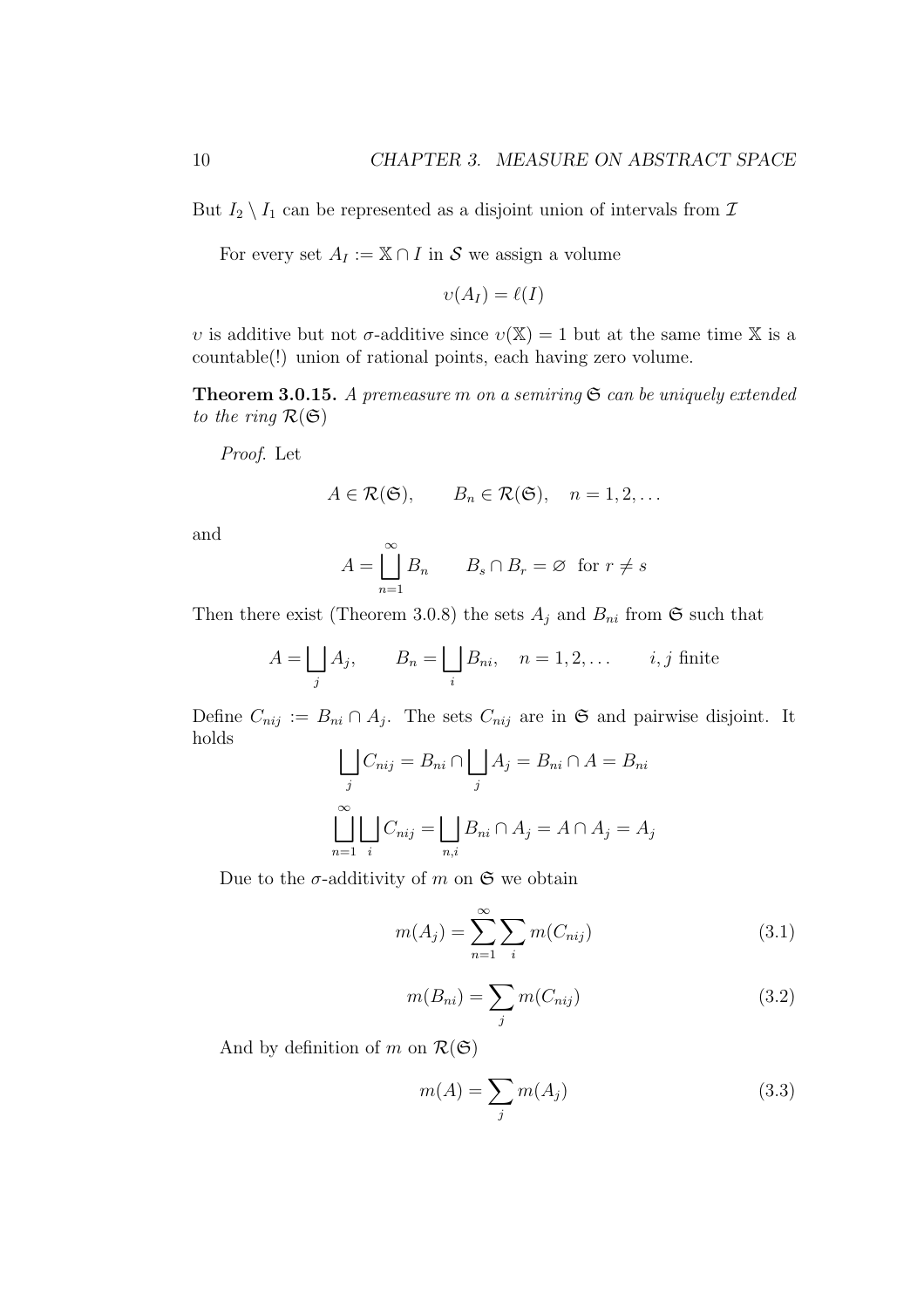$$
m(B_n) = \sum_j m(B_{nj})
$$
\n(3.4)

From  $(3.1)$  -  $(3.4)$  it follows that

$$
m(A) = \sum_{n=1}^{\infty} m(B_n)
$$

(The sums w.r.t.  $i$  and  $j$  are finite, the infinite sum w.r.t.  $n$  converges.)

**Lemma 3.0.16.** (Properties of a premeasure on a ring) Let  $m$  be a premeasure on a ring  $\mathcal R$  and  $A, A_1, A_2, \ldots \in \mathcal R$ .

1. If 
$$
\bigcup_{k=1}^{\infty} A_k \subset A
$$
,  $A_i \cap A_j = \emptyset$  for  $i \neq j$  then  

$$
\sum_{k=1}^{\infty} m(A_k) \leq m(A)
$$

2. 
$$
(\sigma
$$
-subadditivity) If  $\bigcup_{k=1}^{\infty} A_k \supset A$  then

$$
\sum_{k=1}^{\infty} m(A_k) \ge m(A)
$$

*Proof.* 1. By Theorem  $3.0.10(1)$  it holds for any n

$$
\sum_{k=1}^{n} m(A_k) \le m(A)
$$

So the series is bounded and letting  $n \to \infty$  we yield the claim. Note that this property does not depend on the  $\sigma$ -additivity of m (whereas the next one does).

2. Since  $\mathcal R$  is a ring, the sets

$$
B_n = A_n \setminus \bigsqcup_{k=1}^{n-1} A_k \qquad (*)
$$

¥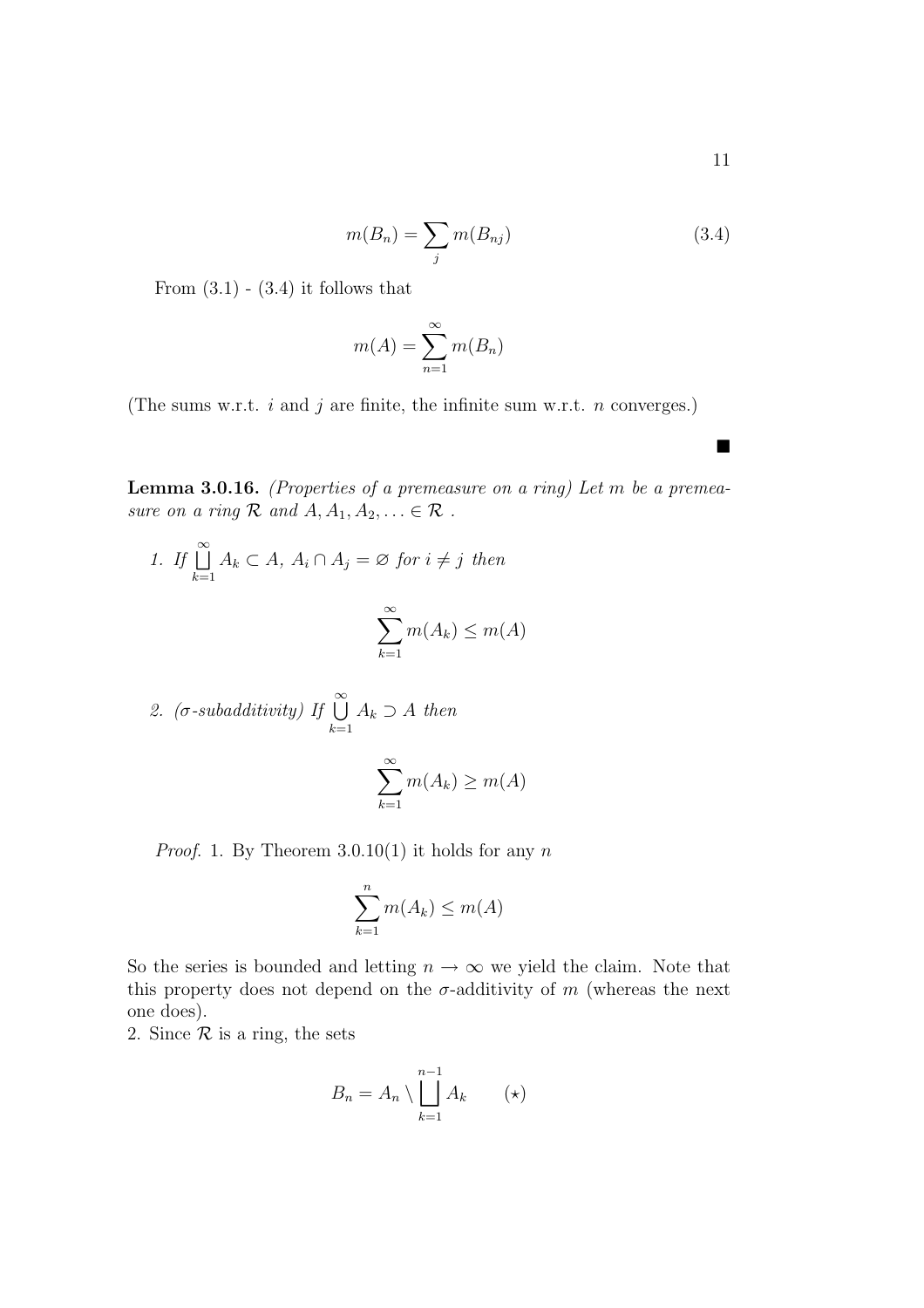¥

belong to  $\mathcal R$ . We have (it is useful to recall Figure 2.2.3.3 to see why)

$$
A = \bigcup_{n=1}^{\infty} B_n, \quad B_i \cap B_j = \varnothing \text{ for } i \neq j \qquad B_n \subset A_n \qquad (\star \star)
$$

Hence

$$
m(A) \le \sum_{n=1}^{\infty} m(B_n) \le \sum_{n=1}^{\infty} m(A_n)
$$

A careful reader might be at first confused that we consider an union upto  $(n-1)$ -th element in  $(\star)$  but then use a countable union in  $(\star \star)$ . But as a matter of fact n in  $(\star)$  is arbitrary rather than fixed. And by assumption  $A_n \in \mathcal{R}$  for any *n* hence either is  $B_n$ .

Remark 3.0.17. \*(Importance of a semiring)

A curious reader may ask why it is important to use a semiring as a starting point. Why not to try to assign a premeasure  $m$  on another system of sets  $\mathfrak S$  and then to try to extend it - first to the ring (or algebra), generated by  $\mathfrak S$  and then to some  $\sigma$ -algebra.

The problem is that an extention of m even to the  $\mathcal{R}(\mathfrak{S})$  may be not unique. Here is an example

Let  $X := [0, 1] \times [0, 1]$  (i.e. X is a unit square) and let G be a system of all vertical and horizontal rectangles  $R_h$  and  $R_v$ , i.e. such rectangles, whose length or width is equal to 1.



We define a "premeasure" s on  $\mathfrak{S}$ ; for every  $R \in \mathfrak{S}$  let  $s(R)$  be equal to the area of R. The extention of s to the  $\mathcal{R}(\mathfrak{S})$  (the ring generated by  $\mathfrak{S}$ ) is not unique.

First of all let us find out what  $\mathcal{R}(\mathfrak{S})$  is. Well, every rectangle in X (that is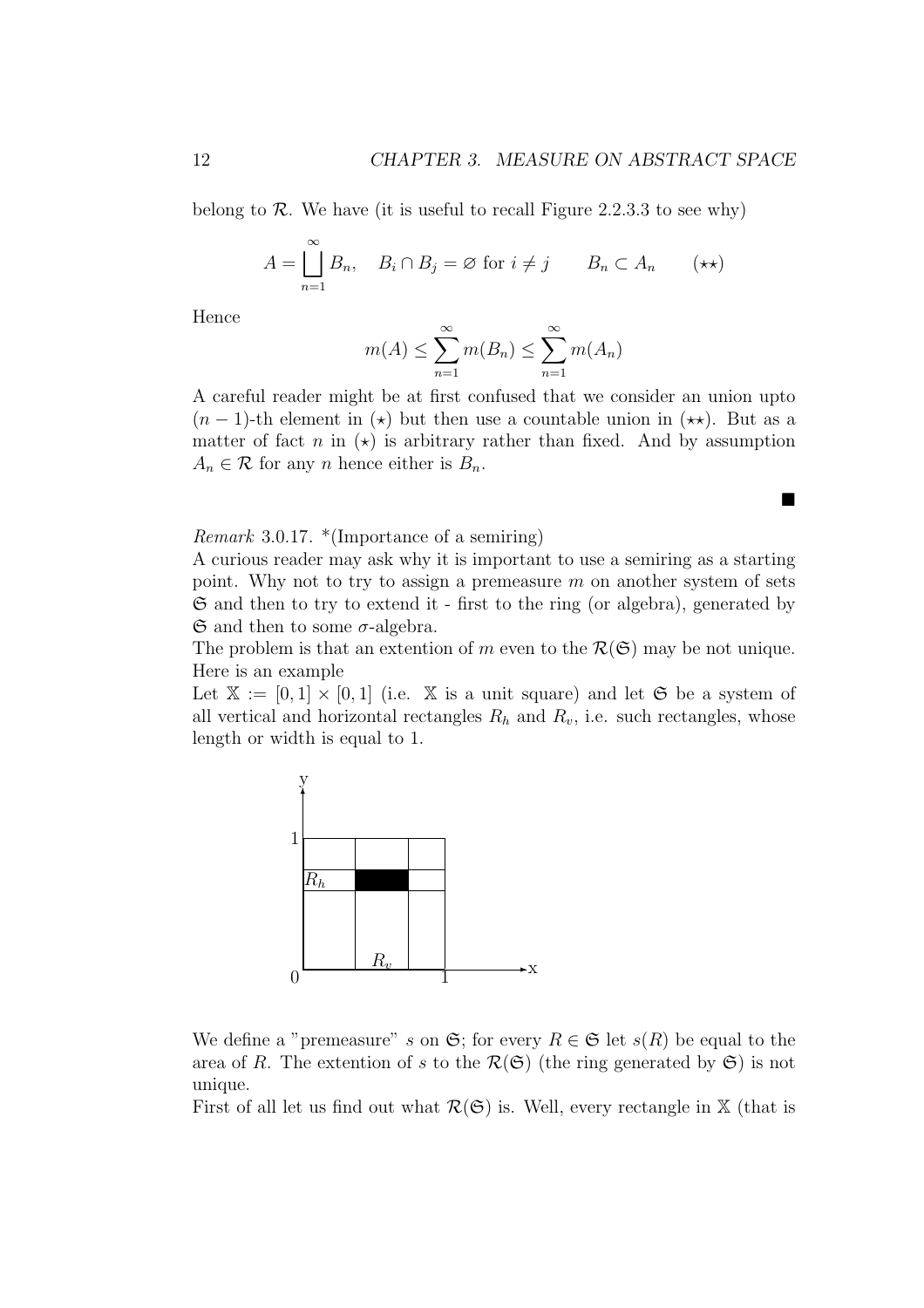every element of a product-semiring  $\mathcal{I} \times \mathcal{I}$  can be obtained as an intersection  $R_h \cap R_v$  of two rectangles from  $\mathfrak{S}$ . Since  $\mathcal{R}(\mathfrak{S})$  is closed under intersection, we obtain that  $\mathcal{R}(\mathfrak{S}) \supset \mathcal{I} \times \mathcal{I}$ . The converse inclusion  $\mathfrak{S} \subset \mathcal{R}(\mathcal{I} \times \mathcal{I})$  is obvious since  $\mathfrak{S} \subset \mathcal{I} \times \mathcal{I}$  thus the rings generated by  $\mathfrak{S}$  and by  $\mathcal{I} \times \mathcal{I}$  coincide. By Theorem 3.0.8 any element of  $\mathcal{R}(\mathfrak{S})$  can be represented as a finite disjoint union of rectangles.

So an obvious extention of s from  $\mathfrak{S}$  to  $\mathcal{R}(\mathfrak{S})$  is the following: first the measure s of  $R_h \cap R_v$  is defined

$$
s(R_h \cap R_v) := s(R_h) \cdot s(R_v)
$$

Thus we have a measure on a semiring  $\mathcal{I} \times \mathcal{I}$  and this measure is nothing else but area.

However, we can proceed another way.



Consider an arbitrary rectangle. We multiply the area of its intersection with black quadrants by  $\frac{3}{2}$  and by  $\frac{1}{2}$  the area of its intersection with white quadrants. You easily check that the measure of every element from  $\mathfrak S$  is still equal to its area but for arbitrary element from  $\mathcal{I} \times \mathcal{I}$  it is not the case. Note that this new measure is not translation-invariant (well, we will later prove that in  $\mathbb{R}^n$  there is a unique translation-invariant measure, the Lebesgue one).

If you are still confused with this non-translationinvariant "area", the 3rd dimention will help you to get a clue. Look at the picture below. You may conceive this new measure as a volume of a parallelepiped with the base lying within our unit square. If you start shifting a rectangle from  $\mathfrak{S}$ , its volume will remain constant since (due to symmetry of our spatial figure) one half of its base will always be under the lower "roof" and another half under the higher one. But for an arbitrary rectangle from  $\mathcal{I} \times \mathcal{I}$  it is of course not the case.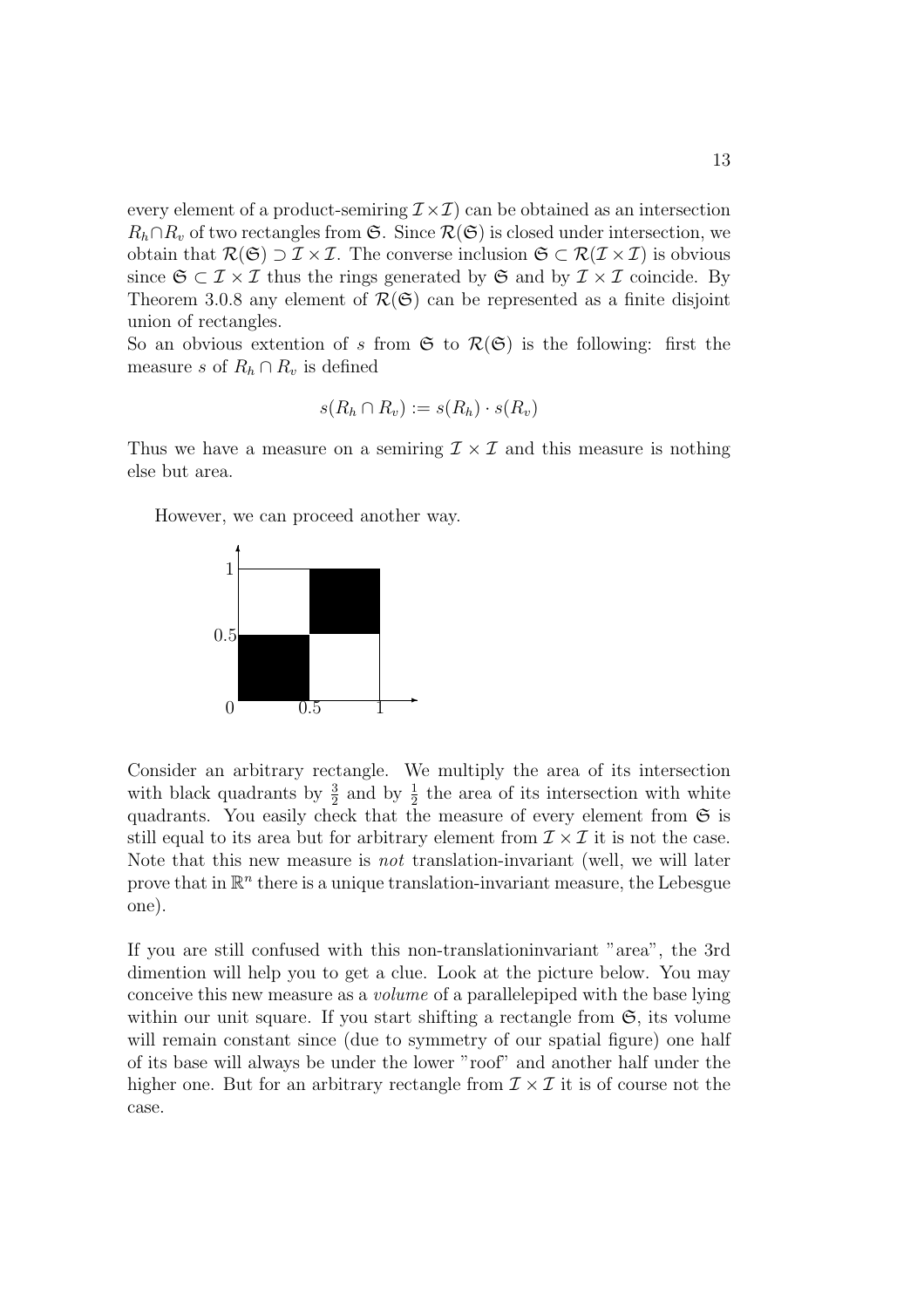And the last note to this highly edifying example: we have connected here the area and the volume. But they are the measures in, respectively,  $\mathbb{R}^2$  and  $\mathbb{R}^3$ . This is an "overture" to very important topics: Fubini and Radon-Nikodym Theorems. These theorems, however, can be learnt only after getting familiar with measurable functions.



So far we have learnt howto extend a volume or a premeasure from a semiring  $\mathfrak S$  to the ring  $\mathcal R(\mathfrak S)$  generated by this semiring. If we deal with an additive but not  $\sigma$ -additive volume then, generally speaking, we cannot proceed further. In case of a premeasure (which is by definition  $\sigma$ -additive) we can go substantively further and extend the premeasure to, in a sence, the maximal system of sets (what do you expect this system to be?).

From now on we could have distinguished two cases as a starting point: a semiring with and without *unity*. A unity is a set  $U \in \mathfrak{S}$  such that  $U \cap B = B$ for any  $B \in \mathfrak{S}$ . In other words, U is a maximal element and contains all other elements of  $\mathfrak{S}$ . In the previous chapter we have comprehensively considered the semiring  $\mathcal I$  whose unity was an interval  $(0, 1)$ . On the other hand, if we take not  $(0, 1)$  but  $\mathbb{R}^1$  as an underlying space, we can consider a semiring  $\mathcal{I}_{\mathbb{R}^1}$ , which consists of all bounded(!) intervals  $(a, b)$ ,  $(a, b]$ ,  $[a, b]$  and  $[a, b]$  (prove that  $\mathcal{I}_{\mathbb{R}^1}$  is indeed a semiring!). Obviously,  $\mathcal{I}_{\mathbb{R}^1}$  has no unity since whatever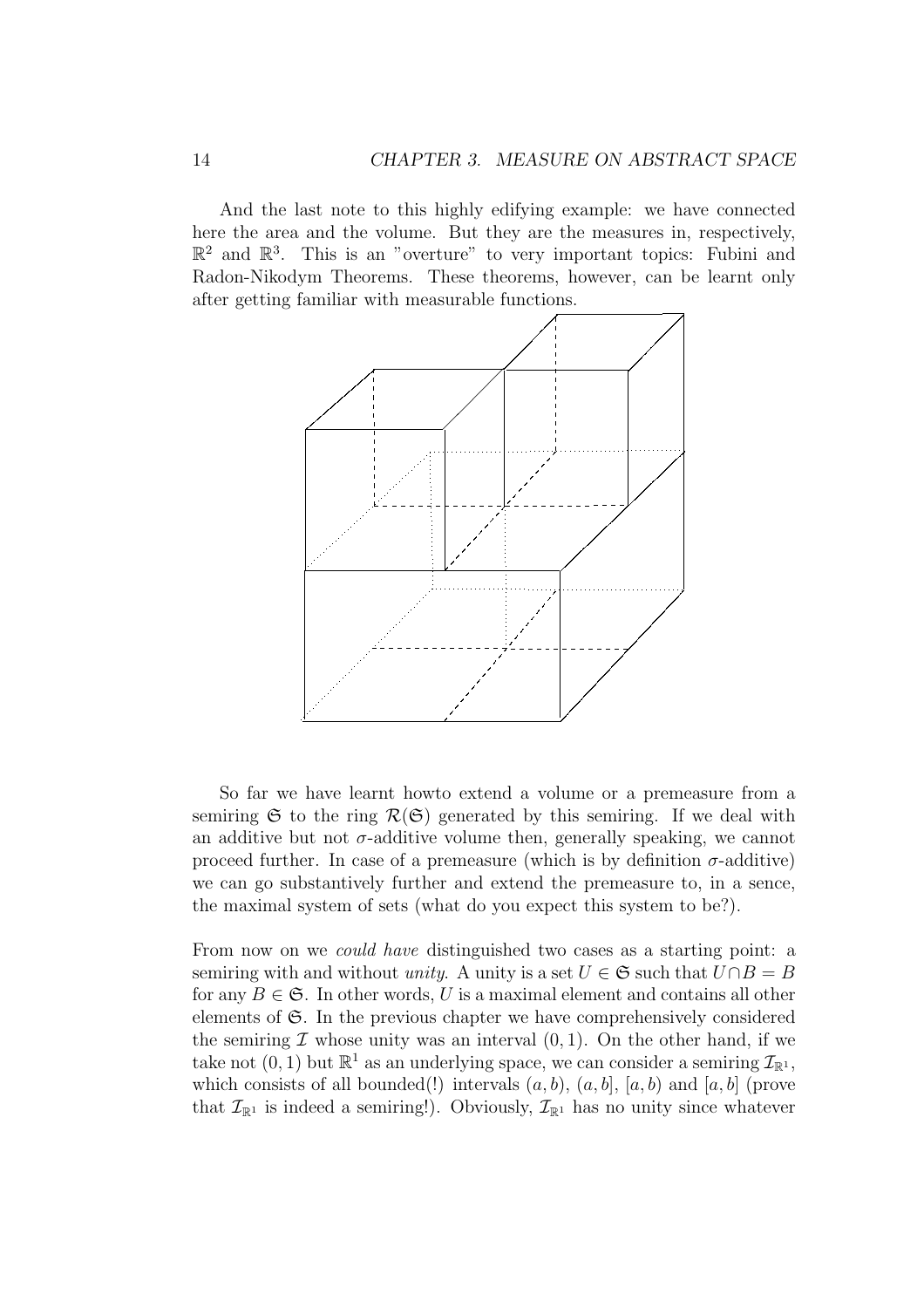a and b we take, there is an even larger interval with endpoints, say,  $a - 1$ and  $b+1$ . A unity in this case would be  $\mathbb{R}^1$  itself, but it is unbounded and thus does not belong<sup>3</sup> to  $\mathcal{I}_{\mathbb{R}^1}$ .

We, however, will *not* distinguish between the cases with/without unity. Instead, we proceed according to a powerful *Carathéodory construction*. At the beginning it may seem to be too abstract but later you will see its connection to the Valleé-Poussin's measurability criterion.

Henceforward we will actively deal with an outer measure. Contrary, we will not need an inner measure (since the latter makes sense only on a semiring with unity, recall Section 2.4 from the previous chapter).

Definition 3.0.18. Let  $X$  be an abstract space.

A function  $\lambda^*: \mathcal{P}(\mathbb{X}) \to [0, \infty]$  is called an *outer measure* if (om1)  $\lambda^*(\emptyset) = 0$ 

$$
\text{(om2) } E, E_1, E_2, \dots \subset \mathbb{X} \text{ and } E \subset \bigcup_{k=1}^{\infty} E_k \text{ then } \lambda^*(E) \le \sum_{k=1}^{\infty} \lambda^*(E_k)
$$

 $Remark\ 3.0.19.$ \* is defined on  $\mathcal{P}(\mathbb{X})$  i.e. on all subsets of  $\mathbb X$ .

- 2. The union  $\bigcup_{k=1}^{\infty} E_k$  in (om2) is at most countable and not necessarily disjoint.
- 3. The property (om2) is called the subadditivity, so an outer measure is subadditive. But it does not have to be  $\sigma$ -additive and even additive.
- Exercise 3.0.20. 1. In the previous chapter (Definition 2.2.3.1) we introduced an outer measure on  $(0, 1)$ . Prove that it is consistent with Definition 3.0.18.
	- 2. Prove the monotonicity of the outer measure, i.e. the fact that if  $A \subset$  $B \subset \mathbb{X}$  then  $\lambda^*(A) \leq \lambda^*(B)$ . (Hint: The proof is very straightforward but if you nevertheless expirience difficulty your should re-read the proof of Lemma 2.2.3.15)

In the Definition 2.2.3.1 we obtained the outer measure  $\lambda^*$  by means of a [pre]measure  $\ell$  defined on the semiring  $\mathcal{I}$ . Now we consider an abstract analog of this approach.

<sup>&</sup>lt;sup>3</sup>though as you (should) remember,  $\mathbb{R}^1$  can be obtained as a countable union of the intervals from  $\mathcal{I}_{\mathbb{R}^1}$ ;  $\mathbb{R}^1 = \bigcup_{k=1}^{\infty} (-k, k)$ . Whatever k we take,  $(-k, k)$  is still bounded.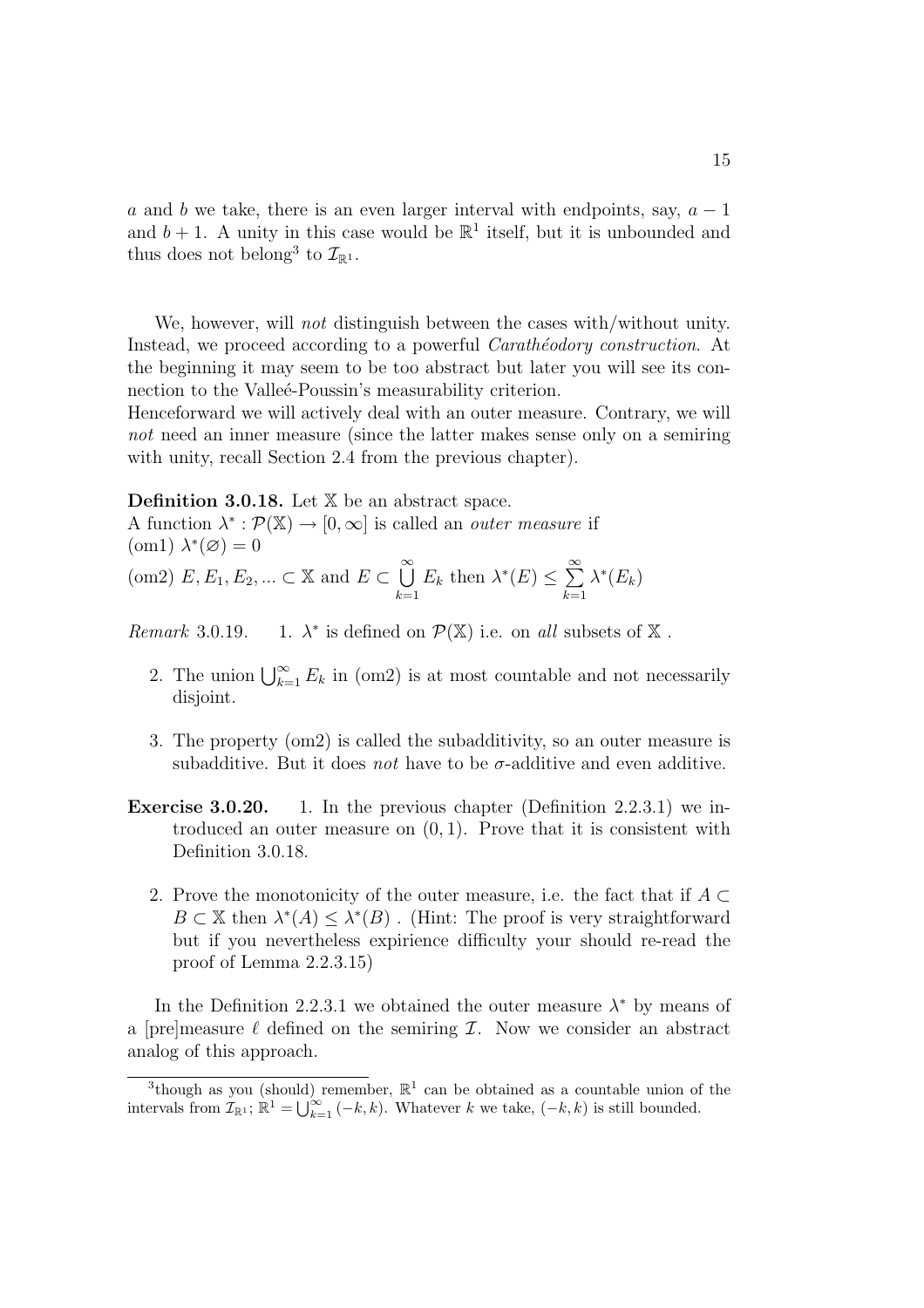**Theorem 3.0.21.** Let m be a premeasure on a semiring S and let  $\lambda^*: \mathcal{P}(\mathbb{X}) \to [0, \infty]$  be defined as follows:

$$
\lambda^*(E) := \inf \left\{ \sum_{k=1}^{\infty} m(S_k) \right\}
$$

if there exists an at most countable covering of E from S, i.e.  $S_1, S_2, \ldots \in \mathcal{S}$ *u* incre exists an a<br>such that  $E \subset \bigcup_{k=1}^{\infty}$  $_{k=1}^{\infty} S_k$ . Otherwise we assign

$$
\lambda^*(E) := +\infty
$$

Then  $\lambda^*$  is an outer measure on X and  $\lambda^*(S) = m(S)$  for all  $S \in \mathcal{S}$ .

*Proof.* First of all we are allowed to assume (Theorem 3.0.15) that m is extended to  $\mathcal{R}(\mathcal{S})$ .

(om1) holds since by definition  $m(\emptyset) = 0$  and  $\emptyset \in \mathcal{S}$ . (om2) must be checked (om) not since by definition  $m(\varnothing) = 0$  and  $\varnothing \in \mathcal{S}$ . (om 2) must be checked<br>only for the case  $\sum_{k=1}^{\infty} \lambda^*(E_k) < +\infty$ . For this case we fix  $\varepsilon > 0$  and for every  $E_k$  find a covering  $S_{kn}$   $(n = 1, 2, ...)$  from S such that

$$
\sum_{n=1}^{\infty} m(S_{kn}) < \lambda^*(E_k) + \frac{\varepsilon}{2^k}
$$

Such covering does exist since  $\lambda^*$  is defined as an *infimum* of all coverings from S. The sets  $S_{kn}$   $(k, n = 1, 2, ...)$  constitute a countable covering of a set  $E$ , it holds

$$
E \subset \bigcup_{k=1}^{\infty} E_k \subset \bigcup_{k=1}^{\infty} \bigcup_{n=1}^{\infty} S_{kn}
$$

Thus

$$
\lambda^*(E) \le \sum_{k=1}^{\infty} \sum_{n=1}^{\infty} m(S_{kn})
$$

and on the other hand

$$
\sum_{k=1}^{\infty} \sum_{n=1}^{\infty} m(S_{kn}) < \sum_{k=1}^{\infty} \left( \lambda^*(E_k) + \frac{\varepsilon}{2^k} \right) \le \sum_{k=1}^{\infty} \lambda^*(E_k) + \varepsilon
$$

Since  $\varepsilon$  is arbitrary we yield that

$$
\lambda^*(E) \le \sum_{k=1}^{\infty} \lambda^*(E_k)
$$

X<sup>∞</sup>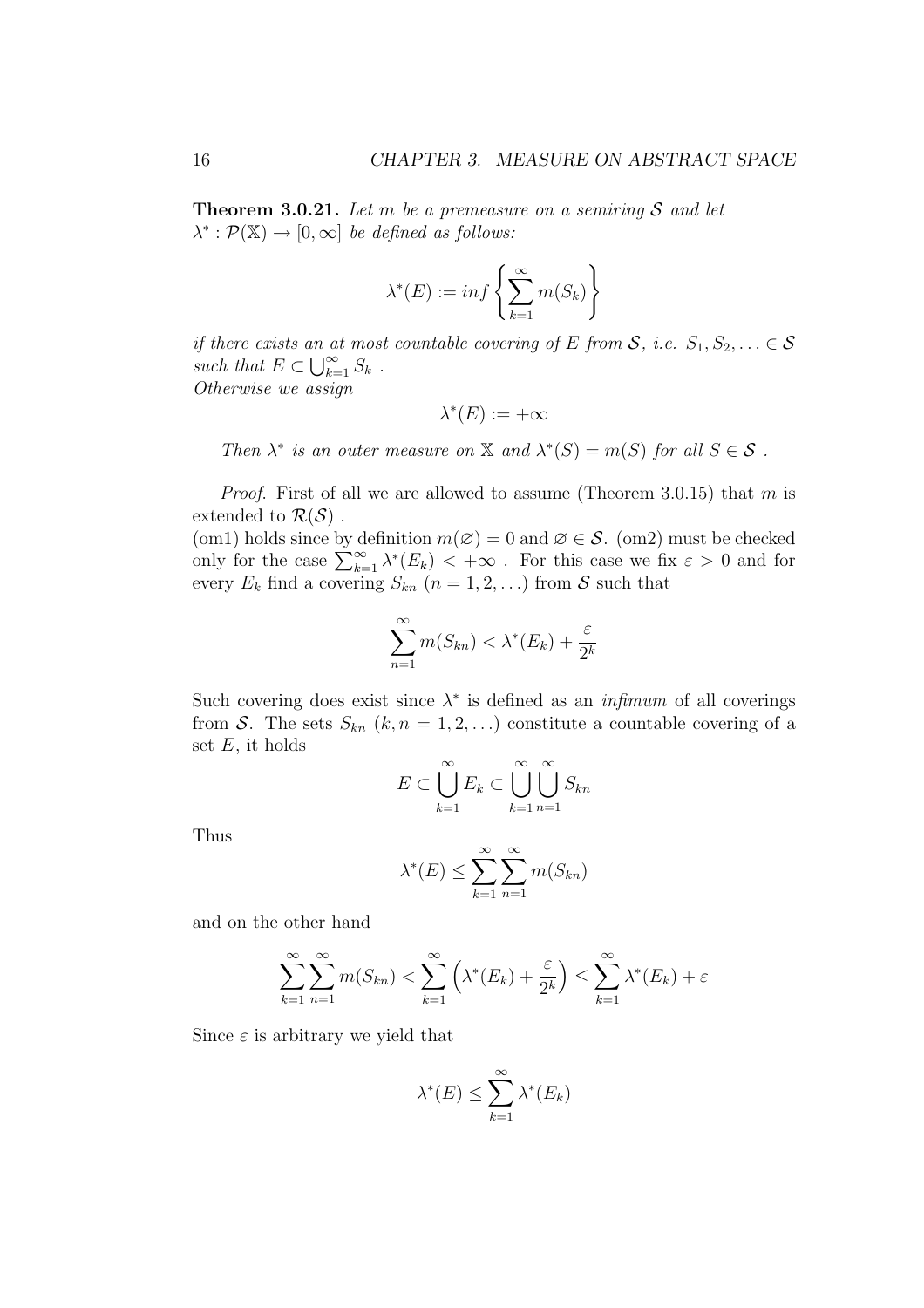so  $\lambda^*$  is an outer measure.

In order to prove equality

 $\lambda^*(S) = m(S) \quad \forall S \in \mathcal{S}$ 

we at first note that  $\lambda^*(S) \leq m(S)$  since S is covered by itself (and the  $\lambda^*$ is defined through infimum of coverings). The converse inequality follows is defined through *infimum* of covering<br>from the Lemma 3.0.16:  $m(S) \leq \sum_{k=1}^{\infty}$  $\sum_{k=1}^{\infty} m(S_k)$  for any covering of S thus  $m(S) \leq \lambda^*(S)$ 

We say that the outer measure  $\lambda^*$  is *generated by the measure m*.

Now let  $\lambda^*$  be an arbitrary outer measure on X. Take two sets  $A, E \subset X$ . We say that A splits  $E$  nicely if

$$
\lambda^*(E) = \lambda^*(E \cap A) + \lambda^*(E \cap A^c)
$$
\n(3.5)

Usually it is difficult to check the equality in (3.5) directly, so we have to check " $\leq$ " and " $\geq$ " conditions. In is clear that by the subadditivity of an outer measure "≤" always holds true. That's why in order to state that A splits  $E$  nicely we have to check only that

$$
\lambda^*(E) \ge \lambda^*(E \cap A) + \lambda^*(E \cap A^c) \qquad (\dagger)
$$

whereas this may be a non-trivial task only if  $\lambda^*(E) < +\infty$ . Since  $A = (A^c)^c$ it follows that if A splits E nicely then either does  $A<sup>c</sup>$ .

**Definition 3.0.22.** (Measurability by Carathéodory) The set  $A \subset \mathbb{X}$  is called  $\lambda^*$ -measurable (or simply *measurable*) if A splits nicely every(!) set  $E \subset \mathbb{X}$ . We denote by  $\mu$  the projection of  $\lambda^*$  from  $\mathcal{P}(\mathbb{X})$  to the system A of measurable sets, i.e.

 $\mu(A) := \lambda^*(A)$  for any measurable  $A \subset \mathbb{X}$ 

Before we proceed further let us halt for a while. At first glance the Carathéodory's approach may seem to be ugly, indeed it is very abstract and moreover even in the simplest case  $\mathbb{X} := \mathbb{R}^1$  we have to check (†) for whole  $\mathcal{P}(\mathbb{R}^1)$ , whose cardinality is higher than continuum!

Well, yes it is abstract. And I am not able to give an example, which makes it "concreter" (maybe you will be). As to the anxiety w.r.t. the technical issues, so I say they are groundless! Indeed, recall Chapter 1 and our long way to the fact that the system of measurable sets is a  $\sigma$ -algebra. By means of the Carath´eodory's approach we get it directly from the definitions of the outer measure, measure and measurability!

¥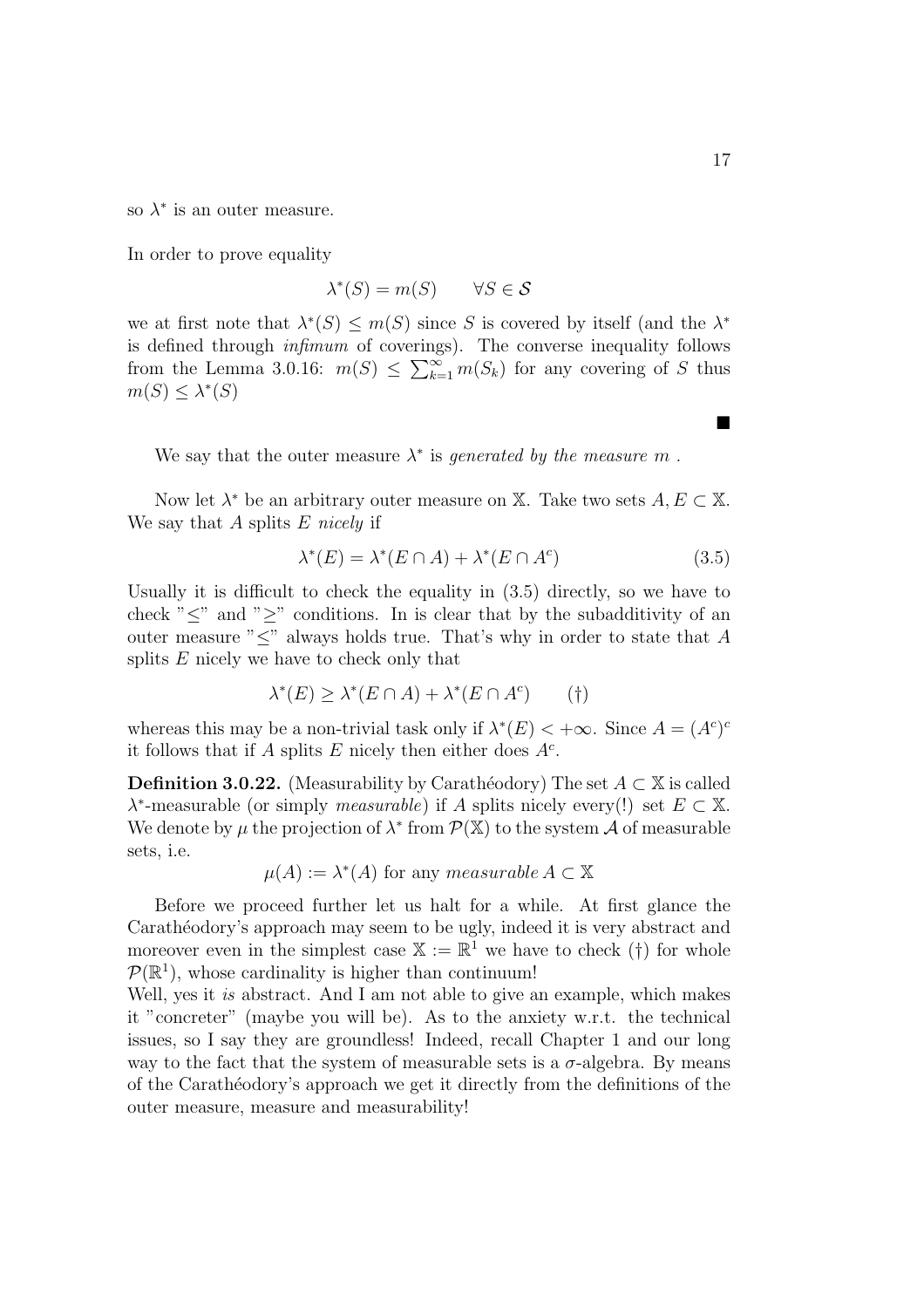**Theorem 3.0.23.** The system A of all  $\lambda^*$ -measurable subsets of X is a  $\sigma$ algebra and  $\mu$  is a measure on  $\mathcal A$ 

*Proof.* As a first step we show that  $\mathcal A$  is an algebra and  $\mu$  is additive. Since for any  $E \subset \mathbb{X}$  we have

$$
\lambda^*(E) = \lambda^*(E \cap \mathbb{X}) + \lambda^*(E \cap \mathbb{X}^c) = \lambda^*(E \cap \mathbb{X}) + \lambda^*(E \cap \emptyset)
$$

both X and Ø belong to A. Moreover, if  $A \in \mathcal{A}$  then either  $A^c \in \mathcal{A}$ . Now let  $A_1, A_2 \in \mathcal{A}$  and  $B := A_1 \cap A_2$ . Let us show that B splits any  $E \subset \mathbb{X}$  nicely. It holds

$$
\lambda^*(E) = \lambda^*(E \cap A_1) + \lambda^*(E \cap A_1^c) = \lambda^*(E \cap A_1 \cap A_2) + \lambda^*(E \cap A_1 \cap A_2^c) + \lambda^*(E \cap A_1^c)
$$

On the other hand

$$
\lambda^*(E \cap B) + \lambda^*(E \cap B^c) = \lambda^*(E \cap B) + \lambda^*(E \cap B^c \cap A_1) + \lambda^*(E \cap B^c \cap A_1^c)
$$

But  $B^c \supseteq A^c$ ,  $B^c \cap A_1 = A_1 \cap A_2^c$  thus the right-hand parts in both equalities are the same and

$$
\lambda^*(E) = \lambda^*(E \cap B) + \lambda^*(E \cap B^c)
$$

Thus (compare to Remark 2.2.2.2)  $\mathcal A$  is an algebra.

Let  $A_1, A_2 \in \mathcal{A}, A_1 \cap A_2 = \emptyset$  and  $A := A_1 \sqcup A_2$ . Then for any  $E \subset \mathbb{X}$ we have

$$
\lambda^*(E \cap A) = \lambda^*(E \cap A \cap A_1) + \lambda^*(E \cap A \cap A_1^c)
$$

But  $A \cap A_1 = A_1$ ,  $A \cap A_1^c = A_2$  hence

$$
\lambda^*(E \cap A) = \lambda^*(E \cap A_1) + \lambda^*(E \cap A_2)
$$
\n(3.6)

In the special case when  $E = A$  we use the fact that  $A, A_1, A_2 \in \mathcal{A}$  and obtain

$$
\mu(A) = \lambda^*(A) = \lambda^*(A_1) + \lambda^*(A_2) = \mu(A_1) + \mu(A_2)
$$

thus  $\mu$  is additive.

Finally we show that  $\mathcal A$  is a  $\sigma$ -algebra and  $\mu$  is  $\sigma$ -additive. Finally we show that A is a *o*-algebra and  $\mu$  is *o*-additive.<br>Consider at first a disjoint sequence  $A_k \in \mathcal{A}$  ( $k \in \mathbb{N}$ ) and let  $A := \bigsqcup_{k=1}^{\infty} A_k$ . For any  $p \in \mathbb{N}$  we assign  $B_p := \bigsqcup_{k=1}^p A_k$  (*p* is arbitrary but finite). Since A is an algebra, we obtain that  $B_p \in \mathcal{A}$  which means that for any  $E \subset \mathbb{X}$ 

$$
\lambda^*(E) = \lambda^*(E \cap B_p) + \lambda^*(E \cap B_p^c)
$$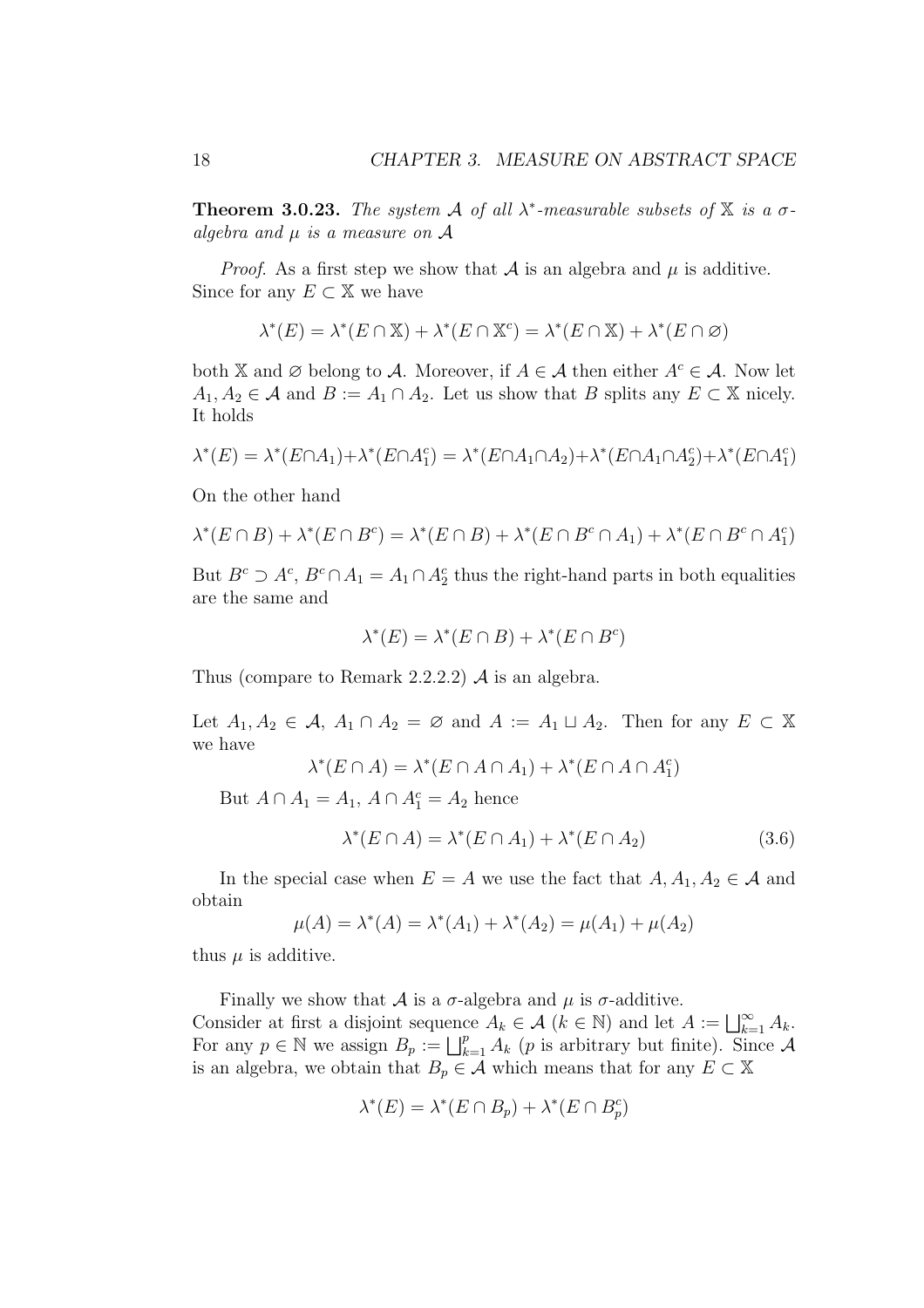Applying (3.6) to the first summand at the right-hand side yields

$$
\lambda^*(E) = \sum_{k=1}^p \lambda^*(E \cap A_k) + \lambda^*(E \cap B_p^c)
$$

Since  $B_p^c \supset A^c$ , it holds by the monotonicity of the outer measure that

$$
\lambda^*(E) \ge \sum_{k=1}^p \lambda^*(E \cap A_k) + \lambda^*(E \cap A^c)
$$

The left-hand side does not depend on  $p$  and the inequality holds for any p. Hence we are allowed to let  $p \to \infty$  and using the subadditivity of an p. Hence we are anowed to let  $p \to \infty$  and using the subadditivity<br>outer measure (for  $\bigsqcup_{k=1}^{\infty} (E \cap A_k) \supset (E \cap A)$ ) we come to (recall (†))

$$
\lambda^*(E) \ge \sum_{k=1}^{\infty} \lambda^*(E \cap A_k) + \lambda^*(E \cap A^c) \ge \lambda^*(E \cap A) + \lambda^*(E \cap A^c)
$$

The converse inequality holds again by the subadditivity of  $\lambda^*$  thus A splits E nicely, that is, A is measurable or in other words  $A \in \mathcal{A}$ . For  $E = A$  we obtain

$$
\mu(A) = \lambda^*(A) = \sum_{k=1}^{\infty} \lambda^*(A_k) = \sum_{k=1}^{\infty} \mu(A_k)
$$

To see that  $A$  is a  $\sigma$ -algebra, consider an arbitrary (not necessarily dis-To see that A is a *o*-algebra, consider an arbitrary (not necessarily disjoint) sequence  $A_k \in \mathcal{A}$  ( $k \in \mathbb{N}$ ) and let  $A := \bigcup_{k=1}^{\infty} A_k$ . Recalling the Figure 2.2.3.3 you easily construct a sequence of *disjoint* sets  $\widehat{A}_k$  from A such that 2.2.5.5 you easily construct a sequence of *aisje*  $A = \bigsqcup_{k=1}^{\infty} \widehat{A_k}$  hence, as we just proved,  $A \in \mathcal{A}$ .

Theorem 3.0.23 demonstrates an elegance of Carathéodory's approach. In chapter 2 we did a lot of auxiliary stuff to come to the  $\sigma$ -algebra of the measurable sets, whereas now we obtain it directly from the definition. But of course one can appreciate this beauty only in such comparison.

From now on we say that the measure  $\mu$  on the  $\sigma$ -algebra  $\mathcal A$  is generated by the outer measure  $\lambda^*$ .

Theorem  $3.0.24$ . \* $(A) = 0$  then  $A \in \mathcal{A}$ 

> Indeed, in this case by the monotonicity of the outer measure it holds that  $\lambda^*(E) \geq \lambda^*(E \cap A) + \lambda^*(E \cap A^c)$  since  $(E \cap A^c) \subset E$  and  $\lambda^*(E \cap A) \leq$  $\lambda^*(A) = 0$

 $\blacksquare$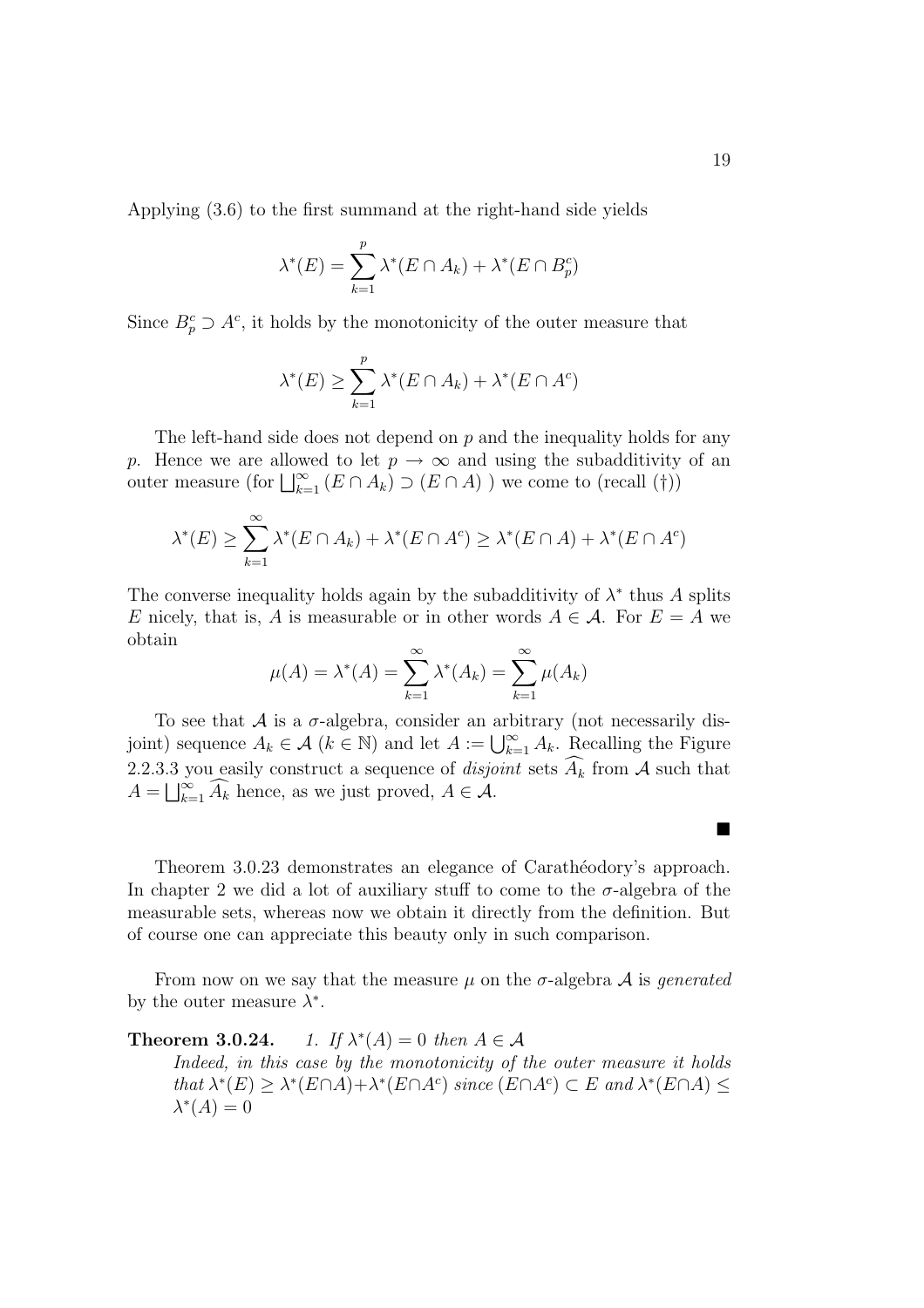¥

 $\blacksquare$ 

- 2. (Completeness of the measure, generated by an outer measure). If  $A \in \mathcal{A}$ ,  $\mu(A) = 0$  and  $B \subset A$  then  $B \in \mathcal{A}$ . Since A is measurable, we have  $\lambda^*(A) = \mu(A)$  and by the monotonicity of an outer measure we obtain that  $\lambda^*(B) = 0$ . It remains to apply the previos statement.
- 3. If  $A_1 \subset A \subset A_2$ ,  $A_1, A_2 \in \mathcal{A}$  and  $\mu(A_1) = \mu(A_2) < \infty$  then  $A \in \mathcal{A}$  and  $\mu(A_1) = \mu(A) = \mu(A_2)$ We note that  $(A \setminus A_1) \subset (A_2 \setminus A_1)$  but  $(A_2 \setminus A_1) \in \mathcal{A}$  and  $\mu(A_2 \setminus A_1) = 0$ hence  $(A \setminus A_1) \in \mathcal{A}$  and  $A = A_1 \cup (A \setminus A_1)$  is measurable too.

Remark 3.0.25. Once again it is worth reminding that incomplete measures do exist too. Theorem 3.0.24(2) holds when we obtain a measure  $\mu$  by means of the outer measure  $\lambda^*$ . But if we assign a measure in some other way, it may be incomplete (later we will see an example).

**Theorem 3.0.26.** ( $\lambda^*$ -measurability criterion) Let  $D \subset \mathbb{X}$ . If for any  $\varepsilon > 0$ there exist  $A, B \in \mathcal{A}$  such that  $A \subset D \subset B$  and  $\mu(B \setminus A) < \varepsilon$  then  $D \in \mathcal{A}$ 

*Proof.* For an arbitrary  $n \in \mathbb{N}$  we can find  $A_n, B_n \in \mathcal{A}$  such that

$$
A_n \subset D \subset B_n \quad and \quad \mu(B_n \setminus A_n) < \frac{1}{n}
$$

Let

$$
A := \bigcup_{n=1}^{\infty} A_n \qquad B := \bigcap_{n=1}^{\infty} B_n
$$

Then  $A, B \in \mathcal{A}, A \subset D \subset B$  and  $(B \setminus A) \subset (B_n \setminus A_n)$  for any n. Hence  $\mu(B \setminus A) = 0$  and due to Theorem 3.0.24(2)  $(D \setminus A) \in A$  and we obtain  $D = ((D \setminus A) \cup A) \in \mathcal{A}$ 

*Remark* 3.0.27. In Theorem 3.0.26 we tightly constrict D between two measurable sets  $A$  and  $B$ . Though we call it "a criterion", it has just a technical importance. We can easily show that the converse statement holds too, i.e. that for any measurable set  $D \subset \mathbb{X}$  there exist  $A, B \subset \mathbb{X}$  such that  $A \subset D \subset B$  and  $\mu(B \setminus A) < \varepsilon$  for all  $\varepsilon > 0$ . This is trivial  $\odot$  since we can always set  $A := B := D$ .

On the other hand we considered in Chapter 2 the Vallée-Poussin's measurability criterion, where we tightly covered  $D$  with an elementary set  $E$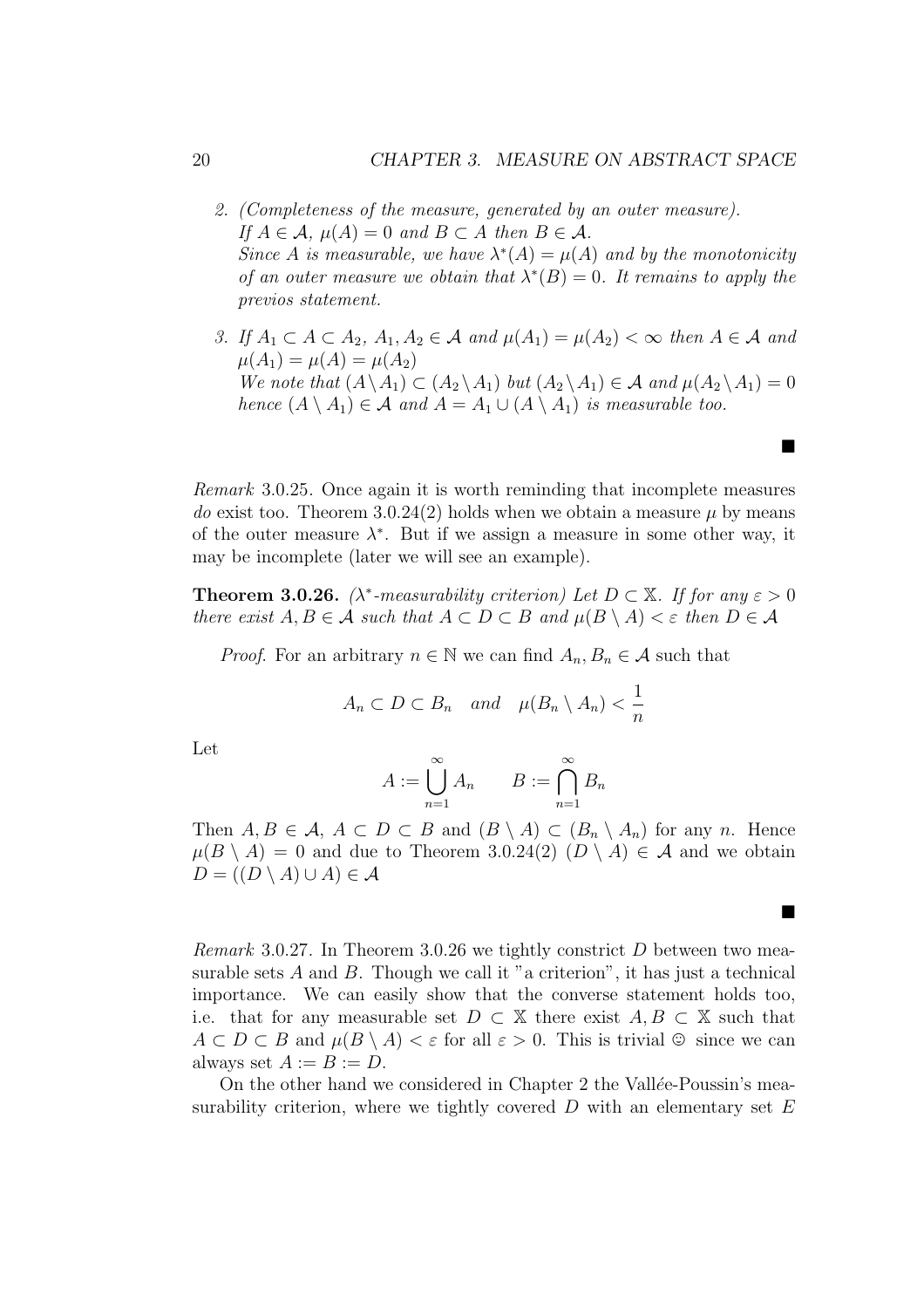(i.e. with an element of a ring  $E$ ). In the [more general] Carathéodory construction neither the Vallée-Poussin's criterion plays such a fundamental role since *theoretically* we have nothing to do with (semi)rings, all what we need is an outer measure. But where we take this outer measure from?! So in practice we usually need a semiring with a premeasure on it in order to construct an outer measure on the X, recall Theorem 3.0.21. Hence right now we will consider a transition "premeasure on a semiring  $\rightarrow$  outer measure  $\rightarrow$  $\sigma$ -algebra of measurable sets" and after that clearly state the interconnection between Vallée-Poussin's criterion and Carathéodory construction.

**Theorem 3.0.28.** Let S be a semiring of the sets from the space  $\mathbb{X}$ , m be a premeasure on S,  $\lambda^*$  be an outer measure generated by m and  $\mu$  be a projection of  $\lambda^*$  on the  $\sigma$ -algebra A of  $\lambda^*$ -measurable sets. Then  $\mathcal{S} \subset \mathcal{A}$  and  $\mu(S) = m(S)$  for all  $S \in \mathcal{S}$ .

*Proof.* The statement  $\mu(S) = m(S)$  for all  $S \in \mathcal{S}$  follows from the Theorem 3.0.21 and Definition 3.0.22.

To prove the inclusion  $S \subset A$  we proceed as follows: let  $S \in \mathcal{S}$  and  $E \subset \mathbb{X}$ . We need to show that

$$
\lambda^*(E) \ge \lambda^*(E \cap S) + \lambda^*(E \cap S^c)
$$

and it suffices (why?) to consider the case  $\lambda^*(E) < \infty$ . According to the construction of  $\lambda^*$  we can for any  $\varepsilon > 0$  find  $S_n \in \mathcal{S}$   $(n = 1, 2, ...)$  so that

$$
E \subset \bigcup_{n} S_n \qquad \sum_{n} m(S_n) < \lambda^*(E) + \varepsilon
$$

Obiously

$$
(E \cap S) \subset \left(S \cap \bigcup_{n} S_n\right) = \bigcup_{n} \left(S_n \cap S\right) \qquad (E \cap S^c) \subset \left(S^c \cap \bigcup_{n} S_n\right) = \bigcup_{n} \left(S_n \cap S^c\right)
$$

Since a semiring is  $\cap$ -stable,  $(S_n \cap S) \in \mathcal{S}$  thus for any n

$$
\lambda^*(E \cap S) \le \sum_n m(S_n \cap S) \tag{3.7}
$$

The sets  $S_n \cap S^c$  can be represented as

$$
(S_n \cap S^c) = S_n \setminus (S_n \cap S)
$$

and of cource  $S_n \supset (S_n \cap S^c)$ . Hence for any n there exists a finite sequence and of cource  $S_n \supset (S_n \cap S^c)$ . Hence for any *n* there exists a finite sequence<br>of disjoint sets  $\{C_{nk}\}_k \in S$  such that  $(S_n \cap S^c) = \bigsqcup_k C_{nk}$ . By the additivity of m it holds  $\overline{\phantom{a}}$ 

$$
\sum_{k} m(C_{nk}) = m(S_n) - m(S_n \cap S)
$$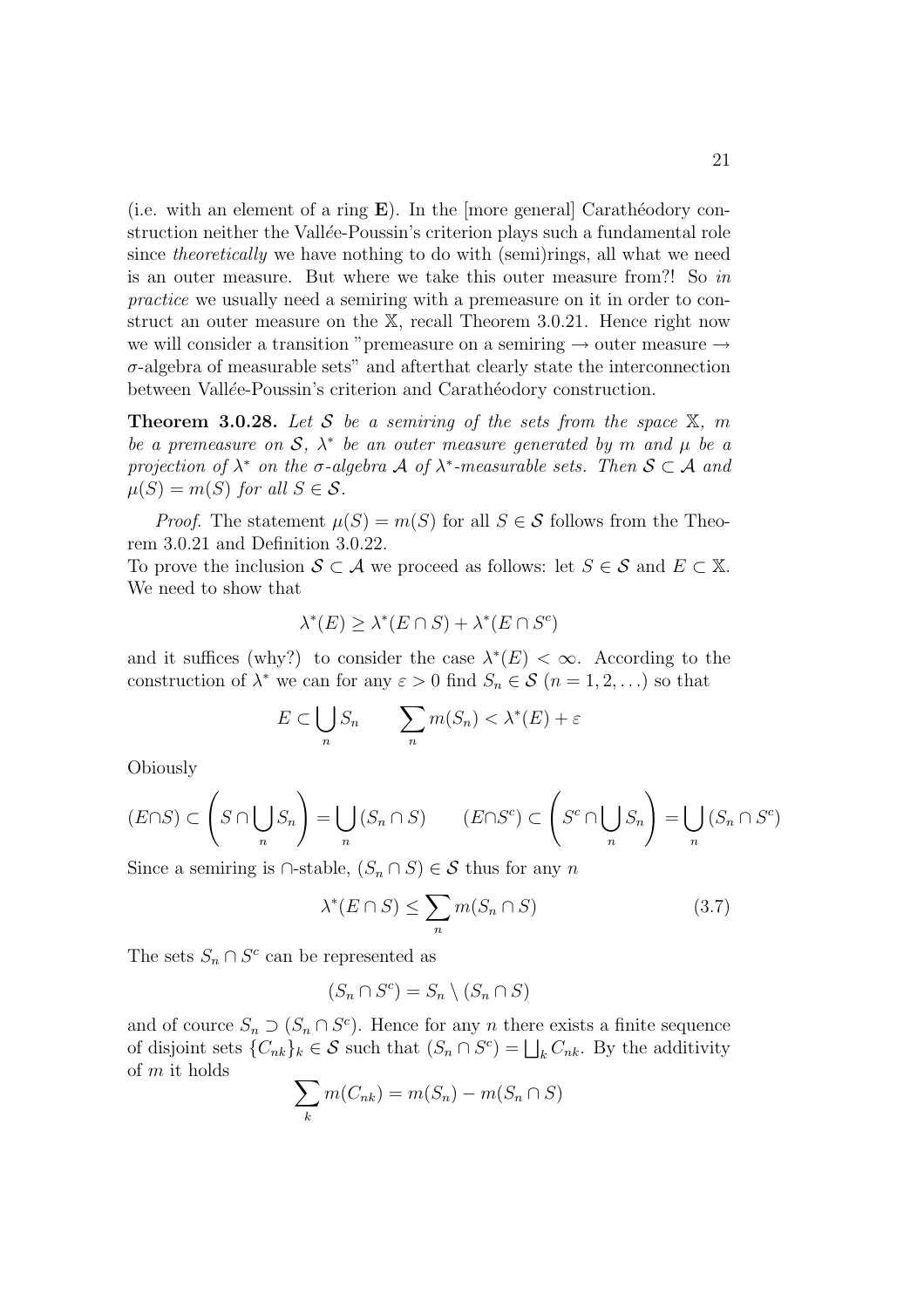¥

Further we have

$$
(E \cap S^c) \subset \bigcup_n \bigsqcup_k C_{nk}
$$

thus

$$
\lambda^*(E \cap S^c) \le \sum_n \sum_k m(C_{nk}) = \sum_n m(S_n) - \sum_n m(S_n \cap S) \tag{3.8}
$$

Summing up  $(3.7)$  and  $(3.8)$  we obtain

$$
\lambda^*(E \cap S) + \lambda^*(E \cap S^c) \le \sum_n m(S_n) < \lambda^*(E) + \varepsilon
$$

and the claim holds because  $\varepsilon$  is arbitrary.

The usefulness of the Theorem 3.0.28 cannot be overstated. For example, in case of  $X := (0, 1)$  it remains to show that I is a semiring and the length  $\ell$  is a premeasure on  $\mathcal I$ . Then we automatically come to the  $\sigma$ -algebra  $\mathcal L$  of Lebesgue-measurable sets on (0, 1).

Another example, which we are going consider right now, is the space  $\mathbb{R}^n$ . All we have to do is to find a semiring with a premeasure; have you already thought about n-dimensional parallelepipeds and their volume?!

But the greatest importance of the Theorem 3.0.28 is that it gives us a deeper understanding of stochastic processes and probability spaces a.k.a. Kolmogorov triples  $(\Omega, \mathcal{F}, \mathbb{P})$ . For now we will just cast a glance on how we come from a stochastic process to "a semiring of its finite-dimensional distribution" (aha,  $\mathbb{R}^n$ !) and then to the  $\sigma$ -algebra of events  $\mathcal{F}$ . Of course this will be a superficial overview because we have, so far, given a rigorous definition neither to a stochastic process nor even to a probability space. But I do believe such informal introduction is quite suitable here. And even necessary (to compensate your motivation after a long series of abstract stuff).

But before we start with [Lebesgue] measure in  $\mathbb{R}^n$  and then with stochastic processes, we need to make an important remark. Example 2.2.2.5 in Chapter 2 gives us two examples of a semiring: a system  $H$  of half-open intervals  $[a, b]$  and  $\mathcal I$ . So the question is, which semiring should we start with?! It turns out, we can start with what we like - either with  $\mathcal H$  or with  $\mathcal I$  - the result will be the same. Later we will take time for a formal proof of this statement but for now just recall Theorem 3.0.15: since  $\mathcal{R}(\mathcal{H}) = \mathcal{R}(\mathcal{I})$  (i.e. the rings generated by  $\mathcal H$  and  $\mathcal I$  coincide) and we consider the same premeasure on both  $H$  and  $I$ , we will yield the same extention of this premeasure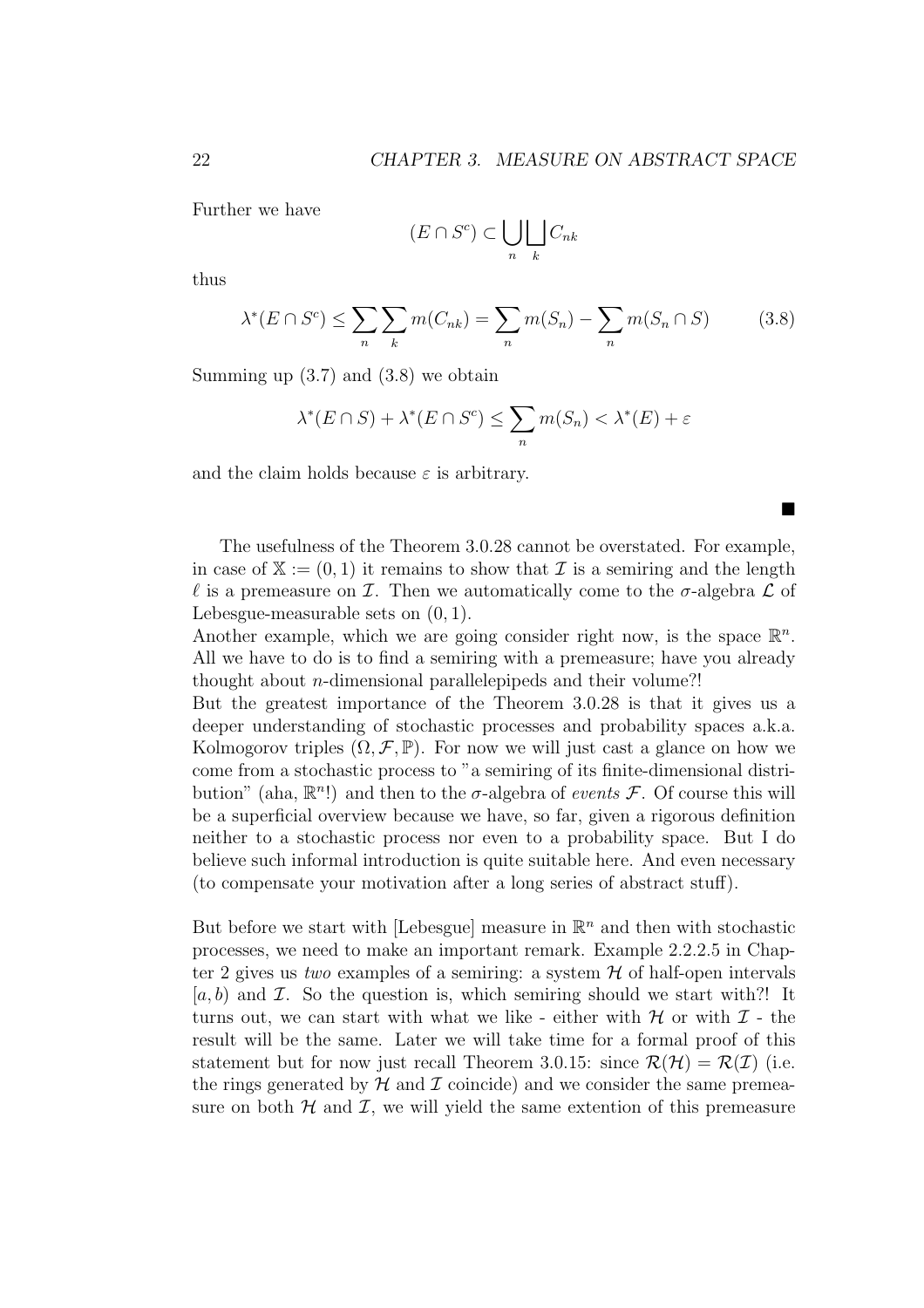to the ring  $\mathcal{R} := \mathcal{R}(\mathcal{H}) = \mathcal{R}(\mathcal{I})$ . So one can believe that for the  $\sigma$ -algebra  $\mathcal{A}(\mathcal{R})$  everything will be as good as for  $\mathcal{R}$ .

**Definition 3.0.29.** Assume there are given n pairs  $a_i, b_i \in \mathbb{R}$  and  $a_i \leq b_i$ . A parallelepiped in  $n$ -dimensional [Euclidean] space is a set consisting of points (or vectors)  $x = (x_1, \ldots, x_n)$  such that  $a_1 \ll x_1 \ll b_1, \ldots, a_n \ll x_n \ll b_n$  $\zeta \ll$  means "less" *or* "less or equal").

**Definition 3.0.30.** An *n*-dimensional parallelepiped such that  $a_i \leq x_i < b_i$ for all  $i = 1, \ldots, n$  if called a *right-open (left-closed) cell.* 

Remark 3.0.31. Any n-dimensional parallelepiped is nothing else but a Cartesian product of some  $I_1, \ldots, I_n \in \mathcal{I}_{\mathbb{R}}$ ; as usually  $\mathcal{I}_{\mathbb{R}}$  means a semiring of all intervals in  $\mathbb{R}^1$ .

Respectively, any right-open cell is a Cartesian product of some  $H_1, \ldots, H_n \in$  $\mathcal{H}_{\mathbb{R}}$ , where  $\mathcal{H}_{\mathbb{R}}$  stands for a semiring of intervals  $[a, b) \subset \mathbb{R}^1$ .

Definition 3.0.32. A *volume v* of an *n*-dimensional parallelepiped  $P$  is defined as

$$
\upsilon(P) := \prod_{i=1}^n (b_i - a_i) = \ell(I_1) \times \ldots \times \ell(I_n)
$$

Our nearest objective is to prove that the systems of all parallelepipeds (resp. cells) in  $\mathbb{R}^n$  are semirings and that v is a premeasure on them. One way, which is rather popular in literature is to do it directly, i.e. first we show that an intersection of two parallelepipeds (cells) is again a paralleliped (a cell) and if  $P \subset \hat{P}$  then there exist *disjoint* parallelepipeds (cells) emped (a cen) and if  $F \subset F$  the<br> $P_1, \ldots, P_k$  such that  $\hat{P} \setminus P = \bigsqcup_i^k$  $\sum_{j=1}^{\kappa} P_j$ 



Further one has to show the additivity and then the  $\sigma$ -additivity of v. whereas even limiting himself to this special case, one would expirience anwhereas even infitting films<br>of the special case, one would expirience noying technical difficulties (if you doubt, try to prove that if  $P = | \int_a^b$  $\sum_{j=1}^k P_j$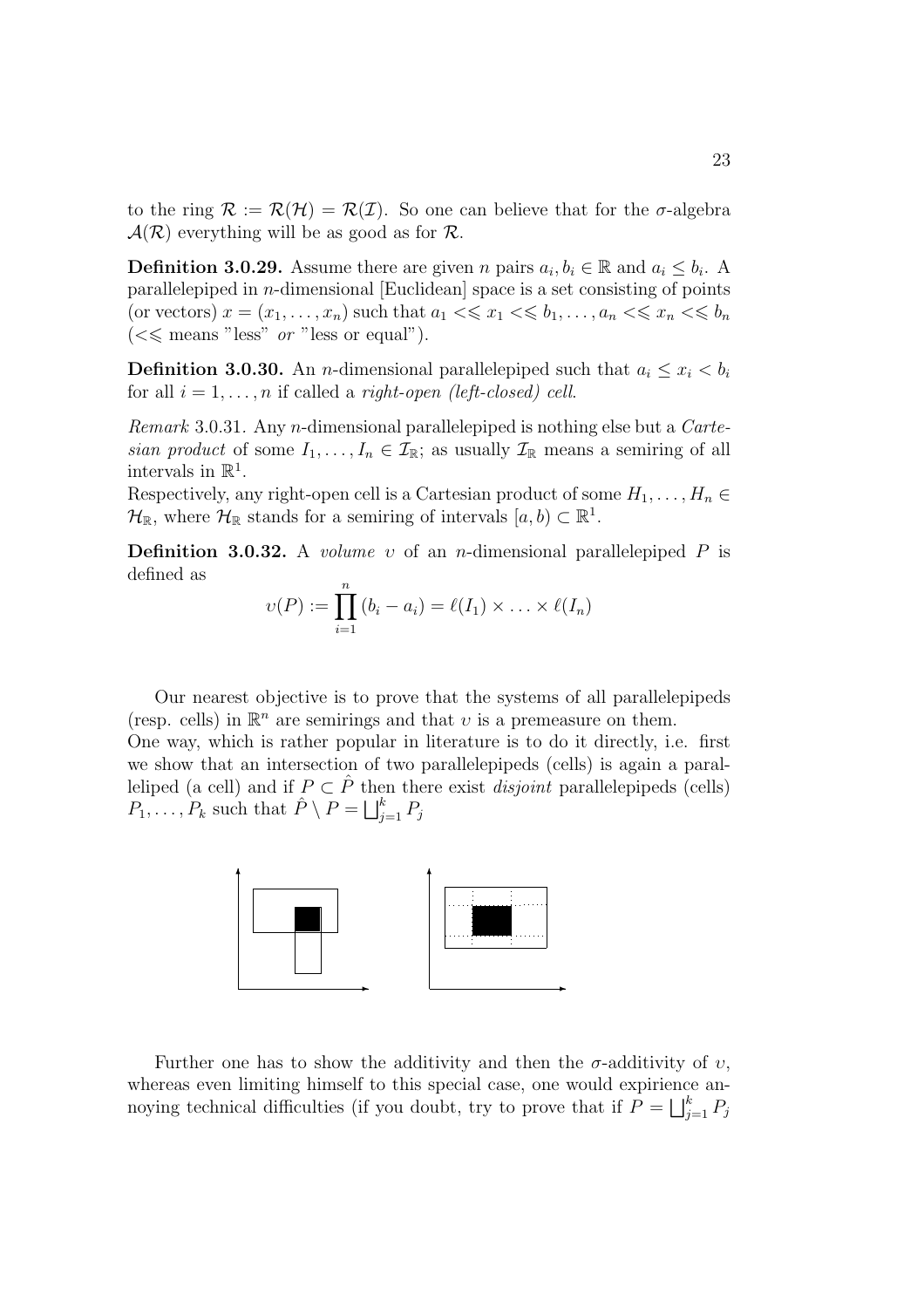then  $v(P) = \sum_{j=1}^{k} v(P_j)$ .

So we proceed another way around, namely, we are going to prove that a Cartesian product of semirings is a semiring too and then introduce the product-premeasures (so  $v$  turns out to be a product-premeasure  $\underline{\ell} \times \ell \times ... \times \ell$ ).  $n times$ 

Such approach is not more complicated as a direct proof for the semirings in  $\mathbb{R}^n$ . Indeed, they share a lot of common features (just as any abstract semiring has much common with  $\mathcal{I}$ ). So our approach is advantageous because it proves a more general statement.

**Theorem 3.0.33.** If  $S_1, S_2, \ldots, S_n$  are semirings then their Cartesian product  $S := S_1 \times S_2 \dots \times S_n$  is a semiring too. S is called a product semiring.

*Proof.* It is enough to prove the case  $n = 2$  and then apply induction. I. Let  $A, B \in \mathcal{S}_1 \times \mathcal{S}_2$ , which means that

$$
A := A_1 \times A_2, \qquad A_1 \in \mathcal{S}_1 \qquad A_2 \in \mathcal{S}_2
$$

$$
B := B_1 \times B_2, \qquad B_1 \in \mathcal{S}_1 \qquad B_2 \in \mathcal{S}_2
$$

Just to make it clear

$$
A = \{(a_1, a_2) \mid a_1 \in A_1, a_2 \in A_2\} \qquad B = \{(b_1, b_2) \mid b_1 \in B_1, b_2 \in B_2\}
$$

Then

$$
A \cap B = \{(c_1, c_2) \mid c_1 \in (A_1 \cap B_1), c_2 \in (A_2 \cap B_2)\} = \underbrace{(A_1 \cap B_1)}_{S_1} \times \underbrace{(A_2 \cap B_2)}_{S_2}
$$

i.e.

$$
(A \cap B) \in \mathcal{S}
$$

II. Assume additionally that  $B_1 \subset A_1$  and  $B_2 \subset A_2$ . Since  $S_1$  and  $S_2$  are semirings, there are the decompositions

$$
A_1 = B_1 \sqcup B_1^{(1)} \sqcup \ldots \sqcup B_1^{(k)} \qquad A_2 = B_2 \sqcup B_2^{(1)} \sqcup \ldots \sqcup B_2^{(l)}
$$

But then  $A = A_1 \times A_2$  $=(B_1 \times B_2) \sqcup (B_1 \times B_2^{(1)})$  $\mathcal{B}_2^{(1)})\sqcup\ldots\sqcup(B_1\times B_2^{(l)})$  $=(B_1 \times B_2) \sqcup (B_1 \times B_2^{(1)}) \sqcup \ldots \sqcup (B_1 \times B_2^{(l)})$  $(B_1^{(1)} \times B_2) \sqcup (B_1^{(1)} \times B_2^{(1)}$  $\binom{1}{2}$   $\Box$  ...  $\Box$   $(B_1^{(1)} \times B_2^{(l)}$  $\binom{(\ell)}{2}$  $\cdots \cdots \cdots$  $(B_1^{(k)} \times B_2) \sqcup (B_1^{(k)} \times B_2^{(1)}$  $\mathcal{B}_2^{(1)}$ )  $\sqcup \ldots \sqcup (B_1^{(k)} \times B_2^{(l)}$  $\binom{t)}{2}$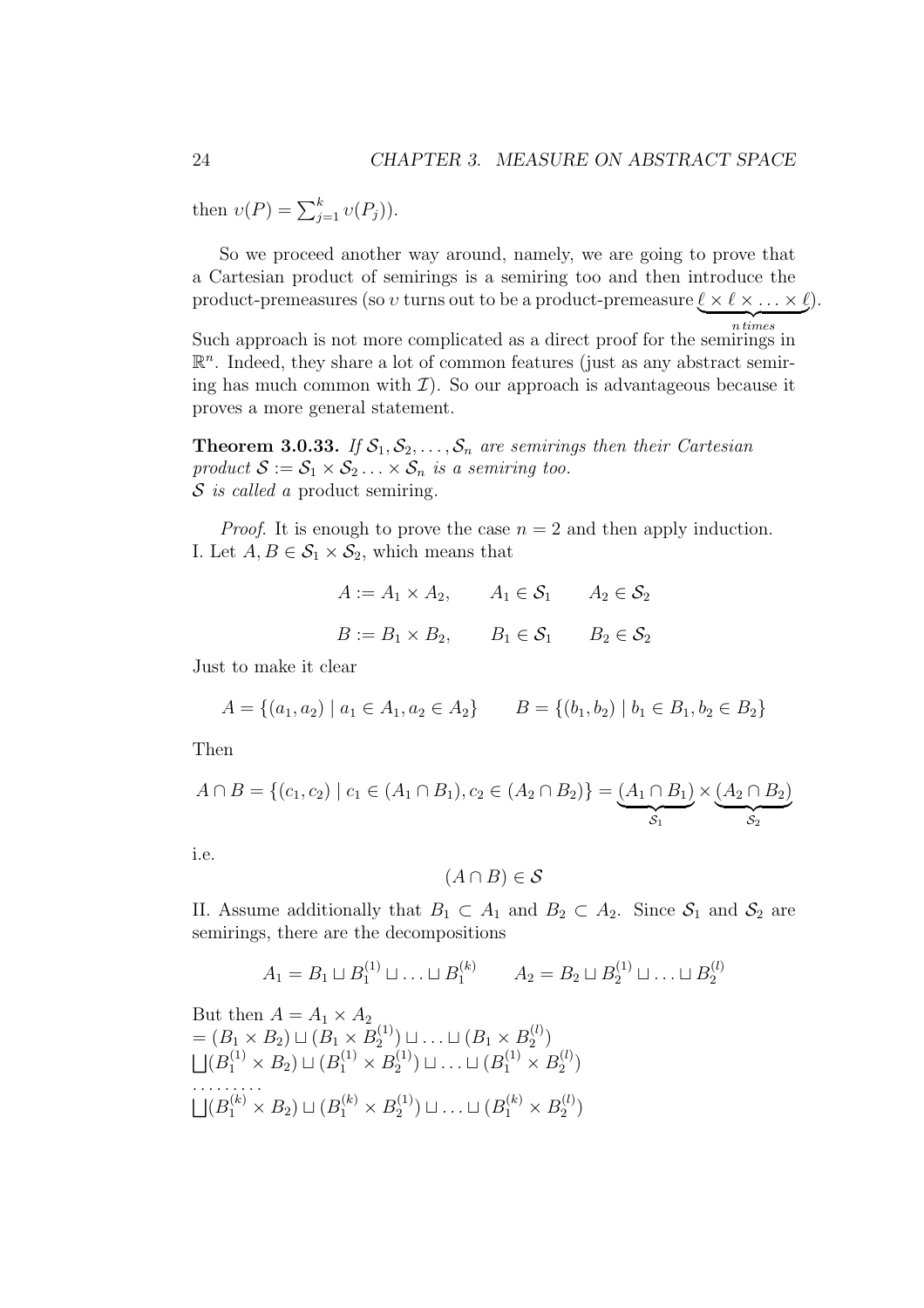In words this clumsy formula means that we start  $B_1$  and consider its Cartesian products with  $B_2, B_2^{(1)}, \ldots, B_2^{(l)}$ .

Then We continue with  $B_1^{(1)}$ <sup>(1)</sup> and again make a product with  $B_2, B_2^{(1)}, \ldots, B_2^{(l)}$ . We finish with a product  $B_1^{(k)}$  $1_1^{(k)}$  and  $B_2, B_2^{(1)}, \ldots, B_2^{(l)}$  and then take unions of all Cartesian products. What we see is that the first member of this decomposition  $(B_1 \times B_2) =: B \in \mathcal{S}$  and all following members belong to  $\mathcal{S}$  too. Hence  $A \setminus B$  can be represented as a disjoint union of some sets from S.

Remark 3.0.34. Recall Remark 2.2.2.4 where we state that a [not necessarily finite or even countable intersection of  $\sigma$ -algebras (algebras, rings) is a  $\sigma$ algebra (an algebra, a ring) but for semirings it does not hold true.

Theorem 3.0.33 shows us, in a sence, the "reversed situation". A finite(!) Cartesian product of semirings (sic! product, not a union) will be a semiring. But for the rings, algebras and  $\sigma$ -algebras it is generally *not* the case.

**Lemma 3.0.35.** Let  $S$  be a semiring and consider an arbitrary (in particular, not necessarily disjoint) sequence  $A_1, A_2, \ldots, A_n \in \mathcal{S}$ . There exists a disjoint sequence  $B_1, B_2, \ldots, B_t \in \mathcal{S}$  such that every  $A_k$  can

be represented as a union  $\overline{\phantom{a}}$ 

$$
A_k = \bigsqcup_{s \in M_k} B_s
$$

where  $M_k$  is a subsequence of  $\{1, 2, \ldots, t\}.$ 

*Proof.* For the case  $n = 1$  the statement is trivial, we just set  $t :=$ 1 and  $B_1 := A_1$ . Assume it holds for  $n = m$  and consider a sequence  $A_1, \ldots, A_m, A_{m+1} \in \mathcal{S}$ . Let  $B_1, B_2, \ldots, B_t \in \mathcal{S}$  be the sets satisfying to the assumption w.r.t. the sets  $A_1, \ldots, A_m$ . Define

$$
B_{s_1} := A_{m+1} \cap B_s
$$

(s runs from 1 to t and some  $B_{s1}$  may be empty). Due to Lemma 3.0.7 we have a decomposition

$$
A_{m+1} = \left(\bigsqcup_{s=1}^t B_{s1}\right) \sqcup \left(\bigsqcup_{p=1}^q \widetilde{B_p}\right) \qquad \widetilde{B_p} \in \mathcal{S}
$$

and since  $B_{s1} \subset B_s$  it holds by (smR2)

$$
B_s = B_{s1} \sqcup B_{s2} \sqcup \ldots \sqcup B_{s f(s)} \qquad B_{s j} \in \mathcal{S} \quad (j = 1, \ldots f(s))
$$

 $\blacksquare$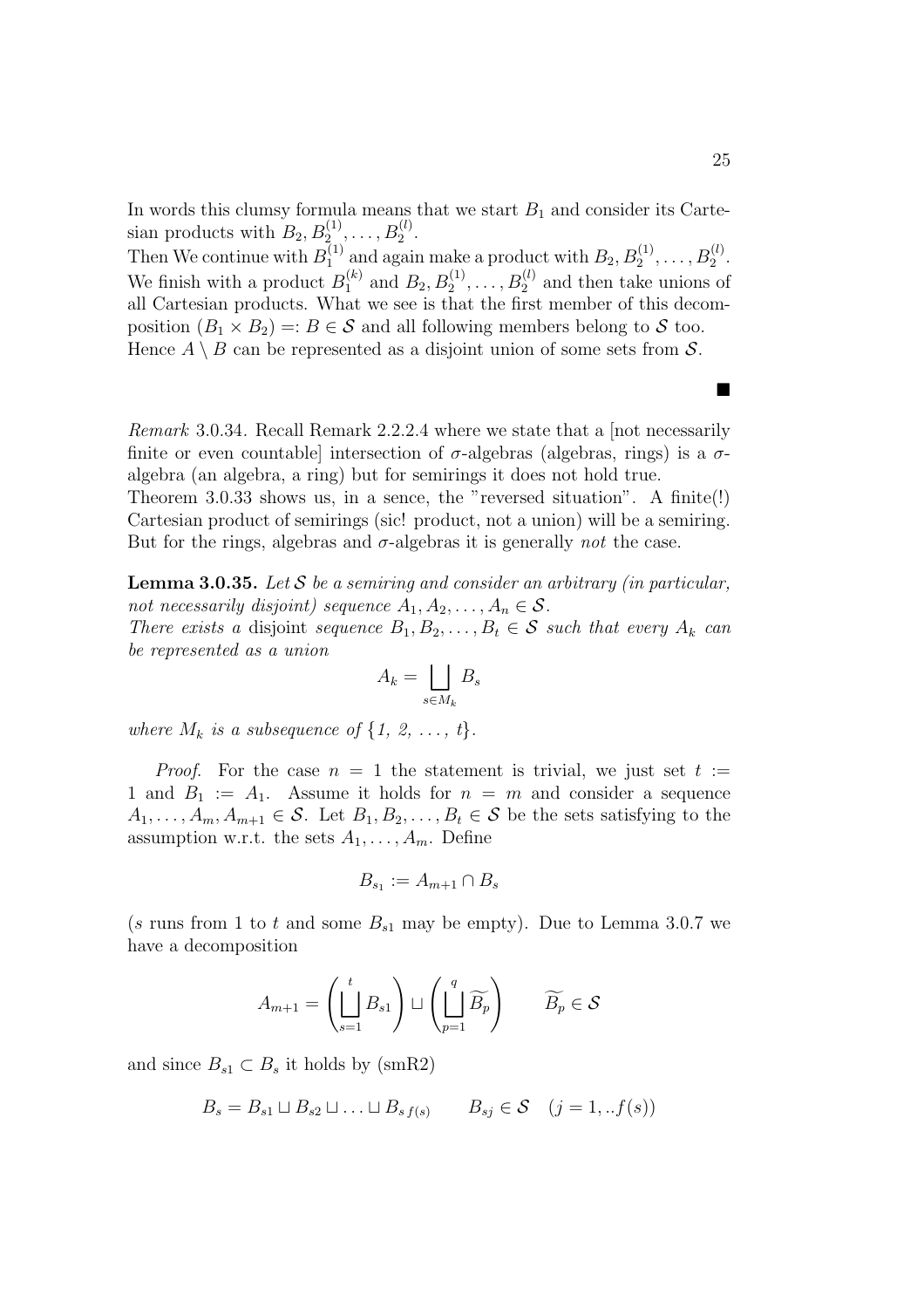¥

But then

$$
A_k = \bigsqcup_{s \in M_k} \bigsqcup_{j=1}^{f(s)} B_{sj} \qquad k = (1, \dots, m)
$$

and moreover  $B_{sj}$  and  $\widetilde{B}_p$  are pairwise disjoint  $(B_{s1}$ s and  $\widetilde{B}_p$ s constitute a disjoint decomposition of  $A_{m+1}$  whereas  $B_{s2}, \ldots B_{sj}$  are disjoint with each other and with  $A_{m+1}$  too).

Thus the sets  $B_{sj}$  and  $\widetilde{B}_p$  satisfy the Lemma w.r.t.  $A_1, \ldots, A_m, A_{m+1}$ 

Again there is a nice geometric interpretation (if you think of  $\mathcal{I}$ ). You see that any  $A_k$  can be represented as a disjoint union of some  $Bs$ .



**Theorem 3.0.36.** Let  $S_1, S_2, \ldots, S_n$  be semirings and  $v_1, v_2, \ldots, v_n$  be volumes on them (in the sense of Definition 3.0.1). Consider a product semiring

$$
S:=\mathcal{S}_1\times\mathcal{S}_2\times\ldots\times\mathcal{S}_n
$$

and define a function  $v$  on  $S$  as follows

$$
v(A) := v_1(A_1)v_2(A_2)\dots v_n(A_n) \qquad where \quad A := A_1 \times A_2 \times \dots \times A_n
$$

Then v is a volume on the product semiring  $S$ ; it is called a product volume.

*Proof.* The property  $v(\emptyset) = 0$  is clear and what remains is to show the additivity of v. Let us do it for the case  $n = 2$ . Consider a decomposition

$$
A := \underbrace{A_1}_{\in \mathcal{S}_1} \times \underbrace{A_2}_{\in \mathcal{S}_2} = \bigsqcup_{k=1} B^{(k)} \quad B^{(i)} \cap B^{(j)} = \varnothing \text{ for } i \neq j \qquad B^{(k)} := \underbrace{B_1^{(k)}}_{\in \mathcal{S}_1} \times \underbrace{B_2^{(k)}}_{\in \mathcal{S}_2}
$$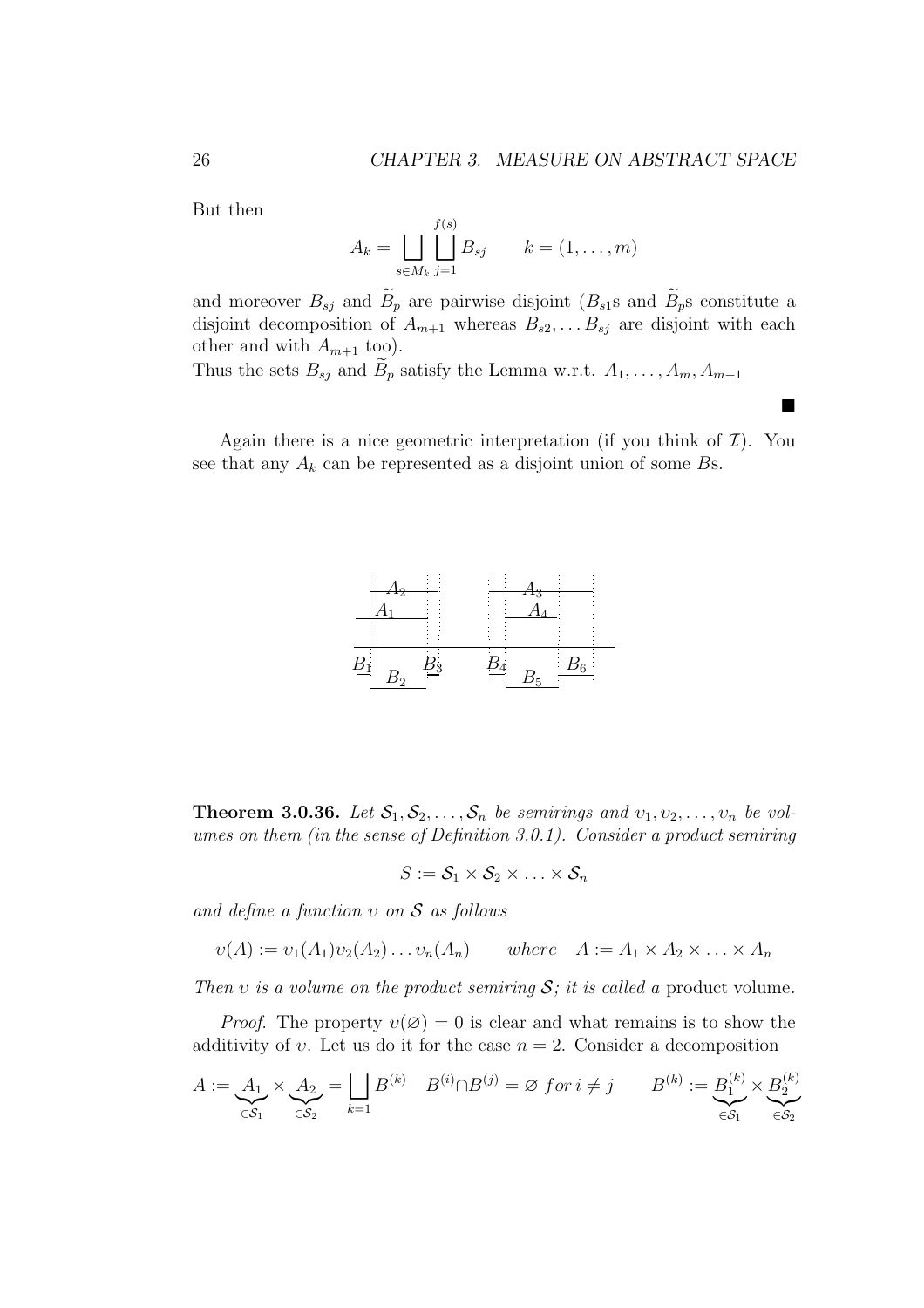Due to Lemma 3.0.35 there exist the sequences

$$
C_1^1, C_2^1, \ldots C_m^1 \in S_1
$$
  $C_1^2, C_2^2, \ldots C_n^1 \in S_2$ 

such that on the one hand

$$
A_1 = \bigsqcup_m C_1^{(m)} \qquad A_2 = \bigsqcup_n C_2^{(n)}
$$

and on the other hand  $B_1^{(k)}$  $_1^{(k)}$  are the unions of some  $C_1^{(m)}$  $h_1^{(m)}$ s, and  $B_2^{(k)}$  $2^{(\kappa)}$  are the unions of some  $C_2^{(n)}$  $\binom{n}{2}$ S.

|       |                |                  | $C_1^1$ | $C_1^2$ | $C_1^3$ |         |
|-------|----------------|------------------|---------|---------|---------|---------|
| $B^1$ | B <sup>2</sup> | $\overline{B^3}$ |         |         |         | $C_2^1$ |
|       | $B^5$          | B <sup>4</sup>   | .       |         |         | $C_2^2$ |
| $B^6$ |                |                  |         |         | .       | $C_2^3$ |

Hence

$$
\upsilon(A) = \upsilon_1(A_1)\upsilon_2(A_2) = \sum_n \sum_m \upsilon_1(C_1^{(m)})\upsilon_2(C_2^{(n)})
$$
\n(3.9)

$$
\upsilon(B^{(k)}) = \upsilon_1(B_1^{(k)})\upsilon_2(B_2^{(k)}) = \sum_{m_k} \sum_{n_k} \upsilon_1(C_1^{(m_k)})\upsilon_2(C_2^{(n_k)})
$$
(3.10)

whereas at the right-hand side of (3.10) all summands of the right-hand side of  $(3.9)$  appear (for different k) exactly once.

Hence

$$
\upsilon(A) = \sum_{k} \upsilon(B^{(k)})
$$

Theorem 3.0.36 is proved for the product volume (i.e. for additive case). The next step would be to prove an analogous statement for the product premeasures ( $\sigma$ -additive case). Unfortunately we cannot do it before we get familiar with Lebesgue integral and B. Levy theorem. But for the case get naminar with Lebesgue integral and B. Levy theorem. But for the case<br>of *n*-dimensional parallelepipeds (cells) and  $v := \prod_n \times \ell$  we can use our background from Chapter 2.

¥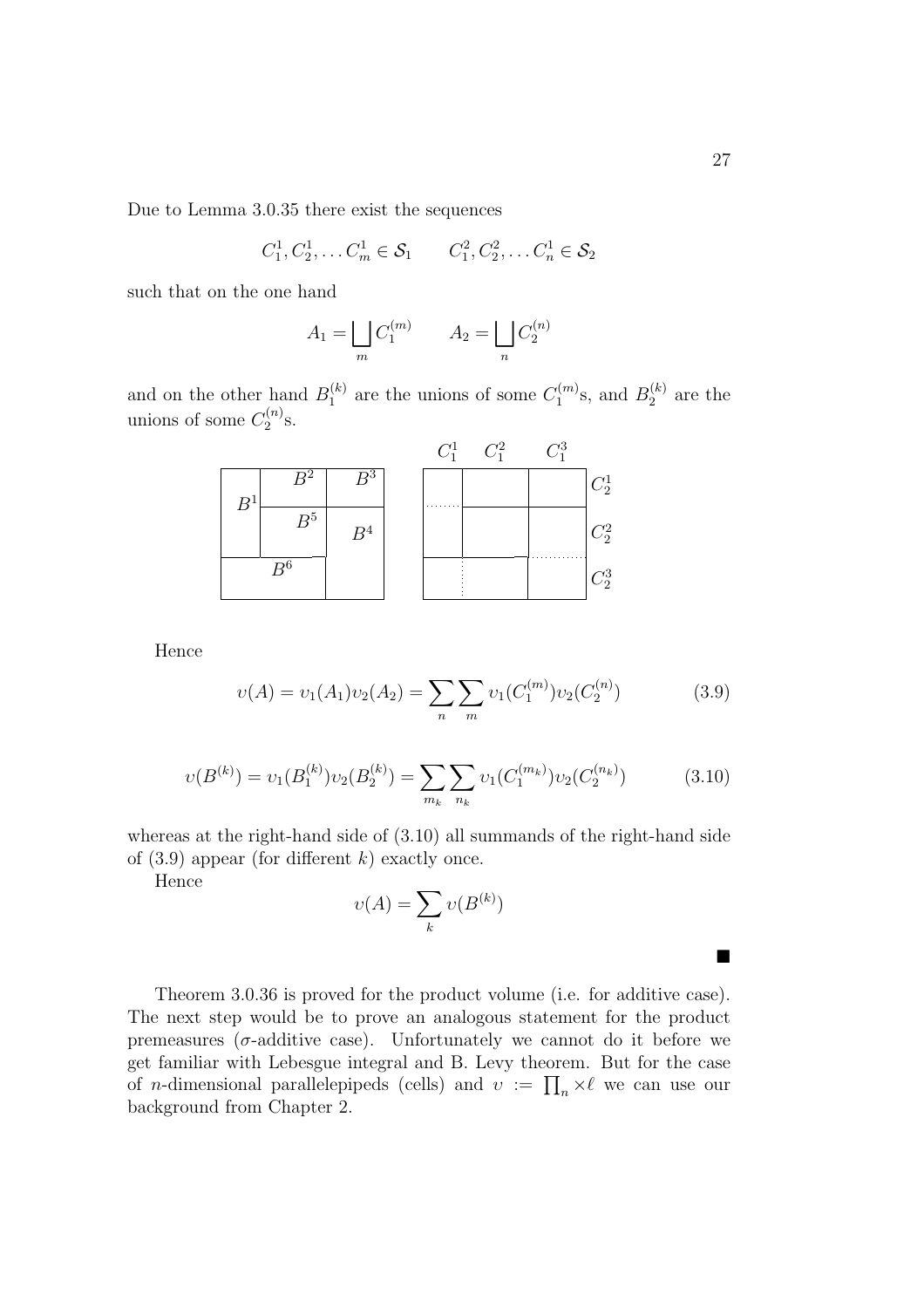¥

Denote an *n*-dimensional parallelepided in  $\mathbb{R}^n$  with P the semiring of *n*dimensional parallelepideds with  $P$  (in Chapter 2 for the case of  $\mathbb{R}^1$  we had as counterparts, resp., I and I). Let **E** be a ring generated by  $\mathcal{P}$  (it is nothing else but the system of all sets, which can be represented as a finite disjoint union of n-dimensional parallelepideds, see Theorem 3.0.8). We know that we can uniquely extend v from  $\mathcal P$  to **E** so that it remains additive in **E** (Theorem 3.0.9).

Now you can prove the  $\sigma$ -subadditivity of v in **E** by reproducing the proof of Lemma 2.2.3.5 where you formally replace I with P and I with  $\mathcal P$ . Finally you prove the  $\sigma$ -additivity of v in **E** analogous to Lemma 2.2.3.6. So we obtain

**Theorem 3.0.37.** A function  $v : \mathcal{P} \to [0,\infty]$  introduced in the Definition  $3.0.32$  is  $\sigma$ -additive.

So we have done a lot of necessary measure-theoretic stuff and now it is right time to see how it is applied to the theory of stochastic processes. We will do it (so far!) informally, since otherwise we have to give a formal definition of a stochastic process, which requires a knowledge of measurable functions (measurable w.r.t product  $\sigma$ -algebras), which... No, so much formalism at once is harmful for the mental digestion.

Thus we first recall that we have already encountered stochastic processes in Chapter 1. We observed how the indices values (DAX, DJIA etc) evolved in time. So it is clear the the index value is a function of time. But which function? Obviuously, had we a different market conditions in the past, the indices dynamics would be different. Hence informally we conceive a stochastic process as a function of time, where the type of functional dependence is random and not known in advance.

Now recall an important observation we had done in Chapter 1: returns on indices were [approximately] normally distributed and independent; for the first approach we agreed to ignore the deviations from normality. Of course our observations were done in discrete time. But we have done daily and hourly observations (indeed we could have even done them minutely) and saw that the normality in distribution of returns persists (though the parameters  $\mu$  and  $\sigma$  certainly do depend on the discretization level between two adjacent observations).

Hence it was not too implausible to assume that whatever fine discretization level  $\Delta t = t_1 - t_0$  we take, the index return from  $t_0$  to  $t_1$  will be tion level  $\Delta t = t_1 - t_0$  we take, the<br>  $\mathcal{N}(\mu \Delta t, \sigma/\sqrt{\Delta t})$  distributed (eq. 1.1.2).

In other words we can say: we assume that we can make an observation at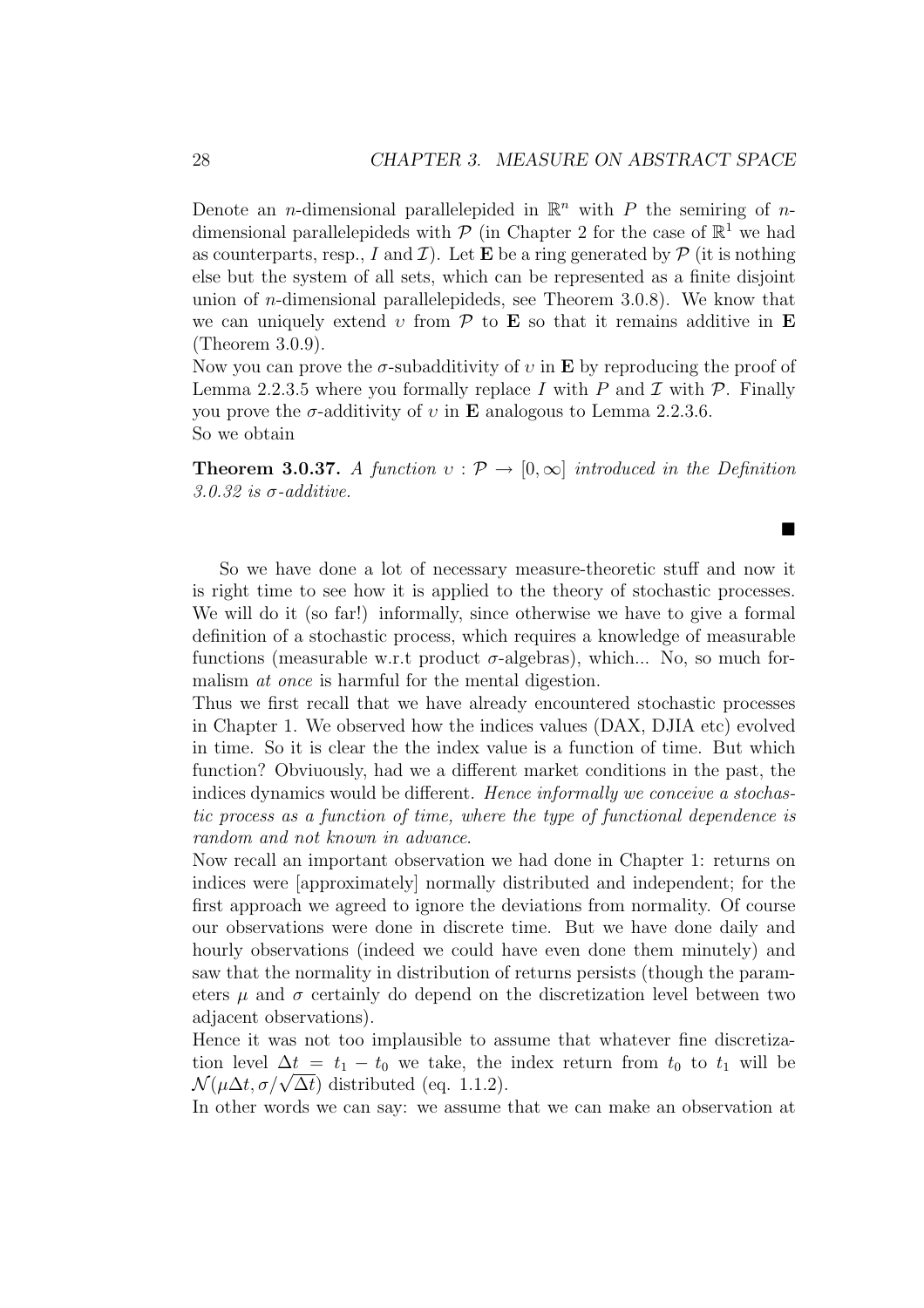any time with whatever fine discretization level and believe to obtain that any time with whatever fine discretization level and believe to obtain that the index retuns will be  $\mathcal{N}(\mu \Delta t, \sigma/\sqrt{\Delta t})$  distributed. Or, if the time span between adjacent observations varies, we expect the return at time  $t_i$  to be between adjacent observations varies, we expect the return at time  $t_i$  to be  $\mathcal{N}(\mu \Delta t_i, \sigma/\sqrt{\Delta t_i})$  distributed, where  $\Delta t_i = t_i - t_{i-1}$ . However, there is an important restriction: in practice we obviously can never make *infinitely* many observations. Even if we allow a highly implausible assumption of infinitely many observations, we are still in trouble due to a purely technical mathematical problem. We know how to deal with a *finite* sequence of normally distributed random variables, namely, by means of multivariate normal distribution with mean vector  $\vec{\mu}$  and covariance matrix  $\Sigma$ , in our case

$$
\vec{\mu} = \begin{bmatrix} \mu \Delta t_1 \\ \mu \Delta t_2 \\ \vdots \\ \mu \Delta t_n \end{bmatrix} \qquad \Sigma = \begin{bmatrix} \frac{\sigma}{\Delta t_1} & 0 & \cdots & 0 \\ 0 & \frac{\sigma}{\Delta t_2} & \cdots & 0 \\ \vdots & 0 & \ddots & 0 \\ 0 & 0 & \vdots & \frac{\sigma}{\Delta t_n} \end{bmatrix}
$$

But what on earth shall we do in case of *infinite* sequence?.

Approximately this question (but of course rigourously and much more generally) was formulated and solved by A. N. Kolmogorov in his seminal paper Grundbegriffe der Wahrscheinlichkeitsrechnung (English translation The foundation of probability). Since Kolmogorov had to axiomatize the probability theory in such a way that in case of [emprically observable] finite probability space the axioms did conform to our expirience, he, when applied Carathéodory construction, worked with *algebras* (and not with *semirings*) of events<sup>4</sup>.

Thus by the present time we frequently encounter the following situation: during a course on measure theory (in Germany it is usually a part of Analysis III, in Russia it is a separate course for the sophomores) a student learns Carathéodory construction w.r.t. semiring (usually  $\mathcal{I}$ ). Further he takes a course in Stochastic Processes (Probability Theory II), which is usually started with Kolmogorov's extention theorem. But instead of deep analysis of this theorem, the lecturers just state that "it can be proved by means of standard tools from measure theory". So a poor student gets lost and does not see any connection to Analysis III.

That's why we will now scrutinize how to apply the Carathéodory construction to the study of stochastic processes. For simplicity, we (so far) restrict ourselves to the Wiener process. We will use semirings, since they are easier

<sup>&</sup>lt;sup>4</sup>As you (should) know the system of all events of a finite probability space is an algebra, i.e. closed under all set-theoretic operations.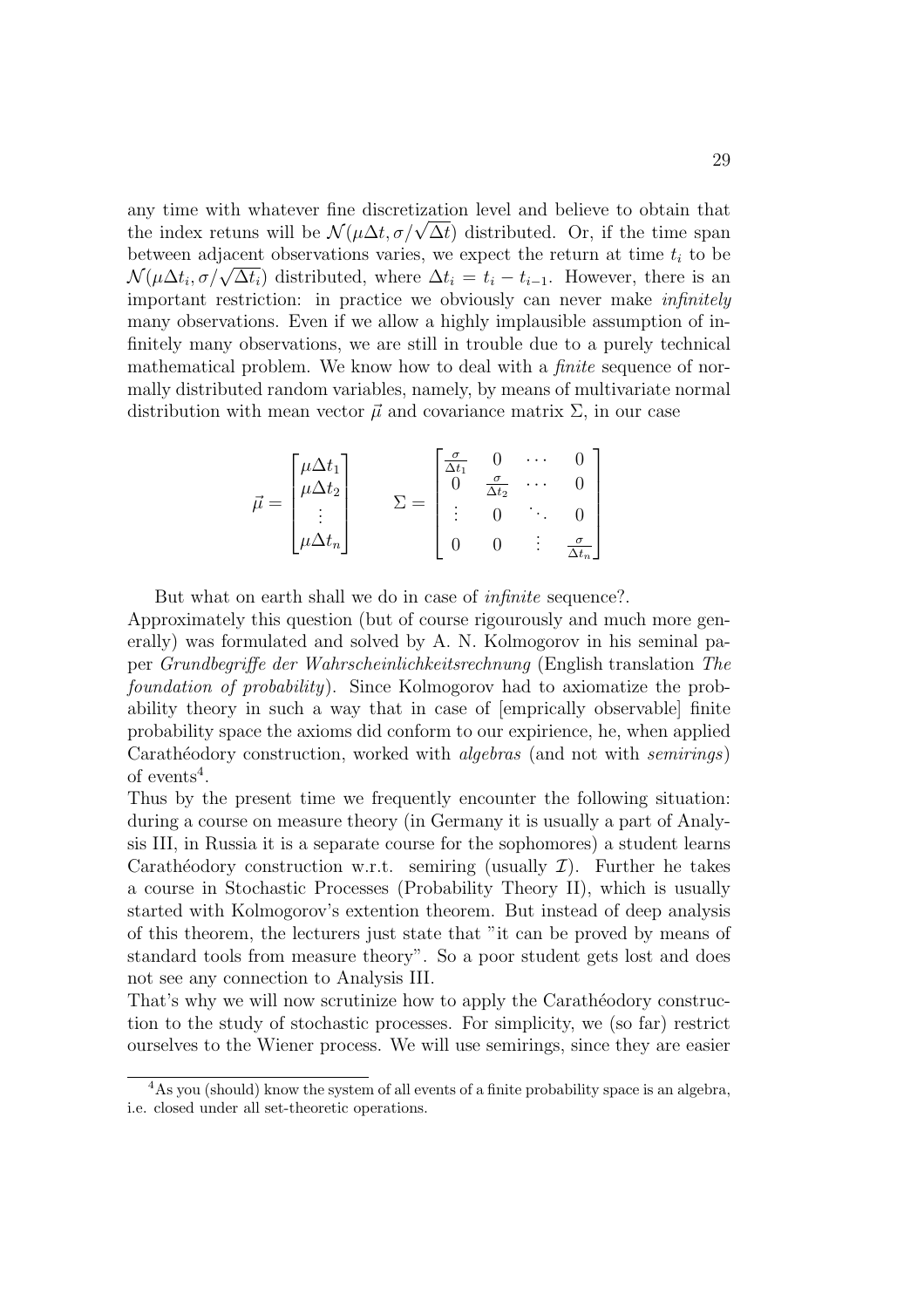(in particular, easier to find) than algebras<sup>5</sup>.

So we assume that the Wiener process  $W_t$  (a.k.a Browinian motion)<sup>6</sup> starts in  $(0,0)$  and has independent<sup>7</sup>  $\mathcal{N}(0,1/\sqrt{\Delta t_i})$ -distributed increments;  $\Delta t_i = t_i - t_{i-1}, t_0 = 0.$  Moreover, we assume that the Wiener process is almost surely continuous, which means that the probability of event  $W_t$  has a discontinuity is zero. This assumption is motivated again by emprical observations (Robert Brown, observing pollen in water saw no discontinuities  $\circledcirc$ )<sup>8</sup>. Continuity of the Wiener process means that it is sufficient to treat it only in the set of rational points. Indeed, since for any  $T < \infty$  the interval  $[0, T]$ is compact, the a.s. continuity of  $W_t$  on  $[0, T]$  implies even its a.s. uniform continuity on  $[0, T]$ . It means that  $W_{t_a}$  cannot deviate from  $W_{t_b}$  too much if  $t_a$  is close to  $t_b$ . But we always can find two rational points, which are however close to each other! And the set of all rational points is countable! This means that if we can handle  $W_t$  in all rational points (or equivalently can deal with infinite sequence of independent normally distributed random variables), we could exhaustively<sup>9</sup> characterize the probability of all events, associated with  $W_t$ . Since in Chapter 1 the  $W_t$  was only source of randomness, we would be able to treat all events in financial market!!!

<sup>5</sup>However, it is worth recalling that a transition from a semiring to a ring is straightforward (Theorem 3.0.8) and an algebra is nothing but a ring with unity.

<sup>6</sup>From now on we, for simplicity, consider not the dynamic of the [logariphmic] price of a stock index but its random component, i.e. the Wiener process.

<sup>7</sup>By engaging the geometric intuition, this independence will allow us to use an orthog*onal* coordinate systes in  $\mathbb{R}^n$ .

<sup>&</sup>lt;sup>8</sup>It turns out that the a.s. continuity of the  $W_t$  can be proved but (for now) we cannot concentrate on this proof.

<sup>9</sup>Upto events with zero probability.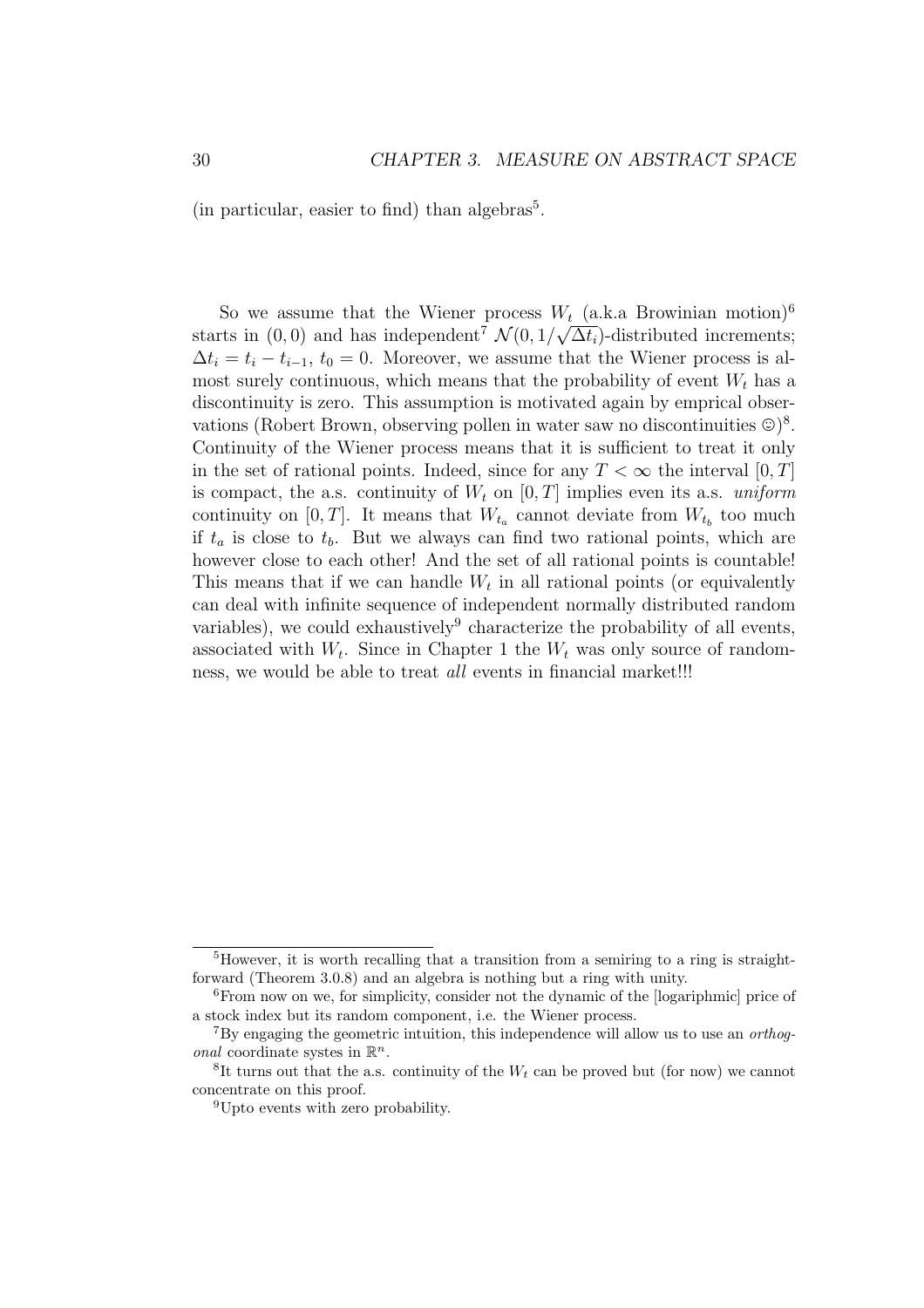

We start as follows: for arbitrary moments of time  $t_1, t_2, t_3, \ldots t_n$  we consider the event<sup>10</sup> A that an increment of  $W_t$  belongs to the intervals

$$
[a_{t_1}, b_{t_1}), [a_{t_2}, b_{t_2}), [a_{t_3}, b_{t_3}), \dots, [a_{t_n}, b_{t_n}) \qquad a_{t_i} \leq b_{t_i} \quad a_{t_i}, b_{t_i} \in [-\infty, +\infty]
$$

At the figure above you see that A occurs for the realization of the increments of  $W_t$ , depicted with a solid line and does not take place for the one, depicted with a dashed line.

Since we know the distribution of the increments, we can assign a probability to such events:

$$
\mathbb{P}(A) = \prod_{i=1}^{n} \left[ \Phi^{i}(b_{t_i}) - \Phi^{i}(a_{t_i}) \right] \qquad \Phi^{i}(z) = \frac{1}{\sqrt{2\pi\Delta t_i}} \int_{-\infty}^{z} \exp\left(-\frac{x^2}{2\Delta t_i}\right) dx
$$

As we remember, in  $\mathbb{R}^1$  the length of an interval concides with its Lebesgue measure, which is  $\sigma$ -additive. It turns out that  $\Phi^i(\cdot)$  defines another  $\sigma$ additive measure of an interval<sup>11</sup>! This is a staightforward corollary of Radon-Nikodým theorem (which we do not yet know). But one can easily prove it as follows.

Let

$$
I := \bigcup_{k=1}^{\infty} I_k \qquad I := [a, b) \quad I_k := [a_k, b_k) \qquad I, I_1, I_2 \in \mathcal{I}_{\mathbb{R}^1}
$$

Since  $a_{t_i}, b_{t_i}$  are allowed to be  $\pm \infty$ , we will include the intervals of infinite length like  $(-\infty, x)$ ,  $[x, \infty)$  and  $(-\infty, \infty)$  in  $\mathcal{I}_{\mathbb{R}^1}$ . You easily checks that  $\mathcal{I}_{\mathbb{R}^1}$ 

 $10$ From now on I will often call it 'an event of a special type'.

<sup>&</sup>lt;sup>11</sup>NB! In what follows *i* is fixed, though our considerations hold for any  $i = 1, ..., n$ .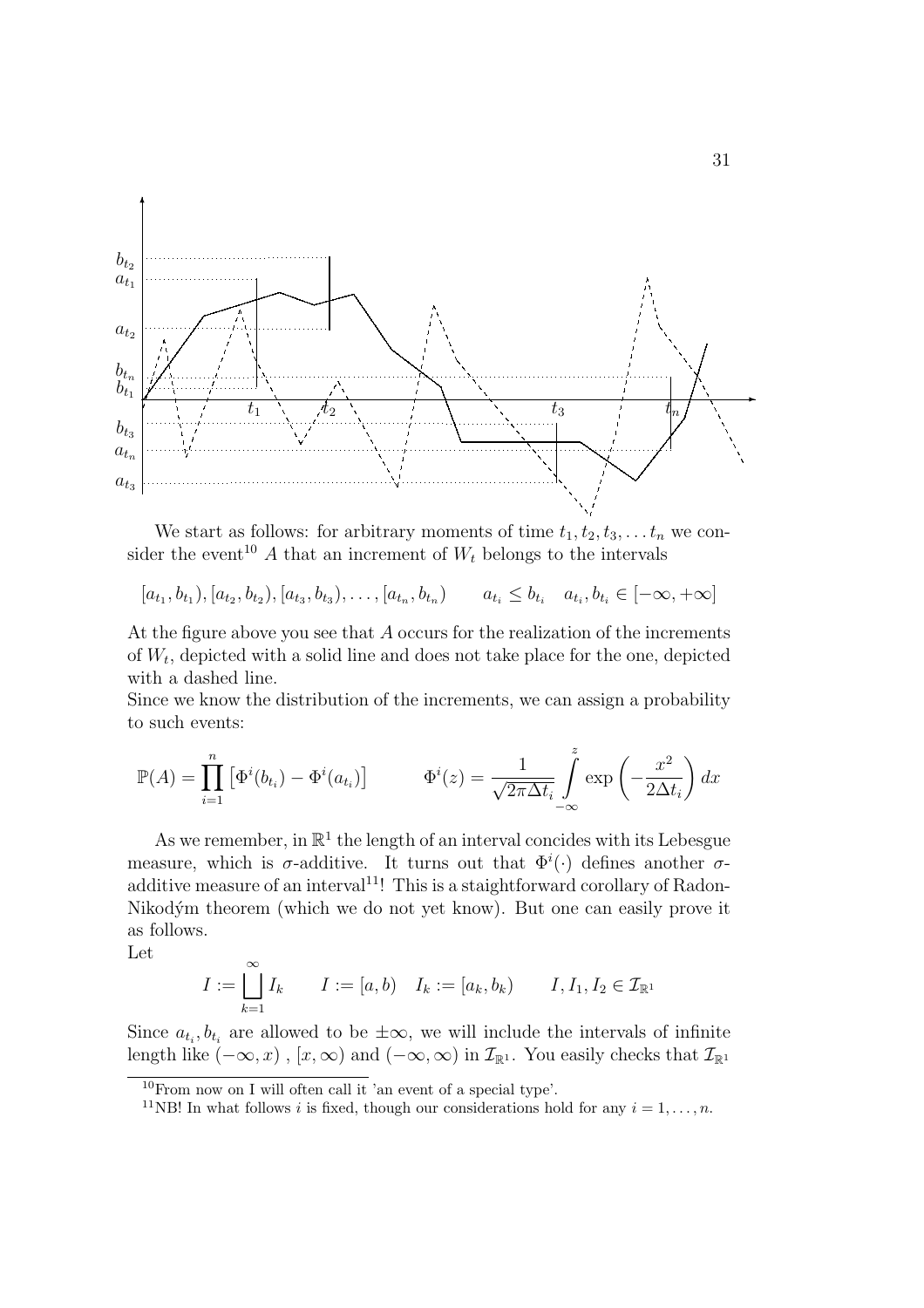remains a semiring after this inclusion.

But at first we assume that I is bounded, i.e. that  $\ell(I) = \mu(I) < \infty$ . It holds

$$
\ell(I) = \mu(I) = \sum_{k=1}^{\infty} \mu(I_k) = \mu(I) = \sum_{k=1}^{n} \mu(I_k) + \sum_{k=n+1}^{\infty} \mu(I_k)
$$

The function  $f^{i}(x) := \frac{1}{\sqrt{2\pi}}$  $\frac{1}{2\pi\Delta t_i}e^{-\frac{x^2}{2\Delta t_i}}$  is bounded. Let  $M^i:=\sup$ x  ${f<sup>i</sup>(x)}$ . Further

$$
\sum_{k=1}^{\infty} \left[ \Phi^{i}(b_{k}) - \Phi^{i}(a_{k}) \right] = \sum_{k=1}^{\infty} \int_{a_{k}}^{b_{k}} f^{i}(x) dx = \sum_{k=1}^{n} \int_{a_{k}}^{b_{k}} f^{i}(x) dx + \sum_{k=n+1}^{\infty} \int_{a_{k}}^{b_{k}} f^{i}(x) dx
$$

It holds

$$
\sum_{k=n+1}^{\infty} \int_{a_k}^{b_k} f^i(x) dx \leq M^i \sum_{k=n+1}^{\infty} \mu(I_k)
$$

Finally we use the linearity (additivity) of integral and obtain

$$
\sum_{k=1}^{n} \int_{a_k}^{b_k} f^i(x) dx = \int_{a_k}^{b_k} \sum_{k=1}^{n} f^i(x) dx = \int_{a}^{b_n} f^i(x) dx \quad - \quad \int_{b_n}^{b} f^i(x) dx
$$
  

$$
\leq M(b-b_n) \to 0 \text{ as } b_n \nearrow b
$$

So letting  $n \to \infty$  and hence  $b_n \nearrow b$  we yield the  $\sigma$ -additivity, i.e. that

$$
\sum_{k=1}^{\infty} \int_{a_k}^{b_k} f^i(x) dx = \int_a^b f^i(x) dx = \left[ \Phi^i(b) - \Phi^i(a) \right]
$$

The case when  $I$  is unbounded can be easily reduced to the case of the bounded one since for any  $\varepsilon$ 

$$
\int\limits_{-\infty}^a \frac{1}{\sqrt{2\pi \Delta t_i}} e^{-\frac{x^2}{2\Delta t_i}} < \varepsilon \qquad \int\limits_b^{\infty} \frac{1}{\sqrt{2\pi \Delta t_i}} e^{-\frac{x^2}{2\Delta t_i}} < \varepsilon
$$

for sufficiently small a and large b. Thus we can consider  $\widetilde{I} := [a, b)$  instead of I.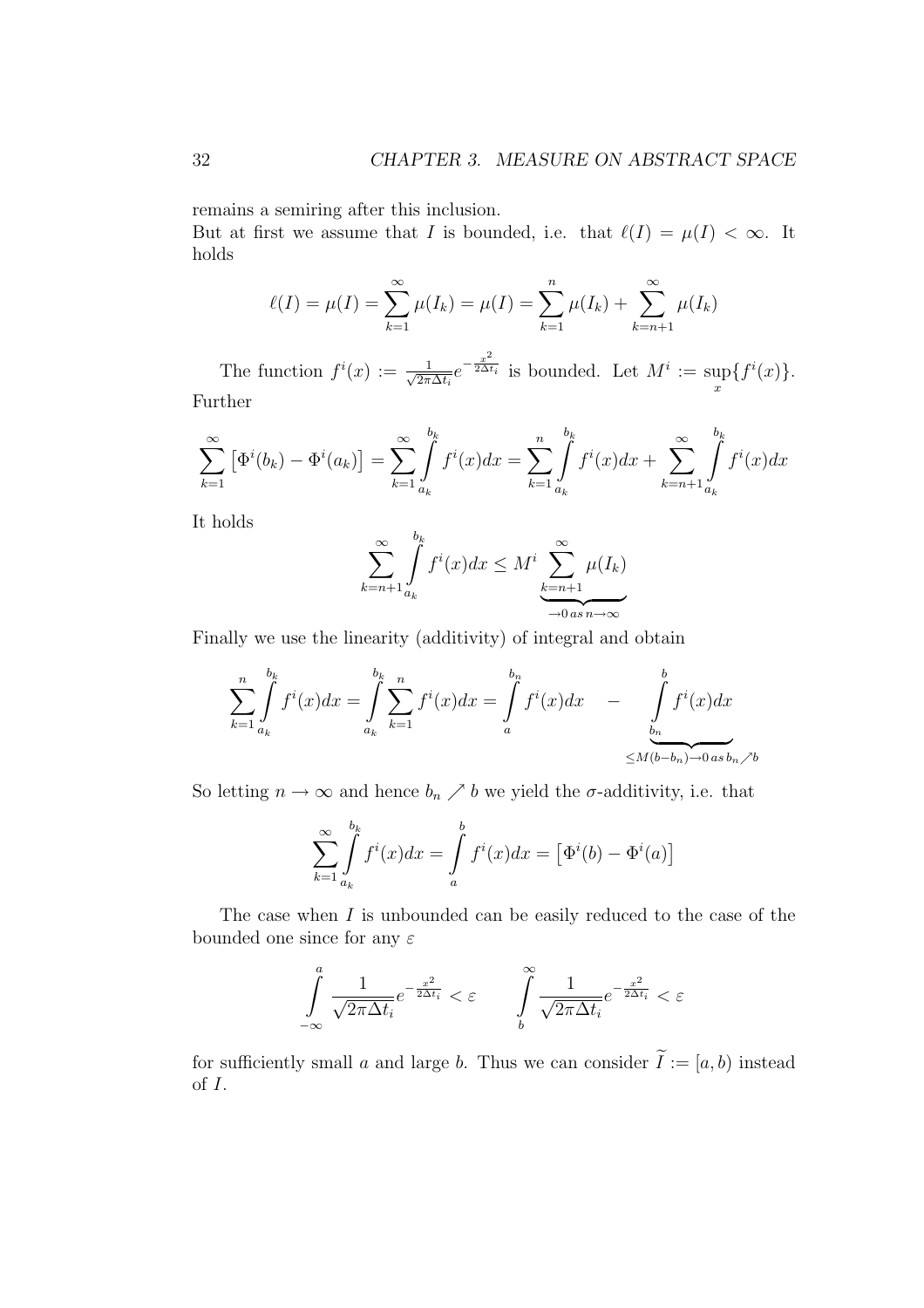We see that  $\Phi^i(\cdot)$  is  $\sigma$ -additive on intervals. And since  $\Phi^i(\emptyset) = 0$  we convince ourselves that  $\Phi^i(b) - \Phi^i(a)$  is indeed a premeasure on the semirings  $\mathcal{I}_{\mathbb{R}^1}$  and  $\mathcal{H}_{\mathbb{R}^1}$ . It is worth reminding that now both these semirings contain  $\mathbb{R}^1$  and that  $\Phi^i(\cdot)$  is finite since even  $\Phi^i(\mathbb{R}^1) = 1$ .

And once again, let us make clear, which  $\sigma$ -additivity we were just talking about. We fixed a *single* timepoint  $t_i$  and considered the *simplest* event, i.e. that the increment of  $W_t$  at time  $t_i$  will be within the range  $[a, b)$  or, in other words, belongs to the interval  $(a, b)$ . Then we say that if  $(a, b)$  =  $[a_1, b_1) \sqcup [b_1, a_1]$  then the probability of this event is equal to the probability of the event that the increment of  $W_t$  at time  $t_i$  will be within the range  $[a_1, b_1]$  OR within the range  $[a_2, b_2]$ .



Thus we have reduced the consideration of the simplest events (associated with the increments of  $W_t$  to the consideration of  $\mathcal{I}_{\mathbb{R}^1}$ ! Thus we can straightforwadly consider slightly more compicated events, namely that at time  $t_i$  the value of the increment of  $W_t$  belongs to an element of the Borel- or Lebesgue  $\sigma$ -algebra on  $\mathbb{R}^1$ .

Indeed, the premeasure  $\Phi^i(b) - \Phi^i(a)$  on the semiring  $\mathcal{I}_{\mathbb{R}^1}$  can be extended to the measure on the Lebesgue  $\sigma$ -algebra  $\mathcal{L}_{\mathbb{R}^1}$ , which includes the Borel  $\sigma$ algebra  $\mathcal{B}_{\mathbb{R}^1}$ .

Our next objective is to be able to treat more complex events, when we fix several timepoints  $t_1, t_2, \ldots t_n$  and consider the event A that the increments of  $W_t$  at  $t_1, t_2, \ldots t_n$  belong, respectively, to  $[a_1^t, b_1^t), [a_2^t, b_2^t), \ldots, [a_n^t, b_n^t)$ . Moreover, there can be another event B that the increments of  $W_t$  at  $s_1, s_2, \ldots s_n$ belong, respectively, to  $[a_1^s, b_1^s), [a_2^s, b_2^s), \ldots, [a_m^s, b_m^s)$ , whereas in general  $t_1 \neq$  $s_1, t_2 \neq s_2$  and moreover  $n \neq m$ . Actually, we have already defined the prob $s_1, t_2 \neq s_2$  and moreover  $n \neq m$ . Actually, we have already defined the probability of such events, it is  $\mathbb{P}(A) = \prod_{i=1}^n [\Phi^i(b_{t_i}) - \Phi^i(a_{t_i})]$ . We must also be able to calculate the probability of the sum, difference and intersection of  $A$  and  $B$ , which may though be cumbersome, but reduces to elementary probability calculus. Much more important is to recognize the "remarkable properties" of the class of such events, this will give us power to treat the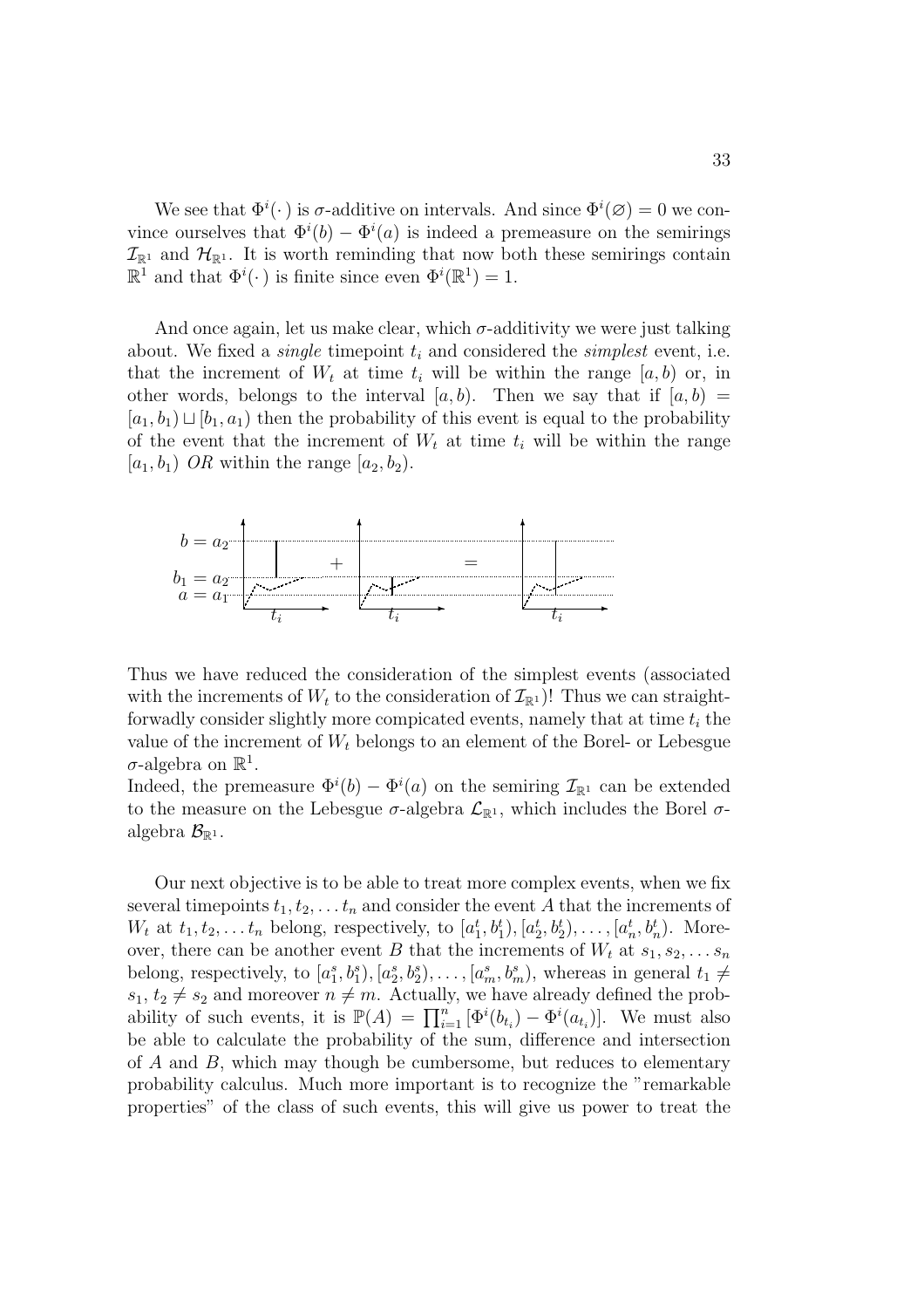Wiener process exhaustively.



So first of all we can define a semiring of such more complex events (yes, it will be, in a sence, a Cartesian product of  $\mathcal{I}_{\mathbb{R}^1}$  but do not hurry up so far).

We start with an intersection of A and B. Obviously the event  $A \cap B$ means that the increments of  $W_t$  belong at  $t_1, t_2, \ldots t_n$  to  $[a_1^t, b_1^t), [a_2^t, b_2^t), \ldots, [a_n^t, b_n^t)$ AND at  $s_1, s_2, \ldots s_n$  to  $[a_1^s, b_1^s), [a_2^s, b_2^s), \ldots, [a_m^s, b_m^s)$ .



Graphically it means that we lay one chart on another and if for some i and j  $t_i = s_j$  (in our case  $t_1 = s_1$ ) we take an intersection of  $[a_i^t, b_i^t]$  and  $[a_j^s, b_j^s]$ . So we (informally, inuitively) see: considering a finite number of events like A and B and taking their intersection we still obtain an event of the same type. It is very promising, since ∩-stability is a must for a semiring.

Next we try to represent this way an event  $A \setminus B$ , which means that the increments of  $W_t$  belong at  $t_1, t_2, \ldots t_n$  to  $[a_1^t, b_1^t), [a_2^t, b_2^t), \ldots, [a_n^t, b_n^t)$  BUT at  $s_1, s_2, \ldots s_n \; NOT \; to \; [a_1^s, b_1^s), [a_2^s, b_2^s), \ldots, [a_m^s, b_m^s).$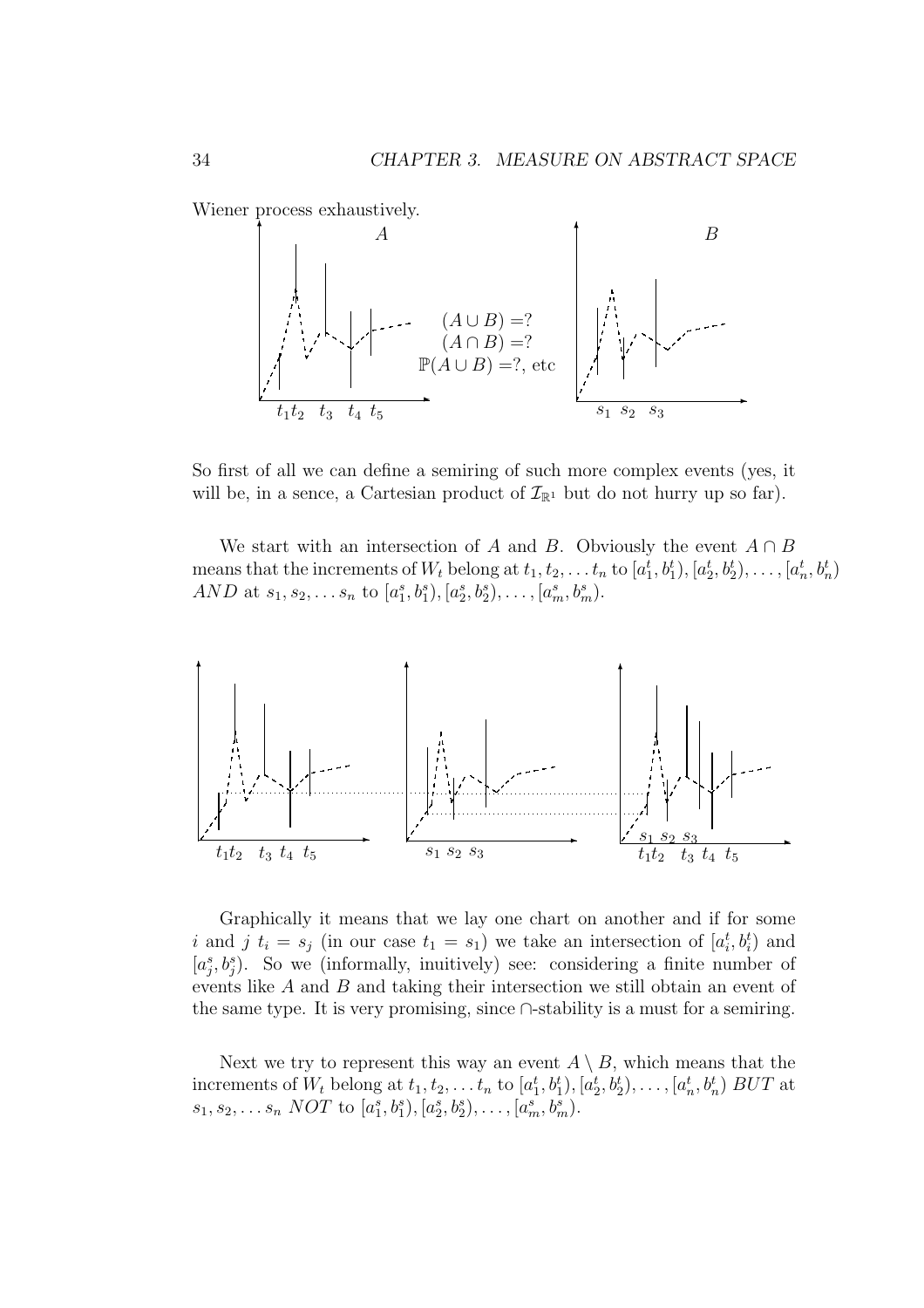It means the following: the increments of  $W_t$  belong at  $t_1, t_2, \ldots t_n$  to

$$
[a_1^t, b_1^t), [a_2^t, b_2^t), \ldots, [a_n^t, b_n^t)
$$

AND at  $s_1, s_2, \ldots s_n$  to

$$
[-\infty, a_1^s) \sqcup [b_1^s, \infty), [-\infty, a_2^s) \sqcup [b_2^s, \infty), \dots, [-\infty, a_m^s) \sqcup [b_m^s, \infty)
$$



Or, equivalently,  $A \ B$  means that the increments of  $W_t$  belong at  $t_1, t_2, \ldots t_n$ to

 $[a_1^t, b_1^t), [a_2^t, b_2^t), \ldots, [a_n^t, b_n^t)$ 

AND at  $s_1, s_2, \ldots s_n$  to

$$
[-\infty, a_1^s), [-\infty, a_2^s), \dots, [-\infty, a_m^s)
$$
  
*OR*

at  $t_1, t_2, \ldots t_n$  to

$$
[a_1^t, b_1^t), [a_2^t, b_2^t), \ldots, [a_n^t, b_n^t)
$$

AND at  $s_1, s_2, \ldots s_n$  to

$$
[b_1^s,\infty), [b_2^s,\infty),\ldots, [b_m^s,\infty)
$$

It looks better since our operands are again the events of the same type as A and B are. But there is a new operator  $OR$ , which is clearly to accociate with "∪" just like we have already associated  $AND$  with "∩". We need as well an idea of what " $A \subset B$ " is, in order to show Definition2.2.2.6(smR3) holds.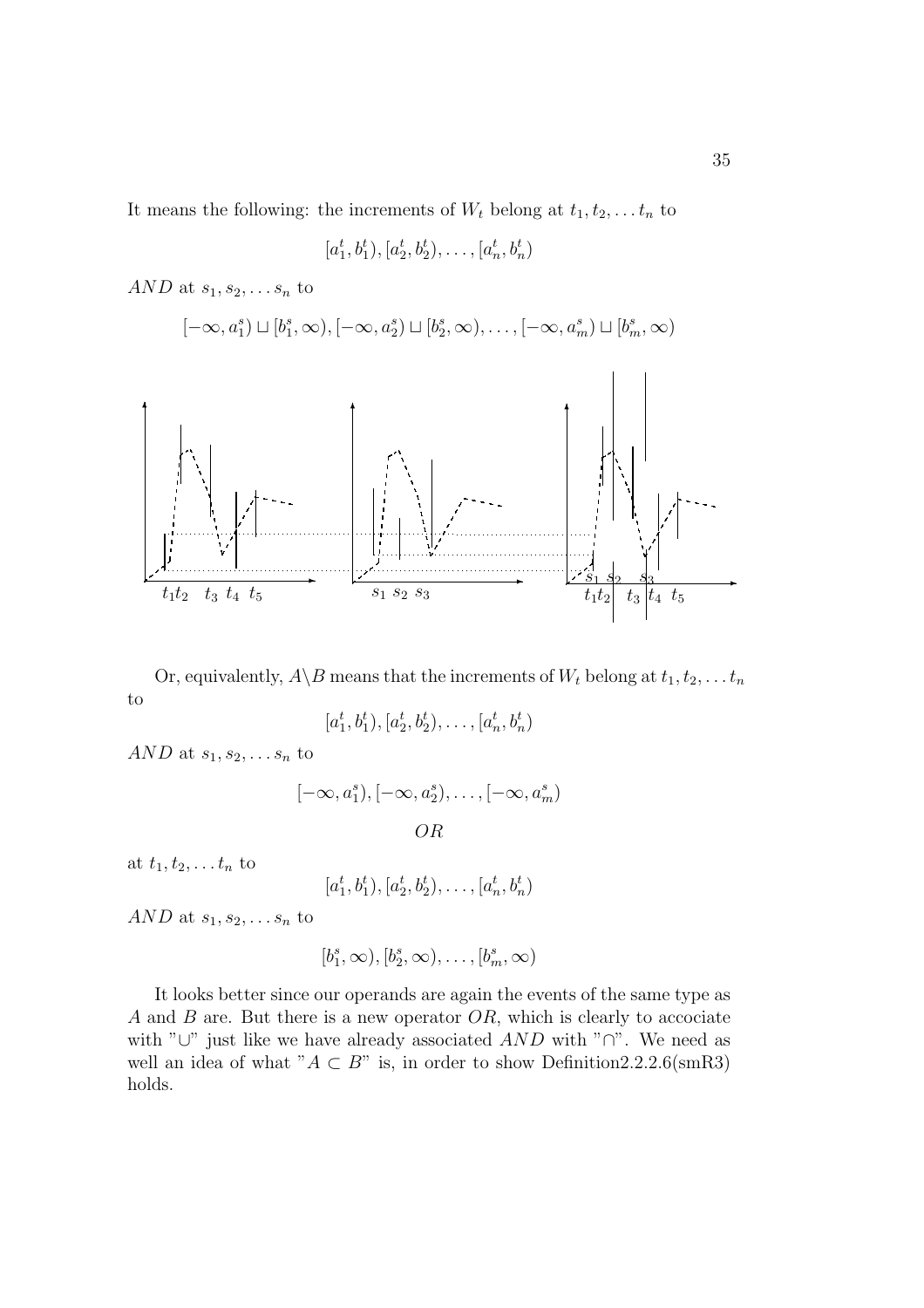Well, " $A \subset B$ " means that  $n \geq m$  and for every  $s_j$   $(j = 1, ..., m)$  there exists  $t_i$   $(i = 1, ..., n)$  such that  $s_j = t_i$  and moreover  $a_j^s \leq a_i^t, b_i^t \leq b_j^s$ .



Note that it is really  $n \geq m$  and not only  $n = m$  as you might at first suppose (the picture above should make it clear).

In what follows I will also use a more compact notation for event, e.g.

$$
A := \{ [a_1^t, b_1^t), [a_2^t, b_2^t), \dots, [a_n^t, b_n^t) \text{ at } t_1, t_2, \dots, t_n \}
$$

But now, as we are going to proceed with  $A \cup B$ , we are in danger, since the graphical intuition we exploit can make a malicious joke to us!...

We know that the union of two elemenens of a semiring *does not have to* belong to this semiring, so it not necessarily try to depict graphically every event (we sketch graphically only a special type of events, like A and B). But, however,  $A \cup B$  may be in our semiring, and if it is, we have to be able to sketch it too.

And by "inertness of mind" we might try to assert (incorrectly) the following : if A is an event that the increments of  $W_t$  belong at  $t_1, t_2, \ldots t_n$  to  $[a_1^t, b_1^t), [a_2^t, b_2^t), \ldots, [a_n^t, b_n^t]$  and B is an event that of increments  $W_t$  belong at  $s_1, s_2, \ldots s_m$  to  $[a_1^s, b_1^s), [a_2^s, b_2^s), \ldots, [a_m^s, b_m^s)$  and, moreover,

$$
n = m, \quad t_1 = s_1, t_2 = s_2, \dots, t_n = s_m
$$

and finally

$$
[a_1^t, b_1^t) \cup [a_1^s, b_1^s) \in \mathcal{I}_{\mathbb{R}^1}, [a_2^t, b_2^t) \cup [a_2^s, b_2^s) \in \mathcal{I}_{\mathbb{R}^1}, \dots, [a_n^t, b_n^t) \cup [a_m^s, b_m^s) \in \mathcal{I}_{\mathbb{R}^1}
$$

then  $A \cup B$  belongs to the semiring of events. Graphical intuition at first supports this assertion: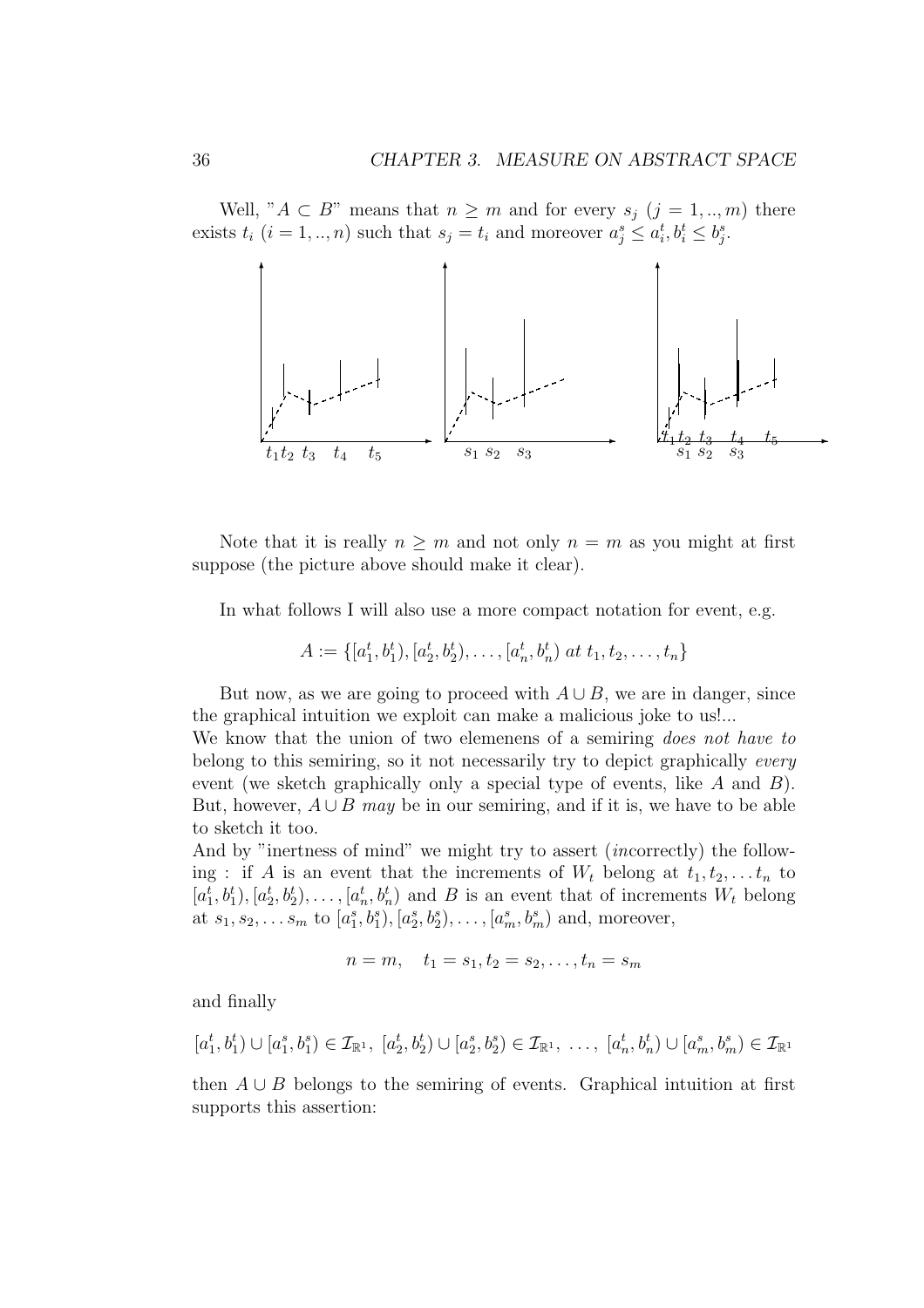

And moreover, (smR3) seems to hold true ... but *hold true for what*?! If we had considered a semiring of graphical sketches at which vertical intervals are drawn at timepoints  $t_1, t_2, \ldots, t_2$  then we did construct a semiring (in purely abstract algebraic sence). But these graphical sketches are just a tool to depict the events, associated with increments of  $W_t$ . AND A SEMIRING itself (without a premeasure on it) does not bring us anything! We also see that the additivity of  $\mathbb{P}(\cdot)$  fails on this semiring and, what is even worse, this semiring does not conform to the class of our events. Indeed, there is a simple (counter)example. Consider

$$
A = \{ [a_1^t, b_1^t), [a_2^t, b_2^t) \text{ at } t_1, t_2 \} \qquad B = \{ [a_1^s, b_1^s), [a_2^s, b_2^s) \text{ at } s_1, s_2 \}
$$

and let

$$
t_1 = s_1
$$
,  $t_2 = s_2$  and  $b_2^t = a_2^s$ ,  $b_1^t = a_1^s$ 

Then  $A \cap B = \emptyset$  and



But the picture above contradicts the logic of events, indeed we see that for this realization of the increments of  $W_t$  neither A nor B occur but  $A \sqcup B$  does!!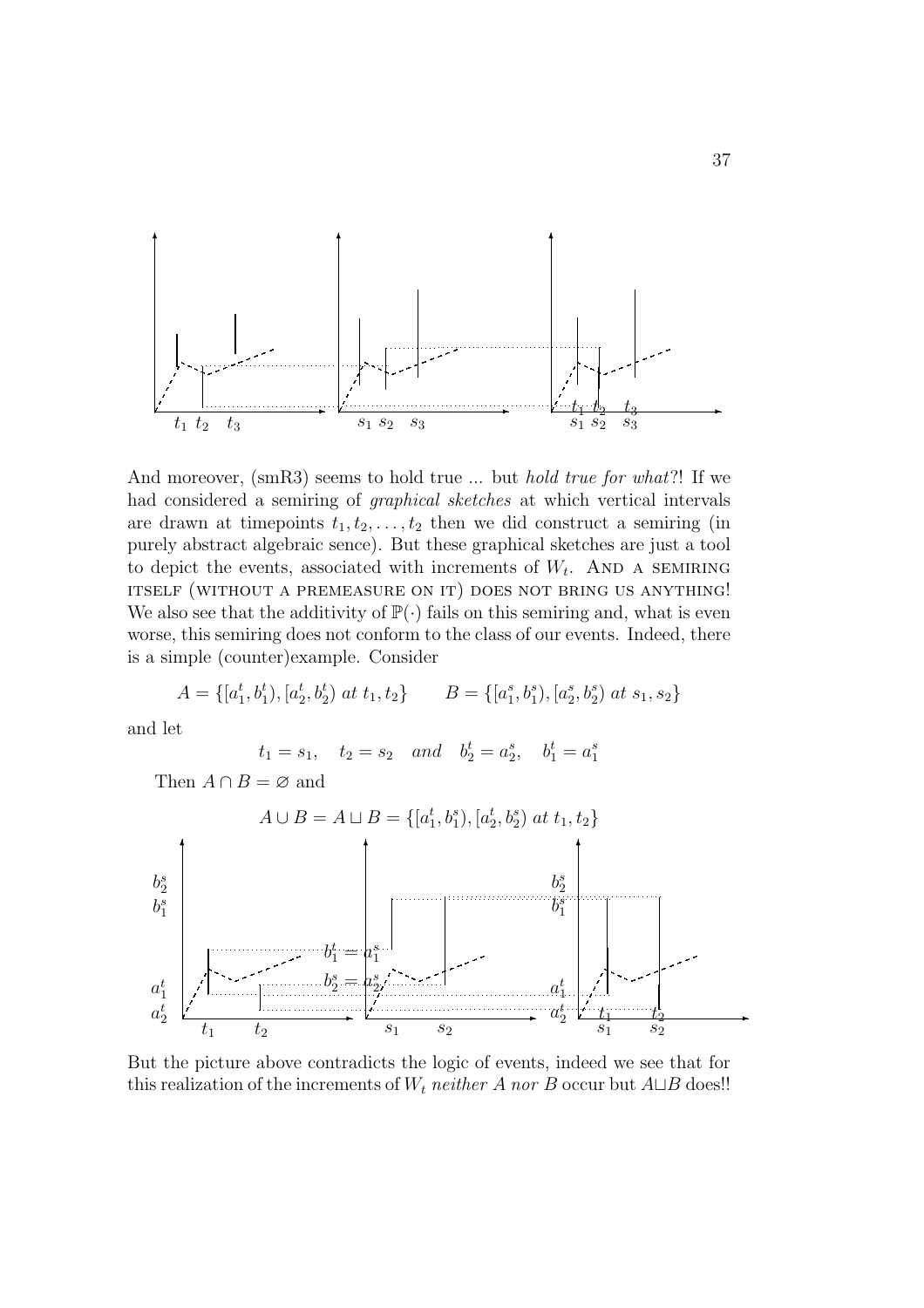So does it mean we have to through our geometric intuition into a waste bin? Not at all! We just have to find an appropriate geometrical objects  $\mathcal{Q}$ . And it is a good time to return to the *n*-dimensional right-open cells. Now, however, thing will be slightly complicated. Namely, we have previously considered *n*-dimensional parallelepipeds and right-open cells in  $\mathbb{R}^n$ . But now it is more plausible to conceive the following construction: consider two events (we start with two and then by analogy can extend the construction to an arbitrary but finite number of events).

$$
A = \{ [a_1^t, b_1^t), \dots, [a_n^t, b_n^t] \text{ at } t_1, \dots, t_n \}
$$
  

$$
B = \{ [a_1^s, b_1^s), \dots, [a_m^s, b_m^s] \text{ at } s_1, \dots, s_m \}
$$

Let d be the number of *unique* elements of the sequence  $\{t_1, \ldots, t_n, s_1, \ldots, s_m\}$ So if  $t_i \neq s_j$  for all pairs  $(i, j)$   $i = 1, ...n$ ,  $j = 1..m$  then obviously  $d = n+m$ . If there are k pairs  $(i, j)$  such that  $t_i = s_j$  then<sup>12</sup>  $d = n + m - k$ . So  $\mathbb{R}^d$  will be our underlying space and we assocciate events A and B with,

respectively, the following d-dimensional cells

$$
\widehat{A} := [a_1^t, b_1^t) \times \ldots \times [a_n^t, b_n^t) \times \underbrace{\mathbb{R}^1 \ldots \mathbb{R}^1}_{d-ntimes} = [a_1^t, b_1^t) \times \ldots \times [a_n^t, b_n^t) \times \mathbb{R}^{(d-n)}
$$

$$
\widehat{B} := [a_1^s, b_1^s) \times \ldots \times [a_m^s, b_m^s) \times \underbrace{\mathbb{R}^1 \ldots \mathbb{R}^1}_{d-m \, times} = [a_1^t, b_1^t) \times \ldots \times [a_m^t, b_m^t) \times \mathbb{R}^{(d-m)}
$$

The probability measures of  $A$  and  $B$  are

$$
\mathbb{P}(A) = \prod_{i=1}^{d} \left[ \Phi^{i}(b_{t_i}) - \Phi^{i}(a_{t_i}) \right] = \prod_{i=1}^{n} \left[ \Phi^{i}(b_{t_i}) - \Phi^{i}(a_{t_i}) \right]
$$

$$
\mathbb{P}(B) = \prod_{i=1}^{d} \left[ \Phi^{i}(b_{s_i}) - \Phi^{i}(a_{s_i}) \right] = \prod_{i=1}^{m} \left[ \Phi^{i}(b_{s_i}) - \Phi^{i}(a_{s_i}) \right]
$$

since if the *i*-th parallelepiped edge equals to  $\mathbb{R}^1$  we have

$$
\Phi^i(\infty) - \Phi^i(-\infty) = 1
$$

<sup>&</sup>lt;sup>12</sup>You readily check that  $n \leq d$  and  $m \leq d$ .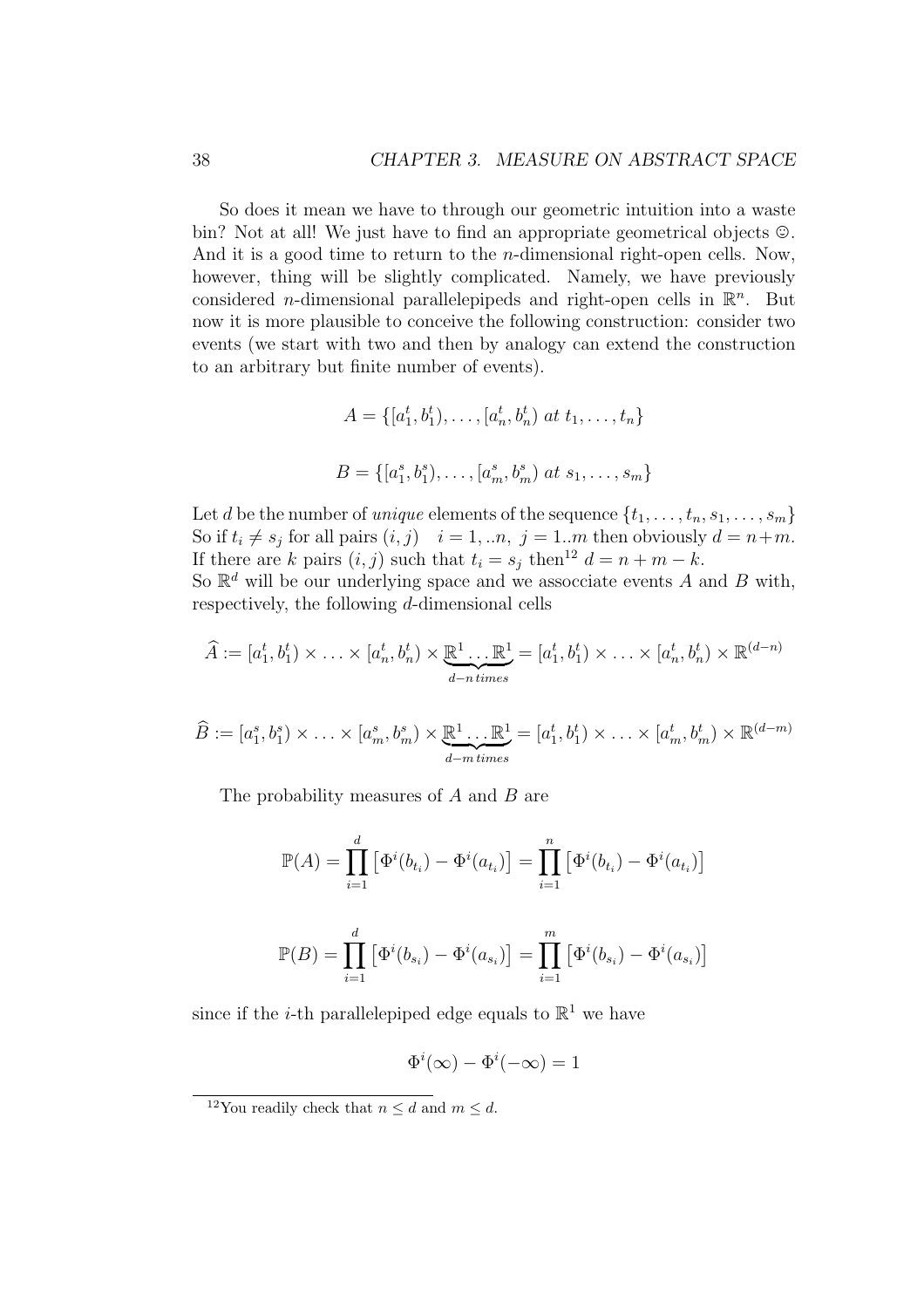

The picture shows that in the simplest case  $A$  and  $B$  are associated with infinite strips  $\widehat{A}$  and  $\widehat{B}$  in  $\mathbb{R}^2$  parrallel to the respective coordinate axes. There union is not a parallelepiped in  $\mathbb{R}^2$  (well, need not to be) but there intersection is, as required from a semiring.

Below we consider the case  $d = 2 + 1 - 0 = 3$ . Though I did my best to make a 3D sketch, it might be easily to treat the task just algebraically  $\odot$ . Indeed,

$$
\widehat{A \cap B} = \{ (x, y, z) \in \{ [a_1^t, b_1^t), [a_2^t, b_2^t), [a_1^s, b_1^s) \} \}
$$

is just a cell in  $\mathbb{R}^3$ .

Note that it does not matter whether we first consider  $A \cap B$  and then its geometrical counterpart  $\overline{A}\cap\overline{B}$  or we first work with  $\widehat{A}\cap\widehat{B}$  and then map it back to  $A \cap B$ .

In other words

$$
\widehat{A \cap B} = \widehat{A} \cap \widehat{B}
$$

I am sure you see it from the pictures but there is a simple formal proof. Let

$$
A := \{ [a_1^t, b_1^t), \dots, [a_n^t, b_n^t) \text{ at } t_1, \dots, t_n \}
$$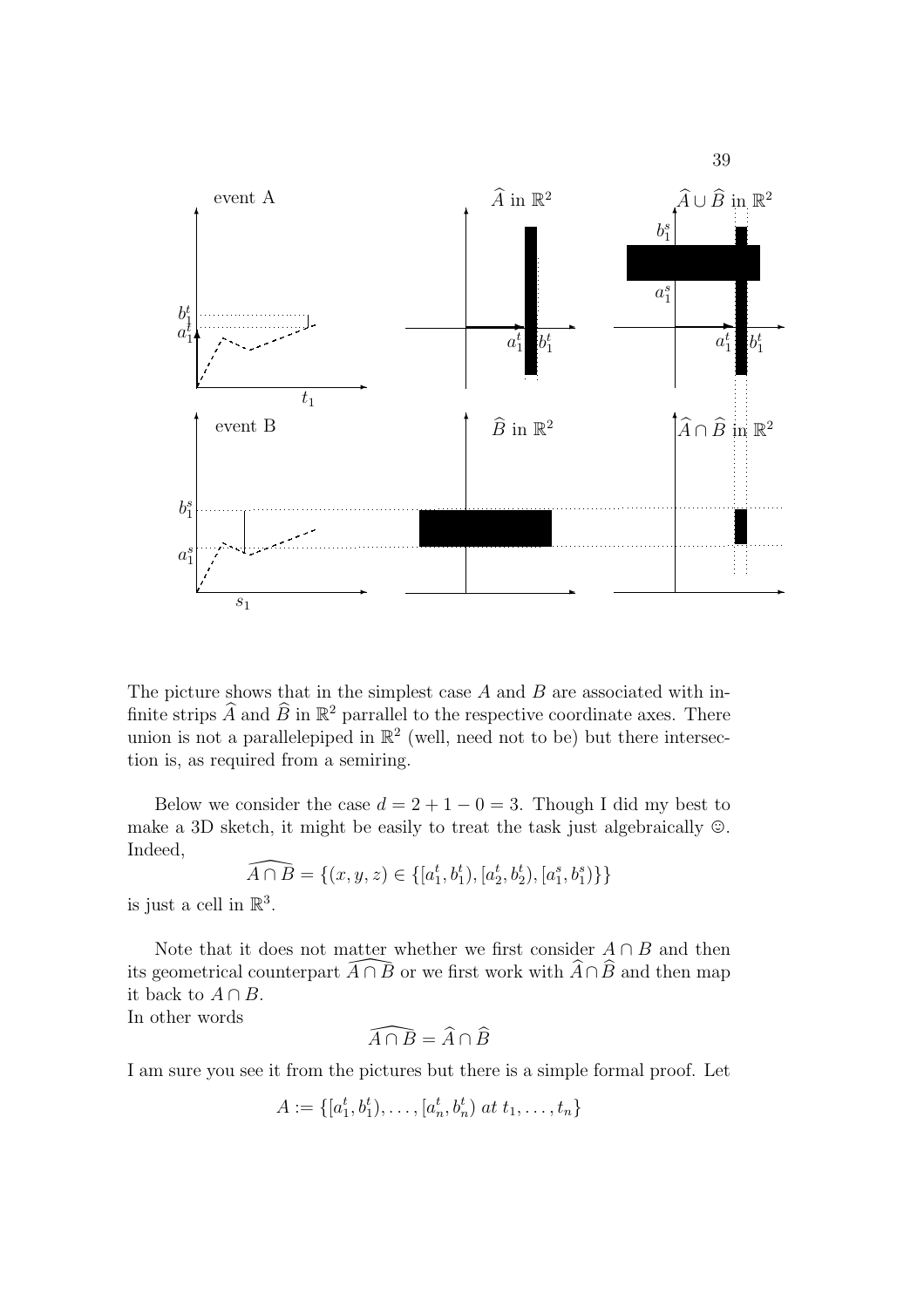$B := \{ [a_1^s, b_1^s), \ldots, [a_m^s, b_m^s] \text{ at } s_1, \ldots, s_m \}$ 

Then

$$
\widehat{A} = \{ (x_1, \dots, x_n) \in \{ [a_1^t, b_1^t), \dots, [a_n^t, b_n^t) \} \}
$$
  

$$
\widehat{B} = \{ (x_1, \dots, x_m) \in \{ [a_1^s, b_1^s), \dots, [a_m^s, b_m^s) \} \}
$$

So

$$
\widehat{A} \cap \widehat{B} = \{ (x_1, \dots, x_n, x_{n+1}, \dots, x_{m+n}) \in \{ [a_1^t, b_1^t), \dots, [a_n^t, b_n^t), [a_1^s, b_1^s), \dots, [a_m^s, b_m^s) \} \}
$$

But

$$
A \cap B = \{ [a_1^t, b_1^t), \dots, [a_n^t, b_n^t), [a_1^s, b_1^s), \dots, [a_m^s, b_m^s) \text{ at } t_1, \dots, t_n s_1, \dots, s_m \}
$$
  

$$
\widehat{A \cap B} = \{ (x_1, \dots, x_n, x_{n+1}, \dots, x_{m+n}) \in \{ [a_1^t, b_1^t), \dots, [a_n^t, b_n^t), [a_1^s, b_1^s), \dots, [a_m^s, b_m^s) \} \}
$$

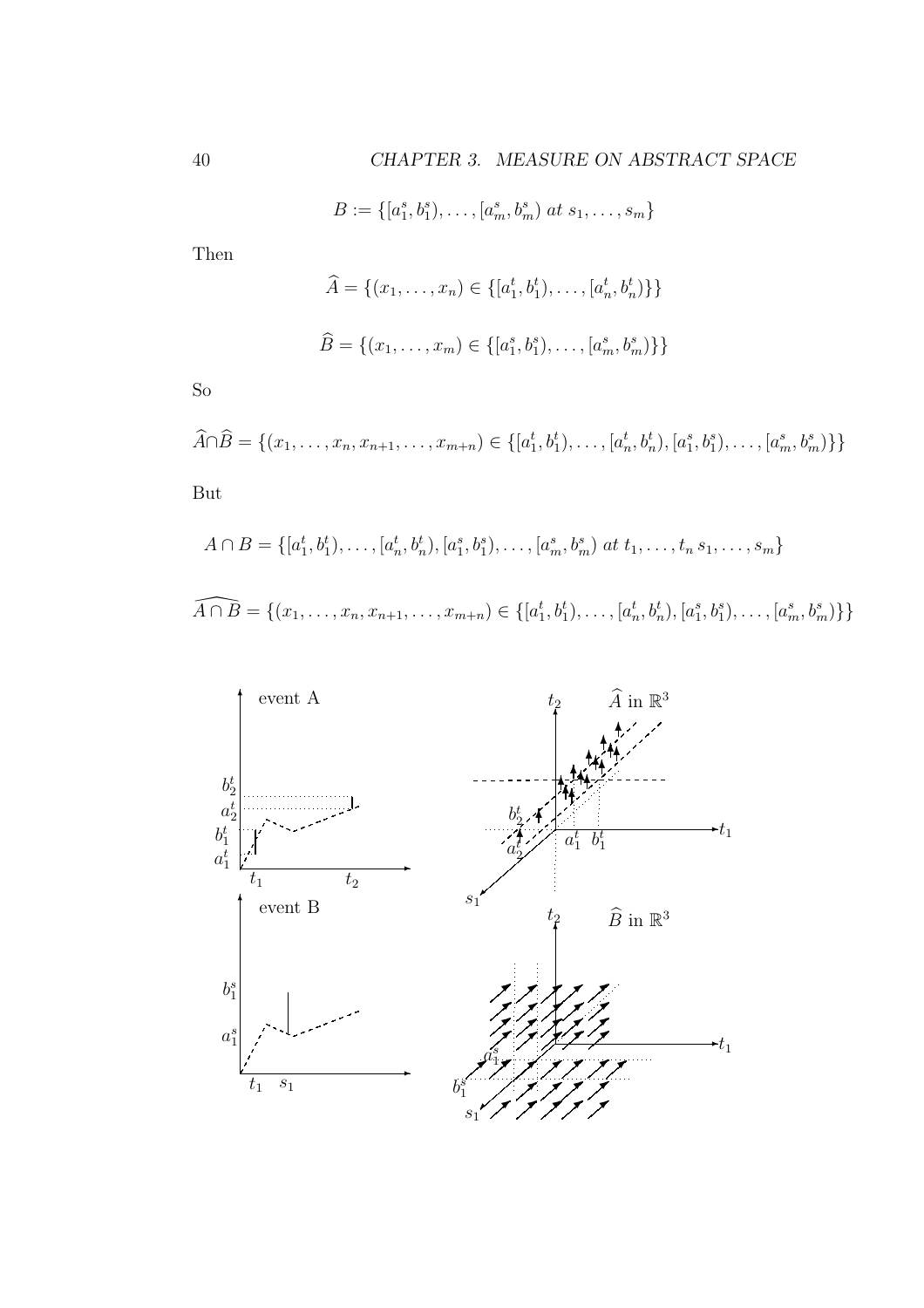

 $\widehat{A} \cap \widehat{B}$  in  $\mathbb{R}^3$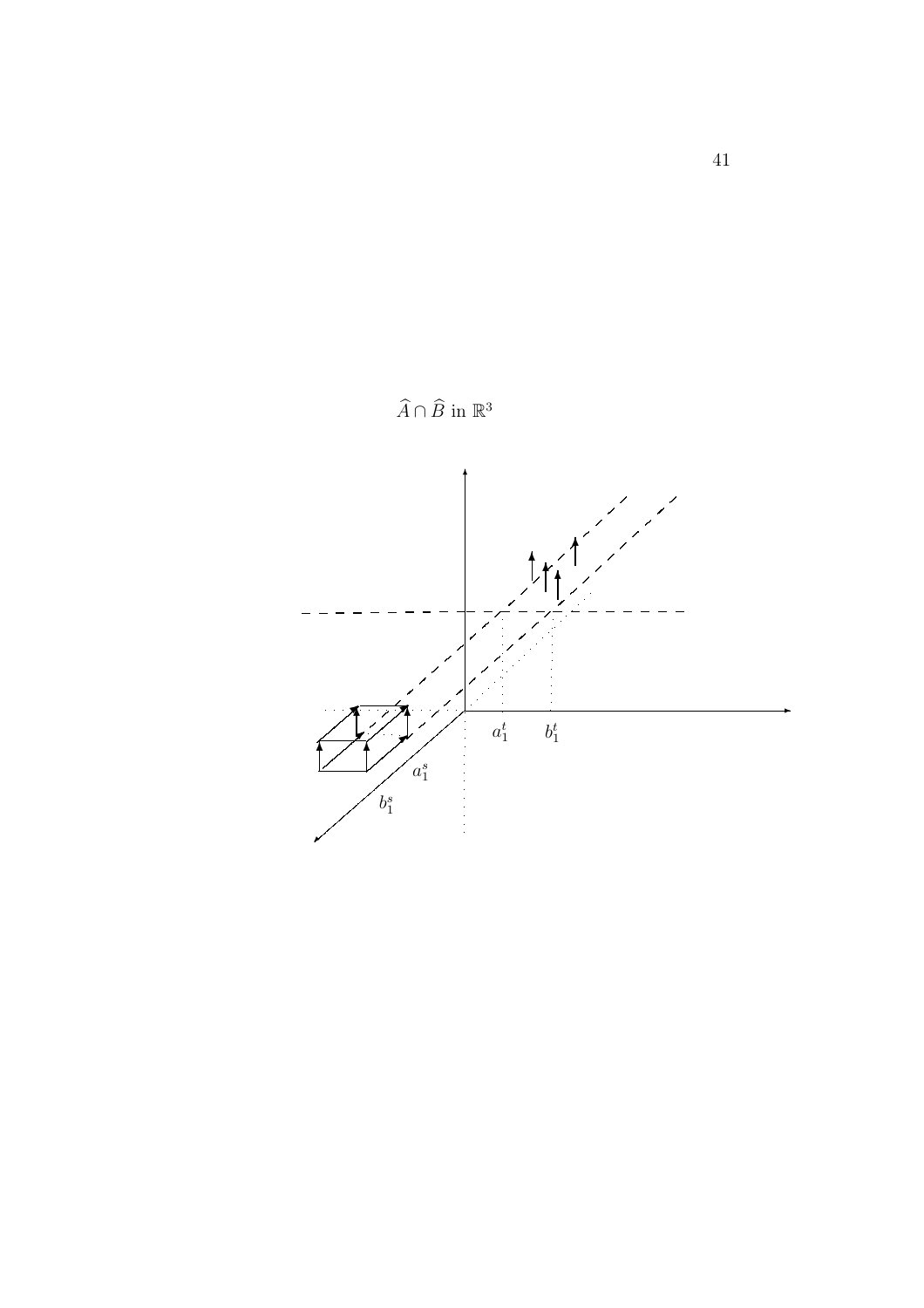So what remains is to find how to deal with "∪"-operation, whereas we need to consider not only finite unions but countably-infinite too. We start with the case of the finite union.

Consider a finite sequence of events  $A_1, A_2, \ldots A_p$ . There is a bijection between them and the cells  $\widehat{A}_1, \widehat{A}_2, \ldots, \widehat{A}_p$  in  $\mathbb{R}^d$ .

If we unite a finite number of d-dimensional parallelepipeds, the union  $\hat{A} :=$  $\bigcup_{l=1}^p A_l$  may or may not be again a d-dimensional parallelepiped.



If it is, we map it back to the system of events  $(\widehat{A} \to A)$  and define A to be a union of events  $A_1, A_2, \ldots A_p$ . If it is not, we still say that if  $\widehat{A} = \bigcup_{l=1}^p \widehat{A}_l$ be a union of events  $A_1, A_2, \ldots, A_p$ . If it is not, we still say that if  $A = \bigcup_{l=1}^{p} A_l$  then  $A := \bigcup_{l=1}^{p} A_l$ . But of course in this case A will not be an event of the special type we consider.

So we obtain a semiring of events (of special type) via a semiring of d-dimensional cells<sup>13</sup>! But what about a  $\sigma$ -additive measure on it?! We have it, the  $\sigma$ -additivity of  $\mathbb{P}(\cdot) = \prod_{i=1}^d [\Phi^i(b_{t_i}) - \Phi^i(a_{t_i})]$  follows from the σ-additivity of  $\Phi^i(\cdot)$  on  $\mathbb{R}^1$  for all  $i = 1, ...d$ ; so  $\mathbb{P}(\cdot)$  is a product-premeasure of  $\sigma$ -additive premeasures.

Note that since the [probability] premeasure was actually defined on ddimensional cells (although of course it makes interest to us in context of events). Thus we can be sure that "internal logic" of events remains consistent w.r.t. definition of union of events through the union of their images in  $\mathbb{R}^d$ , i.e. it will never happen that  $\mathbb{P}(A)$  contradicts our practical experience.

<sup>&</sup>lt;sup>13</sup>Recall how we defined for events " $B \subset A$ ", " $A \setminus B$ " and check yourself that for the definition of union of events we just have given, (smR3) holds true.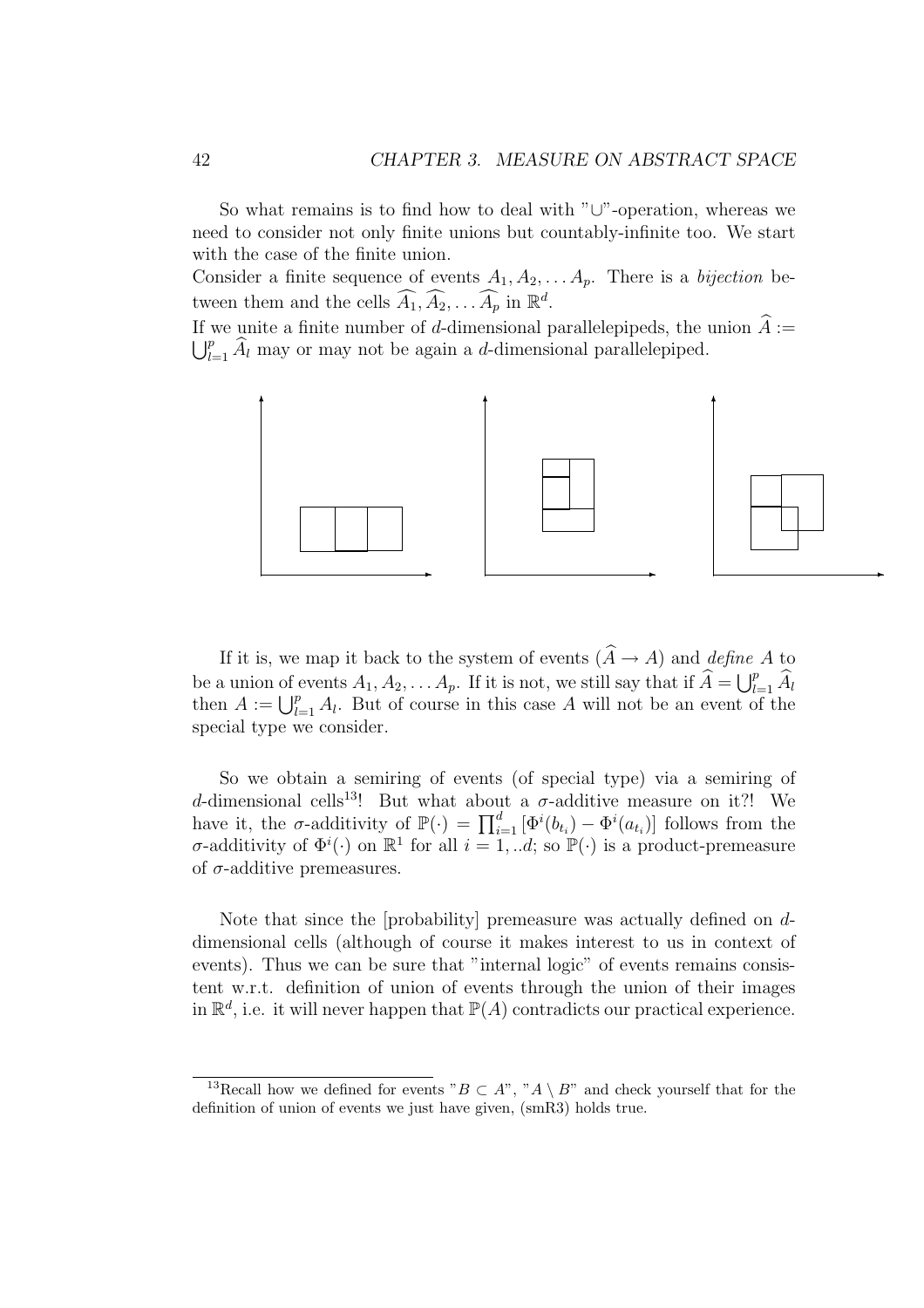

Finally we have to consider the case of countably infinite number of events Finally we have to co<br> $A_1, A_2, \ldots$  and  $A = \bigcup_{l=1}^{\infty}$  $\sum_{l=1}^{\infty} A_l$ . Now we have to deal definitely with more that two events, so we must slightly change notation and denote an event  $A_l$  as

$$
A_l := \{ [a_1^{t(l)}, b_1^{t(l)}), [a_2^{t(l)}, b_2^{t(l)}), \dots, [a_{n(l)}^{t(l)}, b_{n(l)}^{t(l)}] \text{ at } t(l)_1, t(l)_2, \dots, t(l)_{n(l)} \}
$$

It turns out that this case can be straightforwadly reduced to the case of the finite union. Indeed, if  $A$  is in our semiring, it means that there is only a finite sequence of unique  $t(l)_j$  (where  $l = 1, 2, \ldots j = 1, \ldots, n(l)$ ). In words it means that only a finite number of events are related to the timepoints of observation, to which no other event is related.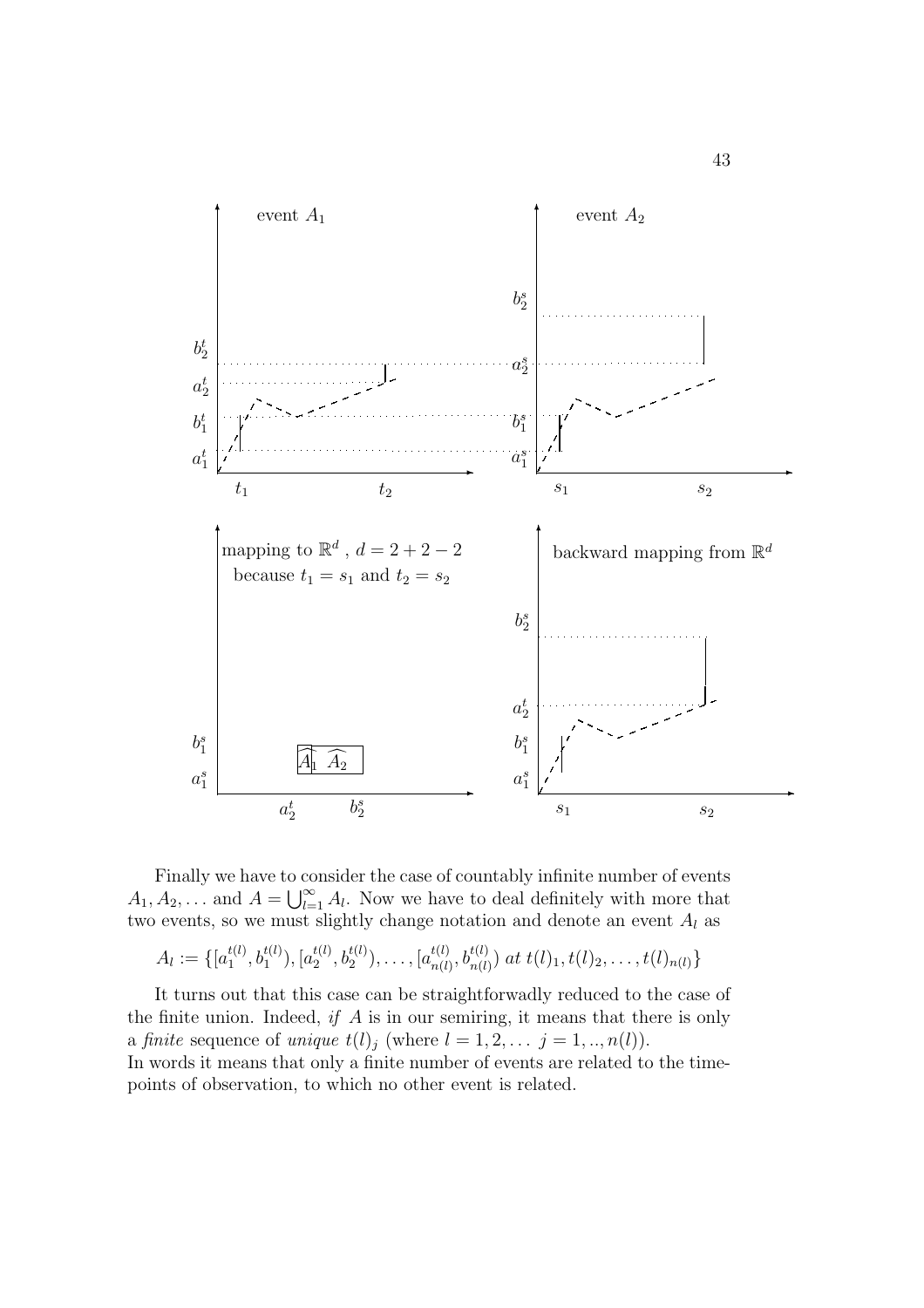Were it not so, then  $\widehat{A}$  would be an infinitely-dimensional cell (i.e. d would be infinite). But of course it cannot be in a semiring of finitely-dimensional cells.

So we have a semiring of events (of a special type) and a  $\sigma$ -additive [probability] premeasure on it. Thus by Carathéodory construction we can extend it to a  $\sigma$ -algebra of events of much more general type. Among them will be even such events, which we never observe in practice, but it is not a shortcoming of a mathematical model (as long as it conforms to the events which we do observe).

In particular, this  $\sigma$ -algebra of events *will* contain all *countably-infinite* union of the following events

$$
A_l := \{ [a_l^t, b_l^t) \text{ at } t_l \}
$$

And this time  $t_l$  can be unique for infinite number of events, because now we deal with a  $\sigma$ -algebra and not with a semiring.

But this means that we can model the behaviour of  $W_t$  in all rational timepoints. But the trajectories of  $W_t$  are almost surely continuous. This, in turn, means that we can treat all events, generated by  $W_t$  (upto events of zero probability measure).

So, as I hope, you have seen that the measure-theoretic stuff does bring probabilistic fruits. Now we are going to introduce the Lebesgue integral. Afterthat we will make some steps back to the measure theory, e.g. prove the existence of a Lebesgue-measurable set, which does not belong to the Borel  $σ$ -algebra.

The Lebesgue integral will be also a bridge between the measure theory and the functional analysis, as we consider the function spaces  $L^p$  ( $1 \leq p \leq \infty$ , the cases  $L^1$ ,  $L^2$  and maybe  $L^\infty$  are the most important).

But before we move to the next chapter I would like to make some short notes. As you remember we considered the cases where the underlying space  $X$  was  $(0, 1)$  and  $\mathbb{R}^1$  and, respectively, had finite and infinite measure. In case of  $\mathbb{R}^1$  the measure was *sigma-finite*, i.e.  $\mathbb{R}^1$  can be represented as *countable* union of the sets of finite measure.

Dealing with a probability measure  $\mathbb P$  we always have that  $\mathbb P(\mathbb X) = 1$  and